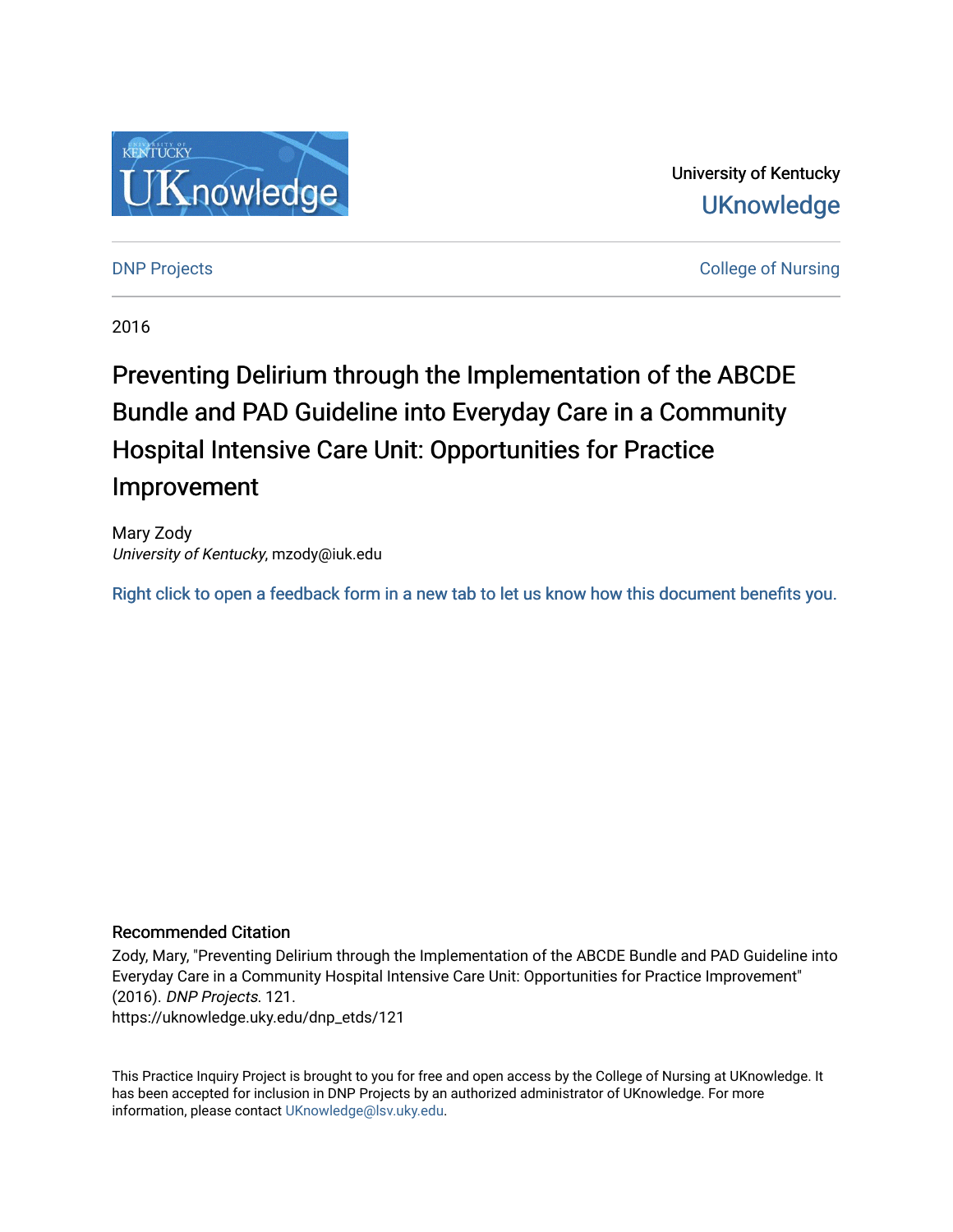Final DNP Practice Inquiry Project

Preventing Delirium through the Implementation of the ABCDE Bundle and PAD Guideline into Everyday Care in a Community Hospital Intensive Care Unit: Opportunities for Practice Improvement.

Mary Zody, MHA, MSN, RN

University of Kentucky College of Nursing Fall 2016

Carolyn Williams, PhD, RN, FAAN – Committee Chair Nora Warshawsky, PhD, RN, CNE - Committee Member Monette Allen, MSN - Clinical Mentor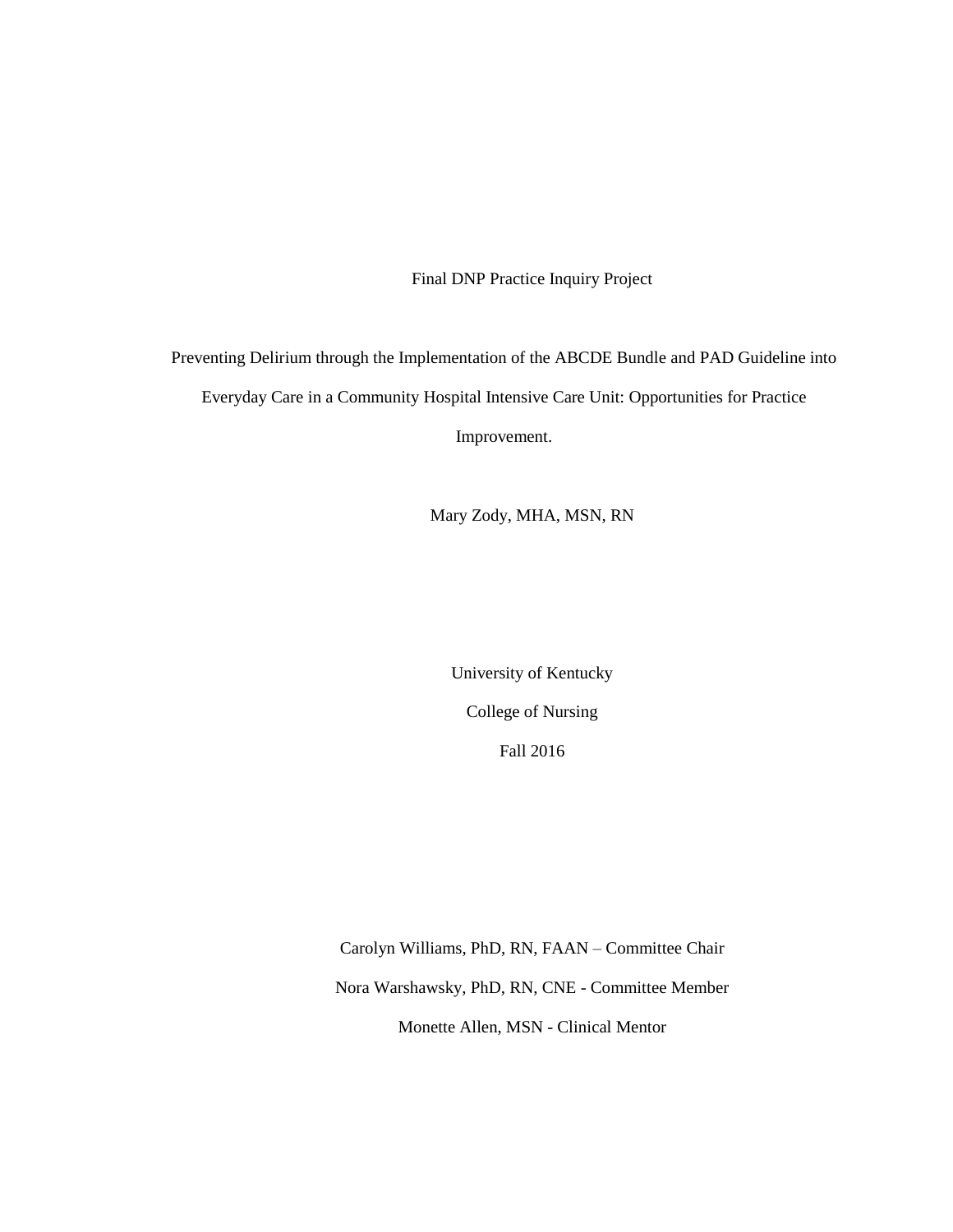### Dedication

This paper is dedicated to my father who suffered from delirium following an extensive surgery. He never fully recovered from the event and, even years after, when reflecting on the event, often remarked he knew something was wrong but did not know how to help himself. Delirium not only affects the patient, but the family as well. My family and I watched helplessly as my father suffered from delusions and hallucinations which lasted for weeks after he returned home and for years afterward left him cognitively impaired. It is hoped that this paper will help healthcare providers understand the important role they have in delirium detection and prevention.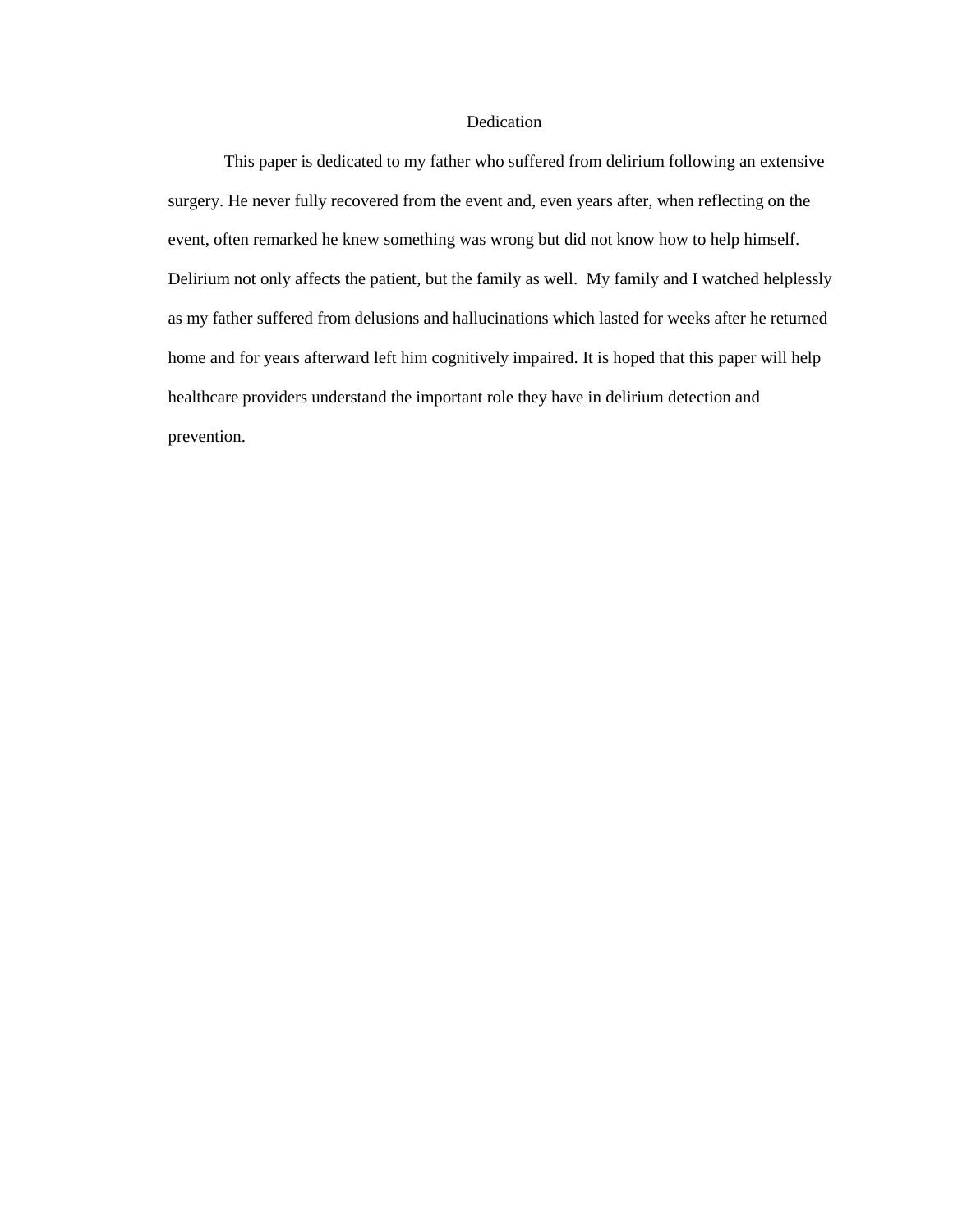### Acknowledgments

I would like to acknowledge and thank my DNP committee for their advice, encouragement, and support of this project.

> Carolyn Williams, PhD, RN, FAAN – Committee Chair Nora Warshawsky, PhD, RN, CNE - Committee Member Monette Allen, MSN - Clinical Mentor

I would like to thank my mother Anna Zody, my sisters Revella Mundy and Glenneth Elkins for their unwavering support of my educational goals.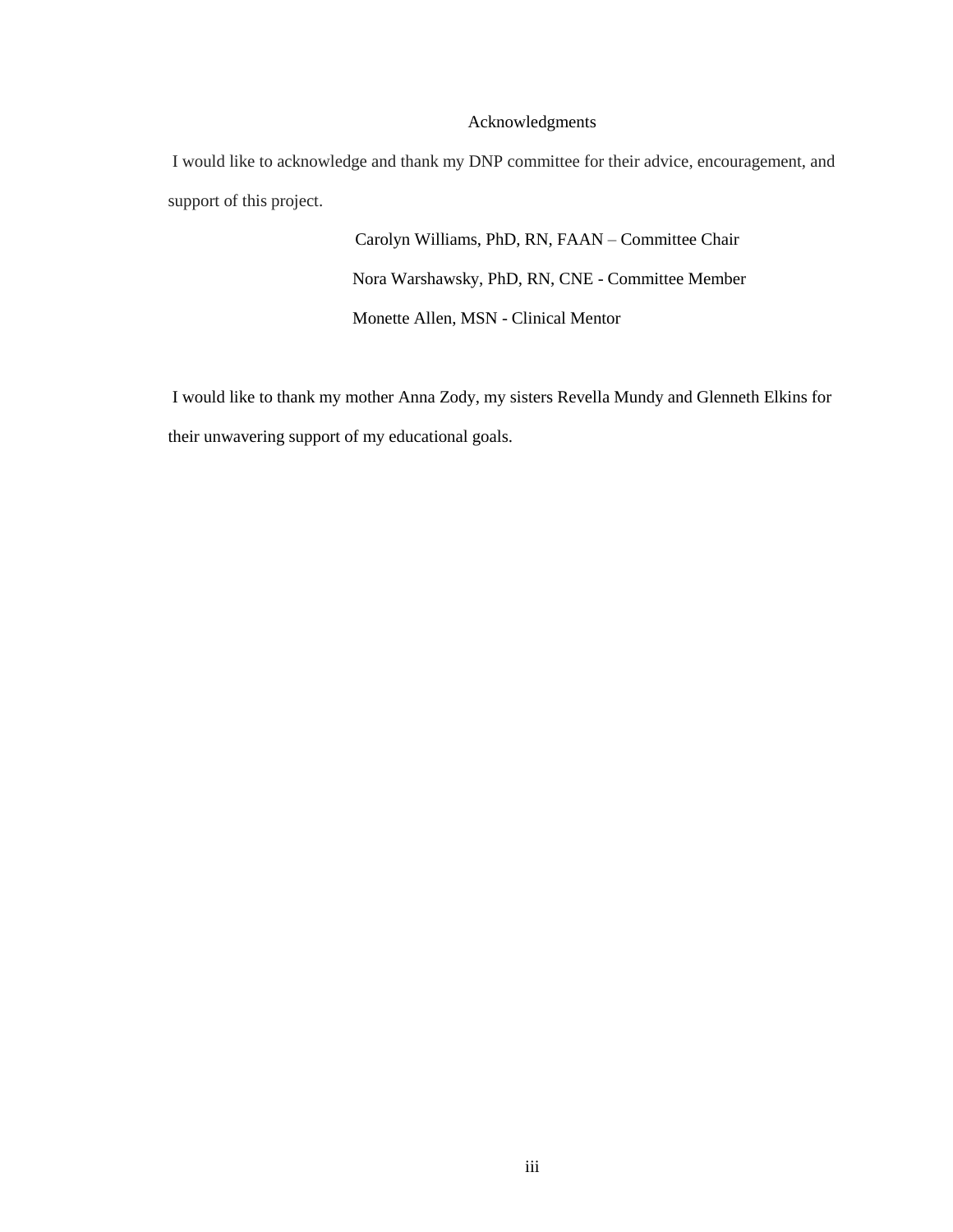## Table of Contents

| Manuscript 2: Reducing the Risk for Delirium in the Mechanically Ventilated Elderly Patient: |
|----------------------------------------------------------------------------------------------|
| Gap Analysis and Opportunities for Practice Improvement in a Community Hospital 14           |
| Manuscript 3: Implementing the ABCDE Bundle and PAD Guideline into Everyday Care in a        |
| Community Based Hospital ICU: Opportunities for Practice Improvement38                       |
|                                                                                              |
|                                                                                              |
|                                                                                              |
|                                                                                              |
|                                                                                              |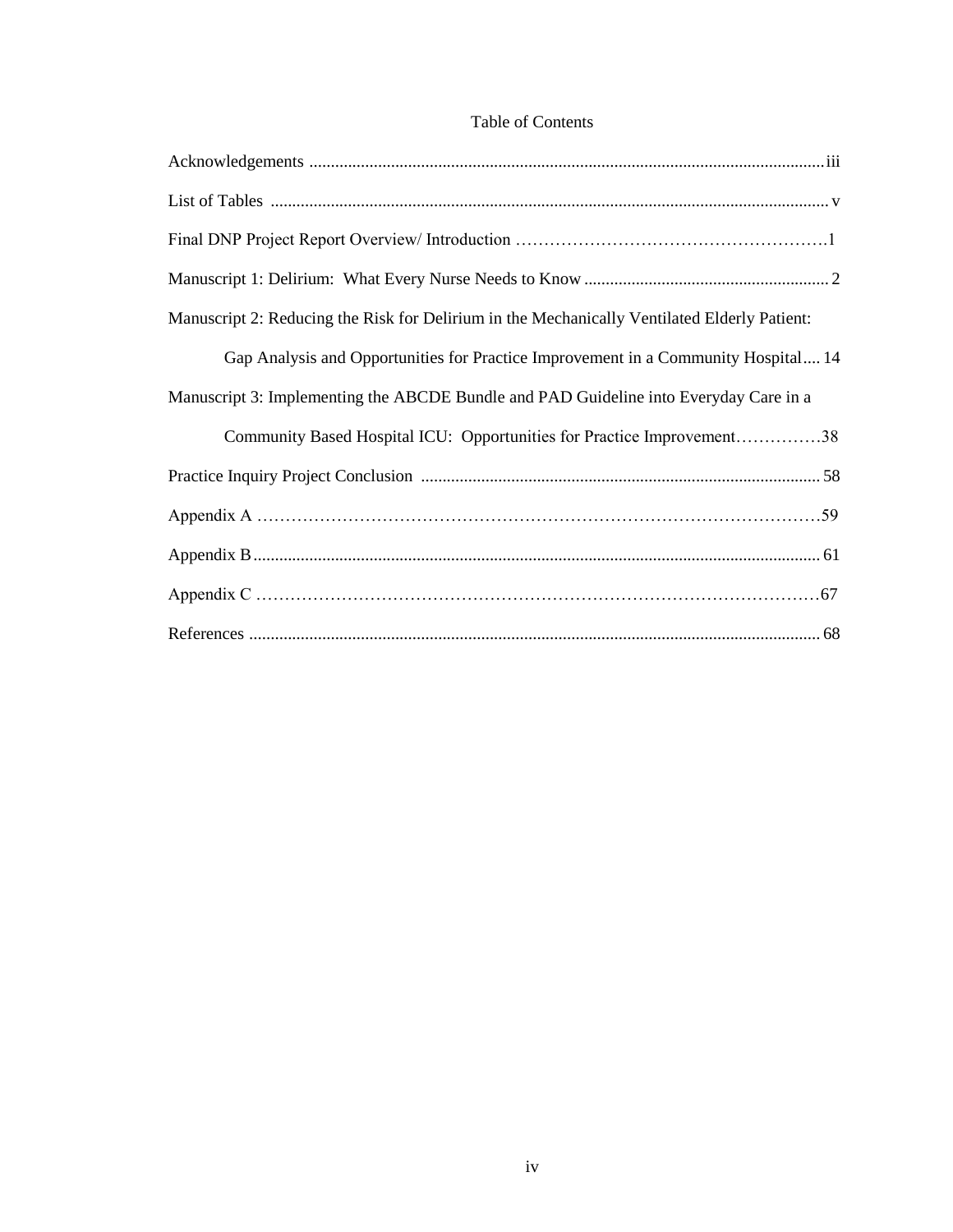### List of Tables

| Manuscript 1: Table 1: Modifiable and Non-modifiable Risk Factors Associated with Delirium.10 |  |
|-----------------------------------------------------------------------------------------------|--|
| Manuscript 1: Table 2: Nursing interventions for the Management of Delirium  11               |  |
| Manuscript 1: Table 3: Common Pharmacological Agents Associated with Delirium' 13             |  |
|                                                                                               |  |
|                                                                                               |  |
|                                                                                               |  |
| Manuscript 3: Table 7: Percentage of Nurses Who Responded Correctly by Years of Nursing       |  |
|                                                                                               |  |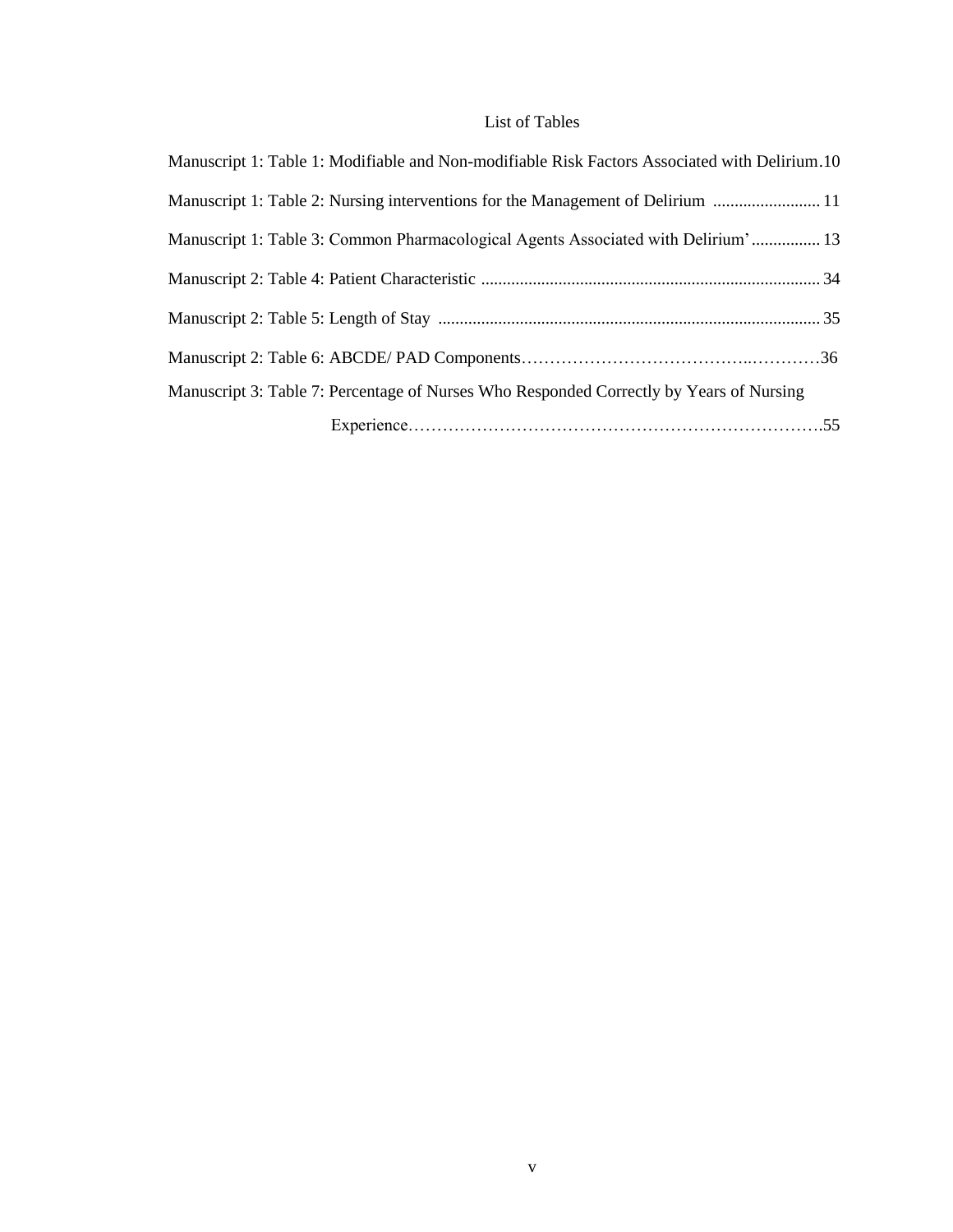#### Final DNP Project Report Overview/ Introduction

This DNP project focuses on the reduction of delirium through improvement of nursing knowledge of delirium and implementation of evidence based bundle (Awake, Breathing, Coordination, Early Mobility, and Pain, Agitation, Delirium) in a twelve bed intensive care unit located in a 150 bed community hospital. Specifically, this project will review the literature supporting the evidence based bundle and report on a comprehensive gap analysis which was done to determine areas for practice improvement to reduce delirium and improve patient outcomes. The gap analysis included a comparison of current practice to the evidence, a review of administrative policies/ statements of care standards, and knowledge of nurses about delirium and their views of key aspects of the proposed evidence based bundle. This report will also discuss the implementation process of the evidence based bundle into everyday practice in the target ICU using the Consolidated Framework for Implementation Science (CIFR) model and report on preliminary outcomes after implementation of the evidence based care bundles.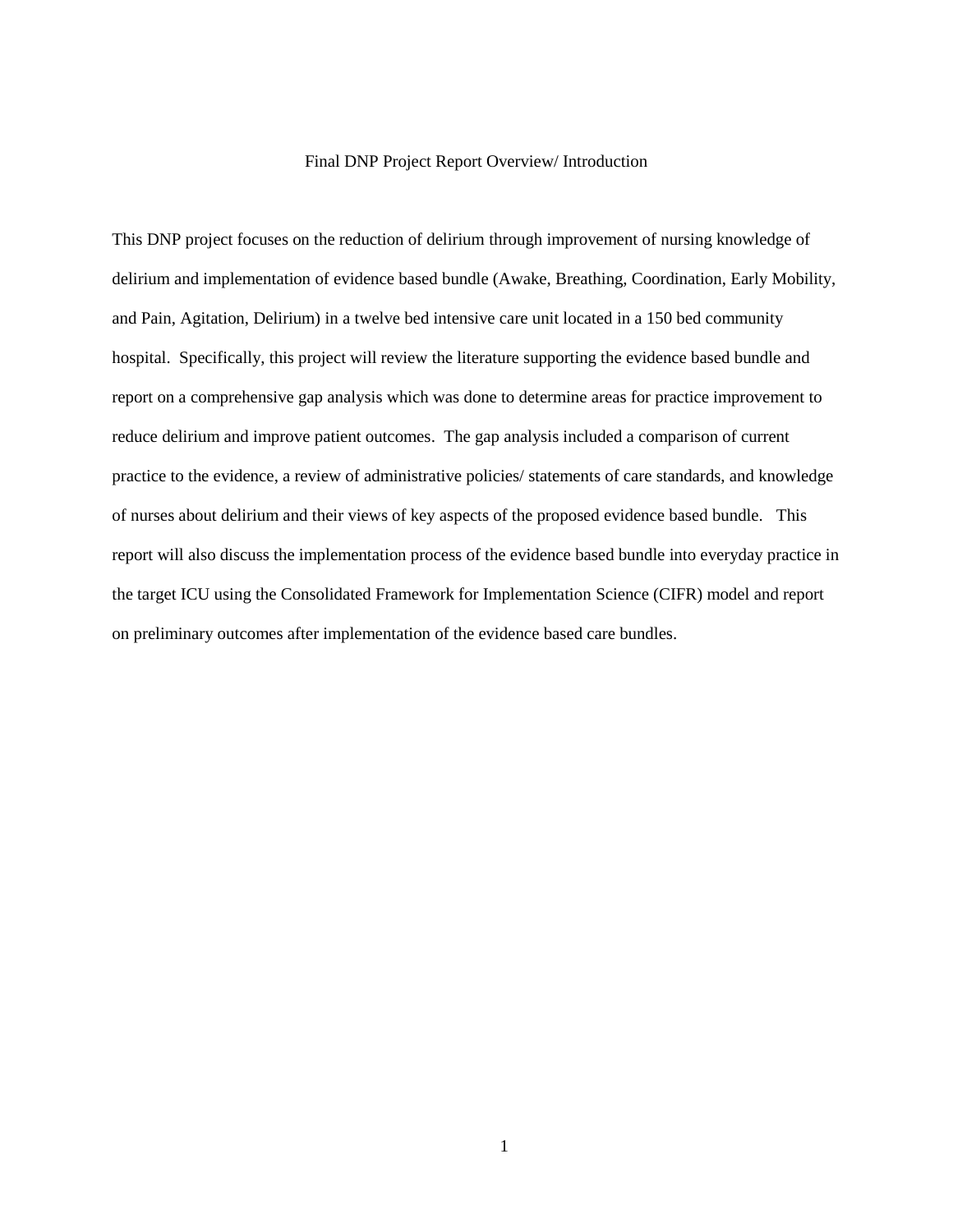Manuscript 1

Delirium: What Every Nurse Needs to Know

Mary Zody, MHA, MSN, RN

University of Kentucky School of Nursing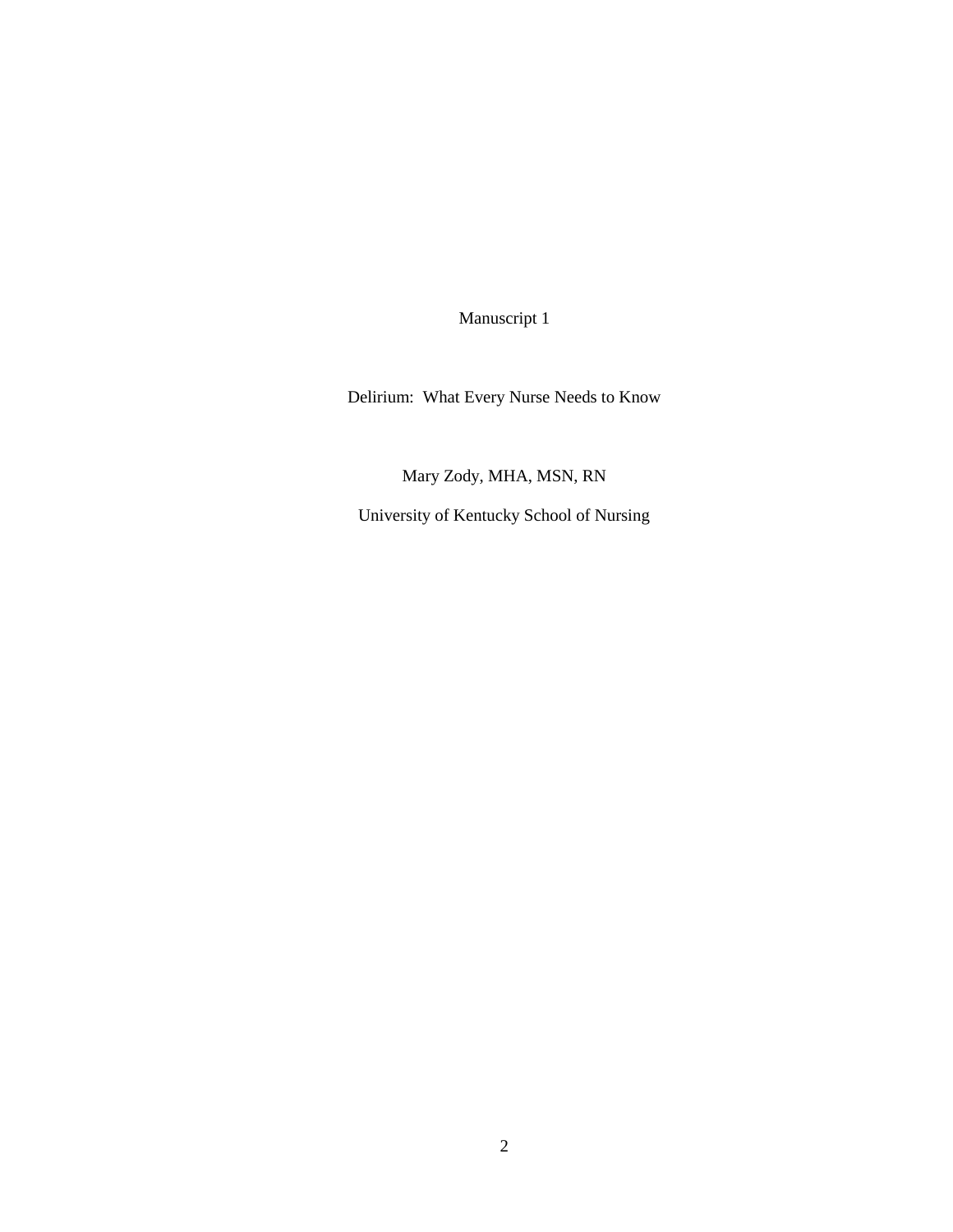"I had never before understood how much good nursing care contributes to patient's safety and comfort, especially when they are very sick or disabled. This is a lesson physician and hospital administrators should learn. When nursing is not optimal, patient care is never good."

Bud Relman (NEJM Editor 1977-1990)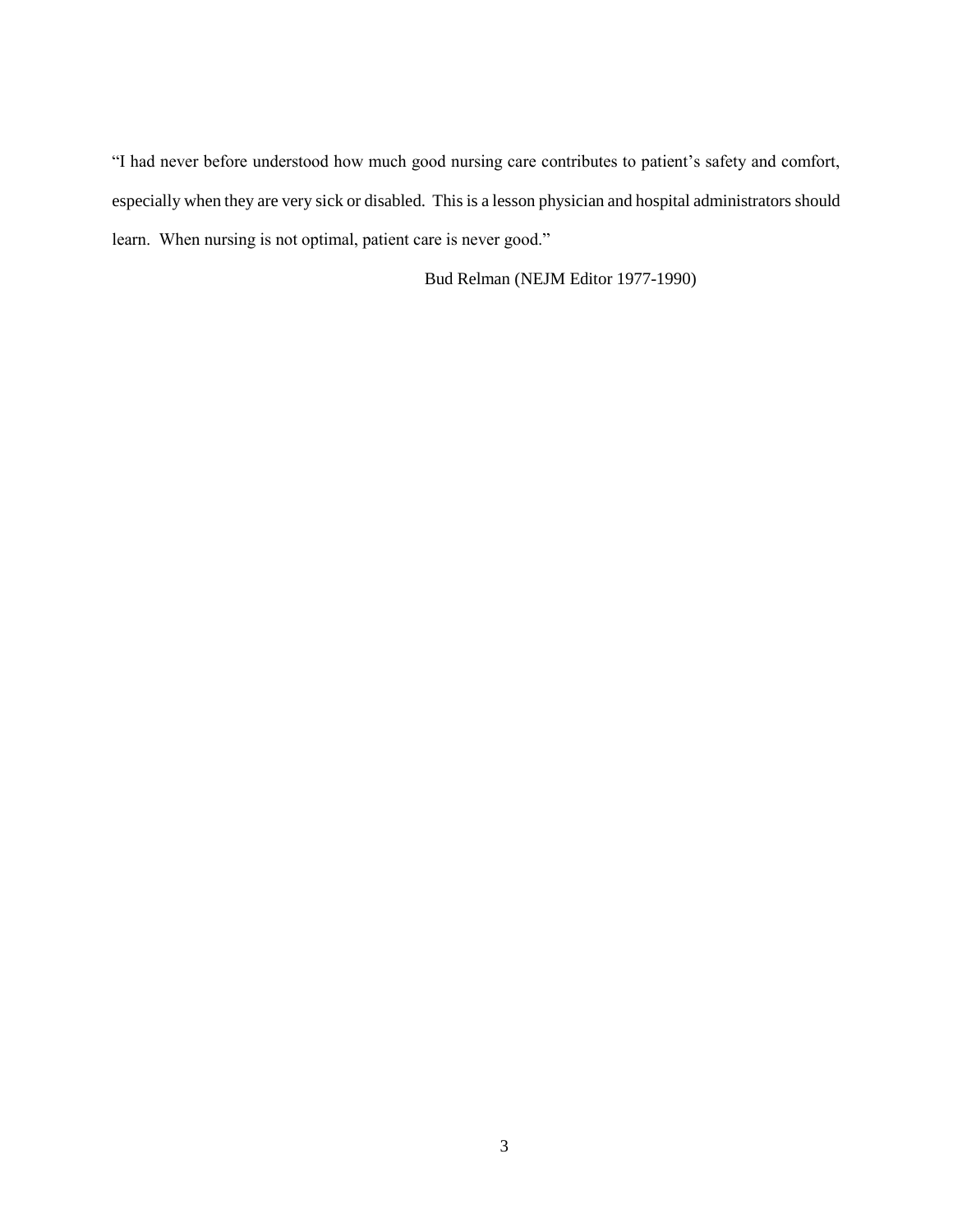### Abstract

Delirium, also known as acute confusion state can occur within a matter of hours and, if left unmanaged, can lead to extended hospital stays, added healthcare costs, early nursing home placement, chronic confusion states, and even death (Kratz, 2008; Inouye, Westendorp, & Saczynski, 2014). Careful ongoing nursing assessment, identification of at risk patients, and implementation of nursing interventions to prevent/ manage delirium can significantly improve patient outcomes while conserving healthcare costs. Recent literature has focused on delirium in the intensive care unit; however, delirium can occur anywhere within any vulnerable population. Therefore, the staff nurse, regardless of their practice setting, must be aware of delirium, how to assess for delirium, and how to manage delirium. The purpose of this paper is to educate staff nurses about delirium, the important role they have in recognizing delirium and, through good basic nursing care, actions they can take to mitigate the risk for delirium.

*Key words: delirium; assessment, nursing intervention*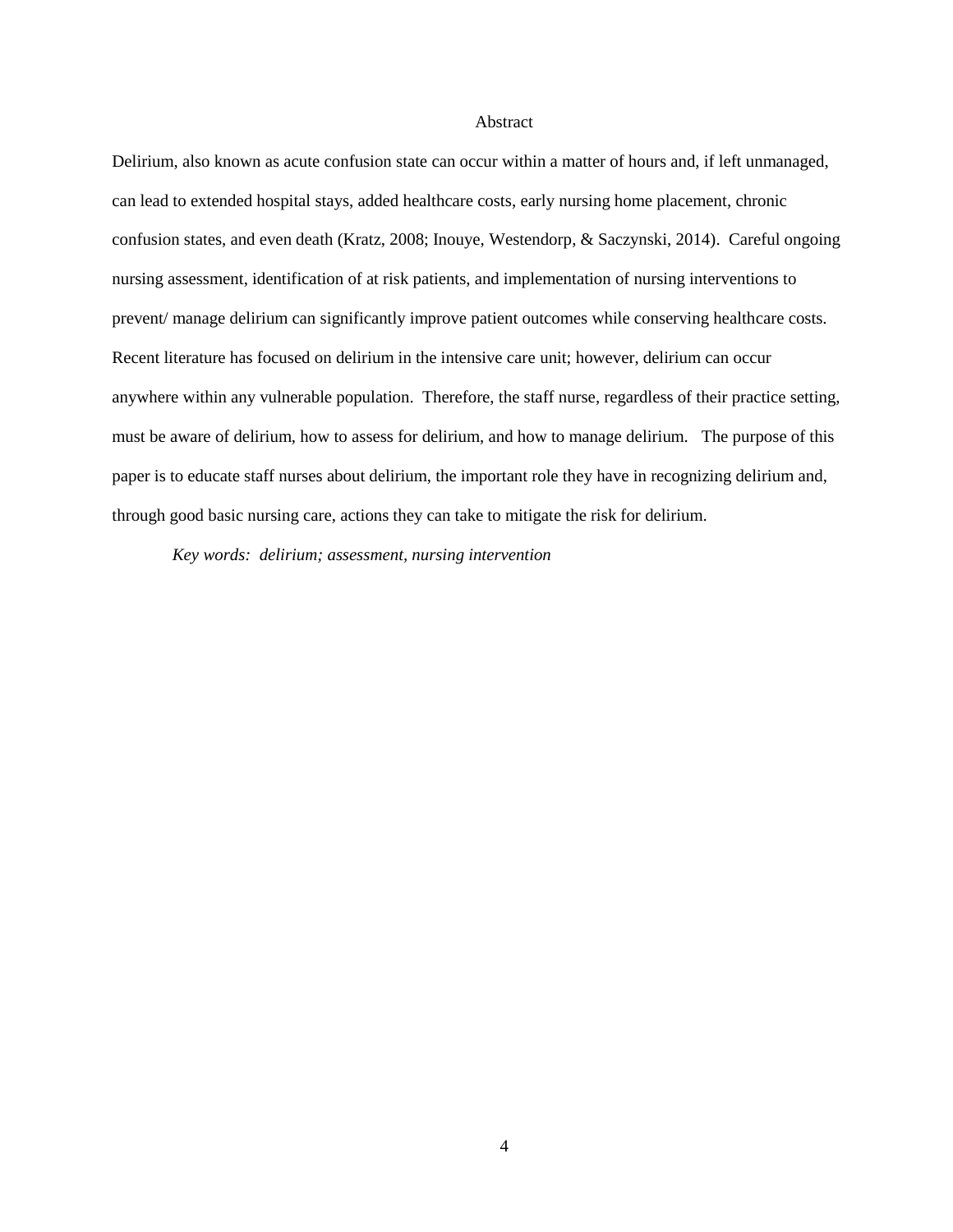#### **Delirium: What Every Nurse Needs to Know**

Delirium is a serious, often overlooked, health problem that occurs in 25-56% of hospitalized or institutionalized older adults (Kratz, 2008. Leslie & Inouye, 2011). Delirium has been associated with an increase in mortality, persistent functional and cognitive decline, increased nursing time, increased length of hospital stays, caregiver burden, and increased morbidly and mortality (Leslie & Inouye, 2011). Delirium is a primary contributor of hospital complications such as falls and urinary tract infections (Kamholtz, 2010). Persons with delirium are more likely to have long term loss of function, have an increase in hospital stays by up to 4 times the average and have 2-7 times the rate of new institutionalization (Kamholtz, 2010). Economically, costs associated with delirium has been estimated to be between \$ 143- 156 billion annually (Leslie & Inouye, 2011). This includes costs associated with more frequent hospitalizations, complications from delirium such as falls, and long term care (Leslie  $\&$ Inouye, 2011) Perhaps of greater significance, the costly effects of delirium, both in terms of economic and social costs, can be reduced by up to 40% if delirium is recognized early and if basic nursing interventions are routinely implemented (Leslie & Inouye, 2011; Inouye, 2013).

### **Pathophysiology of Delirium**

Delirium is defined as a "transient and etiological nonspecific organic mental syndrome characterized by a reduced ability to focus, sustain or shift attention, disturbance in consciousness or cognition, develops over a short period of time, and there is evidence that, based on assessment and/ or history, that the condition is a result of a physiological consequence of a medical condition" (American Psychiatric Association, 2013). Older adults (over the age of 65) are particularly at risk for the development of delirium due to limited physical reserves, increased prevalence of concurrent disease, and complex medical regimes, all of which are significant contributors to delirium (Inouye et al., 2014; Fong, Tulebaev, & Inouye, 2009). It is estimated that delirium is present in 14-24% on time of admission, 15- 53% post operatively, 6-56% develop during hospitalizations, 70-87% occur in the ICU, 20-69% in nursing homes from post-acute care, and 80% or higher during palliative care (Inouye, 2013) There are three forms of delirium: hyperactive in which the client becomes agitated and confused, hypoactive in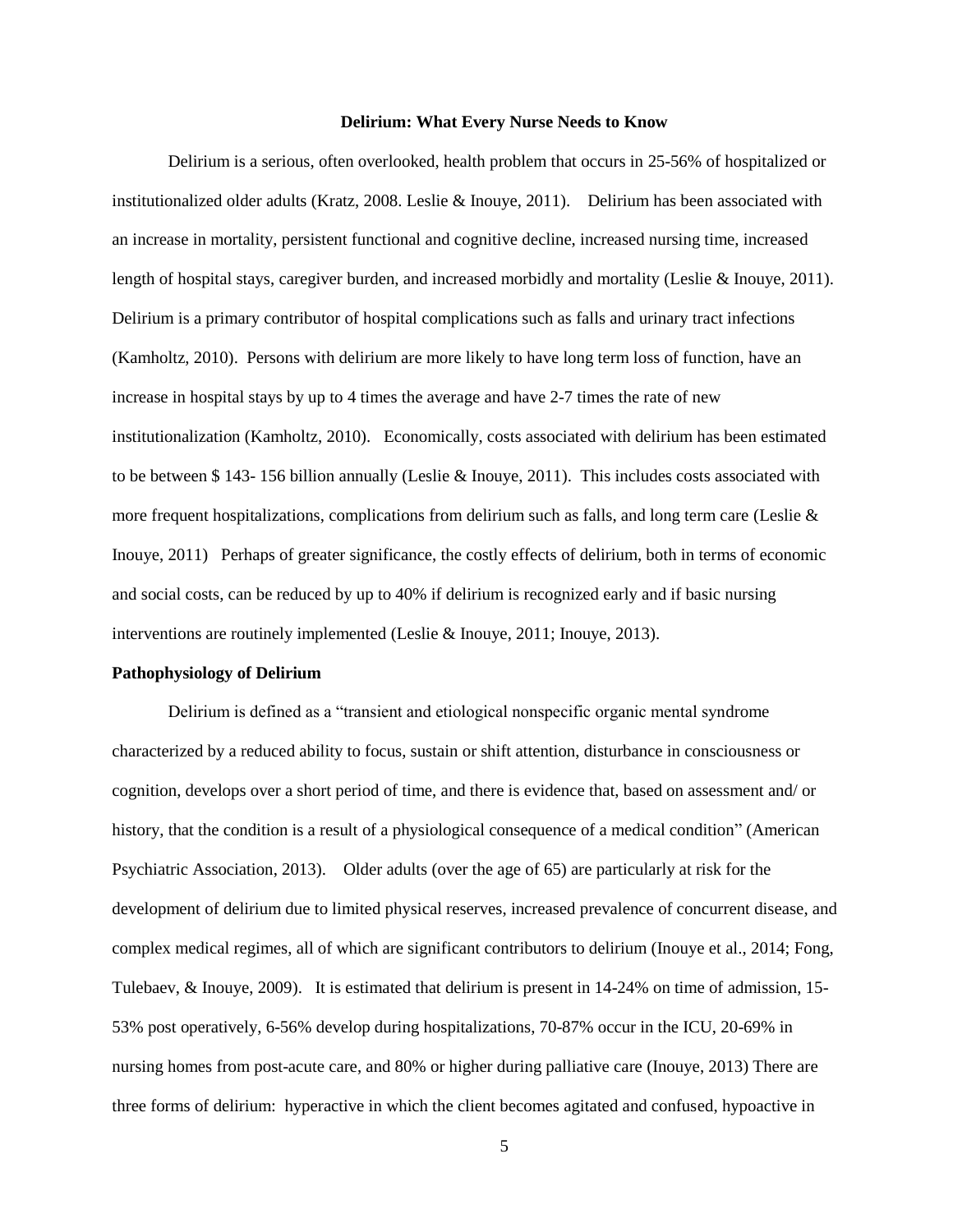which the client becomes withdrawn, or mixed. All three forms of delirium have varying degrees of presentation which may make early diagnosis problematic (O'Keefe & Lavin, 1999; Fong et al., 2009). Hypoactive delirium is the most common form of delirium in adults and has the highest mortality (Inouye, 2013).

The pathology of delirium is not well understood. It is thought that decreased cholinergic activity may contribute to the development of delirium. This theory is supported by studies (Hshieh Fong, Marcantonio, & Inouye, 2008; Flacker & Lipsitz, 1999) in which there was an increased incidence of delirium in patients receiving anticholinergic drugs. However, this relationship is not absolute and delirium does occur in patients with no disturbance in cholinergic activity (Hshieh et al., 2008). Acute, generalized inflammation, as is often seen in ICU patients, is thought to play a role in the development of delirium (Girard et al., 2012). Animal studies have shown that inflammatory mediators can cross the blood brain barrier and create changes in brain wave patterns that are consistent with those seen in septic patients with delirium (Van Der Mast, 1998)

While the mechanism of delirium development remains unclear, risk factors for the development of delirium are known. These include age (persons over the age of 60); persons with multiple comorbidities, prolonged inactivity, unmanaged pain, prolonged sedation or anesthesia, and previous cognitive disorders such as dementia (Collins, Blanchard, Tookman, & Sampson, 2010; Ryan et al., 2013; Inouye, Inouye et al. 2014).

### **Risk factors for the development of delirium**

Risk factors, associated with the development of delirium vary significantly and no one risk factor is considered a greater contributor to the development of delirium over others (Inouye et al. 2014; Ryan et al., 2013; de Castro et al., 2013). It is felt that is the combination of a variety of risk factors which ultimately leads to the development of delirious symptoms (Inouye, Viscoline, Horwitz, Hurst, & Tinetti, 1993; Inouye et al. 2014; de Castro et al., 2013). Common risk factors associated with the development of delirium are highlighted in Table 1. As can be seen from Table 1, there are several modifiable and non-modifiable risk factors. Successful prevention and/ or management of delirium focus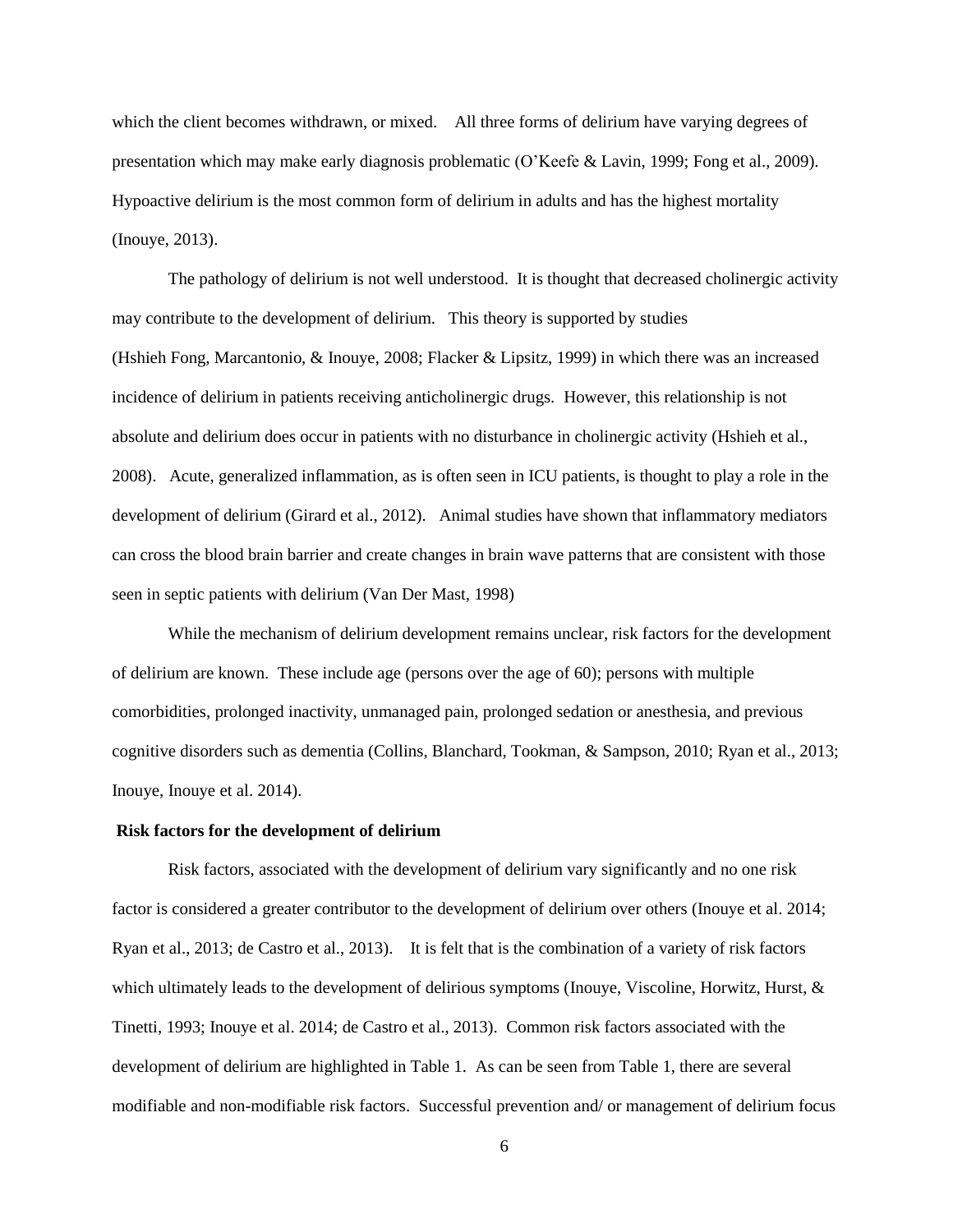on the reduction of modifiable risk factors through comprehensive nursing care while working collaboratively to manage non-modifiable risk factors.

Risk factors, both modifiable and non-modifiable, are identified through careful admission and ongoing comprehensive assessment of the client. Assessments need to include past and current health history, social history, number of hospital or long term care admissions in the past year, family support, and visual or auditory impairments. Much of this information can be gathered during the comprehensive admission assessment. For nurses, comprehensive completion and evaluation of the admission assessment documents are the first step in identifying the patient at risk for delirium.

### **Signs and symptoms of delirium**

Manifestations of delirium include alterations in cognitive function such as changes in the ability to sustain attention, being easily distracted and difficult to engage in conversation (Collins et al., 2010). Acute onset of progressive loss of orientation is a hallmark symptom of delirium as is auditory and olfactory hallucinations and misperceptions of the events occurring around the individual (Fong et al., 2009) Neurological disturbances such as disturbed sleep, decline in activity levels and emotive responses are common in persons with delirium (Inouye, 2006)

### **Assessing for delirium**

Because delirium is a bedside clinical diagnosis, clinicians must be proactive in their assessment and management of this disorder. Gandreau, Gagnon, Harel & Tremblay (2005) found that while nurses documented changes in cognition it was often labeled as "confused", "disoriented", or "agitated". This study was further supported by the findings in a study conducted by Voyer, Cole, McCusker, St. Jacques & Laplante (2008) in which 216 charts were reviewed and examined nursing documentation related to cognitive changes. The conclusion of Voyer et al. (2008) was essentially the same as the study done by Gandreau et al. in 2005. Devlin et al (2008) surveyed 330 ICU nurses and found that they did not routinely assess for delirium. Reasons cited included lack of knowledge of how to use assessment tools, the belief that general shift assessments were sufficient and acute confusion in the ICU elderly patient was to be expected and therefore not something that required aggressive intervention (Devlin et al., 2008)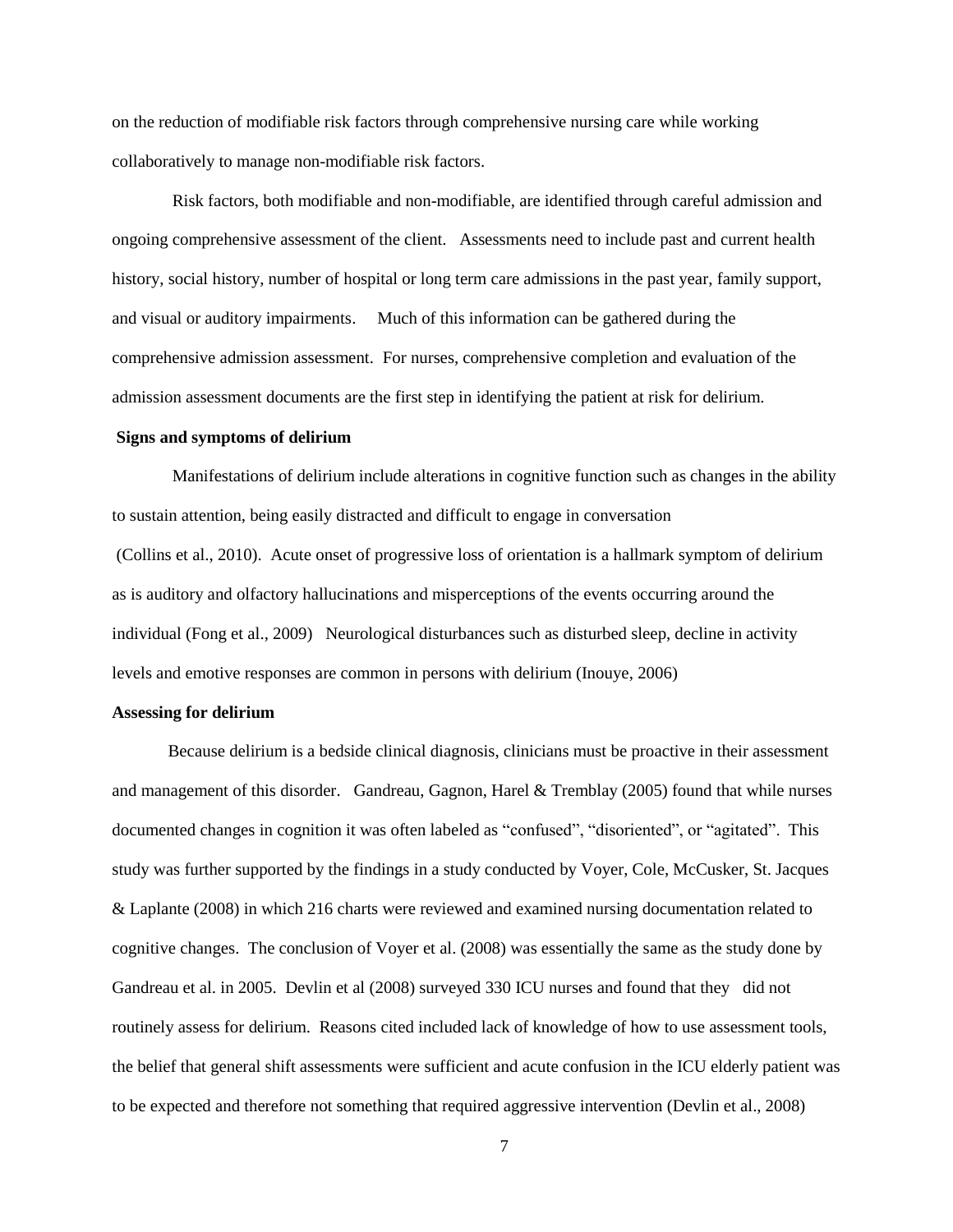Voyer et al (2008), Lemingre et al., (2006) and Gandreau et al. (2005) concluded that nurses were more likely to accurately recognize and identify delirium if a standardized assessment tool was consistently utilized. There are several standardized assessment tools available which have been shown to be reliable in detecting delirium. These include the Mini Mental Exam, Confusion Assessment Method (CAM). Of these, the American Geriatric Society supports the use of the CAM as the assessment tool for delirium detection (Consult Geri, 2012). The CAM has different versions for the intensive care unit and there is a modified CAM which is a shorter version of the CAM but is equally effective. Both the CAM and CAM-ICU have a reported sensitivity of 94-100% and a specificity of 89-95% (Inouye et al., 1990). Training on the use of the CAM is available on the web which enables easy access to training or staff (Consult Geri, 2012). CAM examines 9 different areas related to identification of delirium. In order to considered positive for delirium, the patient must have an acute onset of confusion or mental status changes, exhibit behaviors which fluctuate during the interview and either have disorganized thinking or altered level of consciousness. Lemiengre et al. (2006) and Inouye, Foreman, Katz, & Cooney, (2001) found that the ability of nurses to accurately assess for delirium improved by as much as 50% with the use of the CAM.

### **Nursing interventions to reduce the risk for delirium**

Basic, multi-modality nursing interventions and collaborative care have proven effective at preventing or reducing the effects of delirium (Pretto, Sprig, Milisen, DeGesset, Pegazzoni, & Hasemann, 2009; Inouye, Bargardust, & Charpentier, 1999). Inouye, (2006) achieved a 65% reduction in delirium through the proactive use of multimodal interventions in the care of at risk patients. Kratz (2008) reported a 62% reduction in falls and 100% reduction in the use of sitters when multimodal interventions were implemented on a medical surgical unit. The interventions these researches used are basic interventions nurses provide every day. They include ongoing assessment, ensuring patients were mobilized out of bed, adequate pain management and control, ensuring adequate amounts of undisturbed sleep, keeping the patient hydrated, preventing deoxygenation and infections, and reorientation and use of glasses and hearing aids to improve social interaction. No single intervention has been found to be more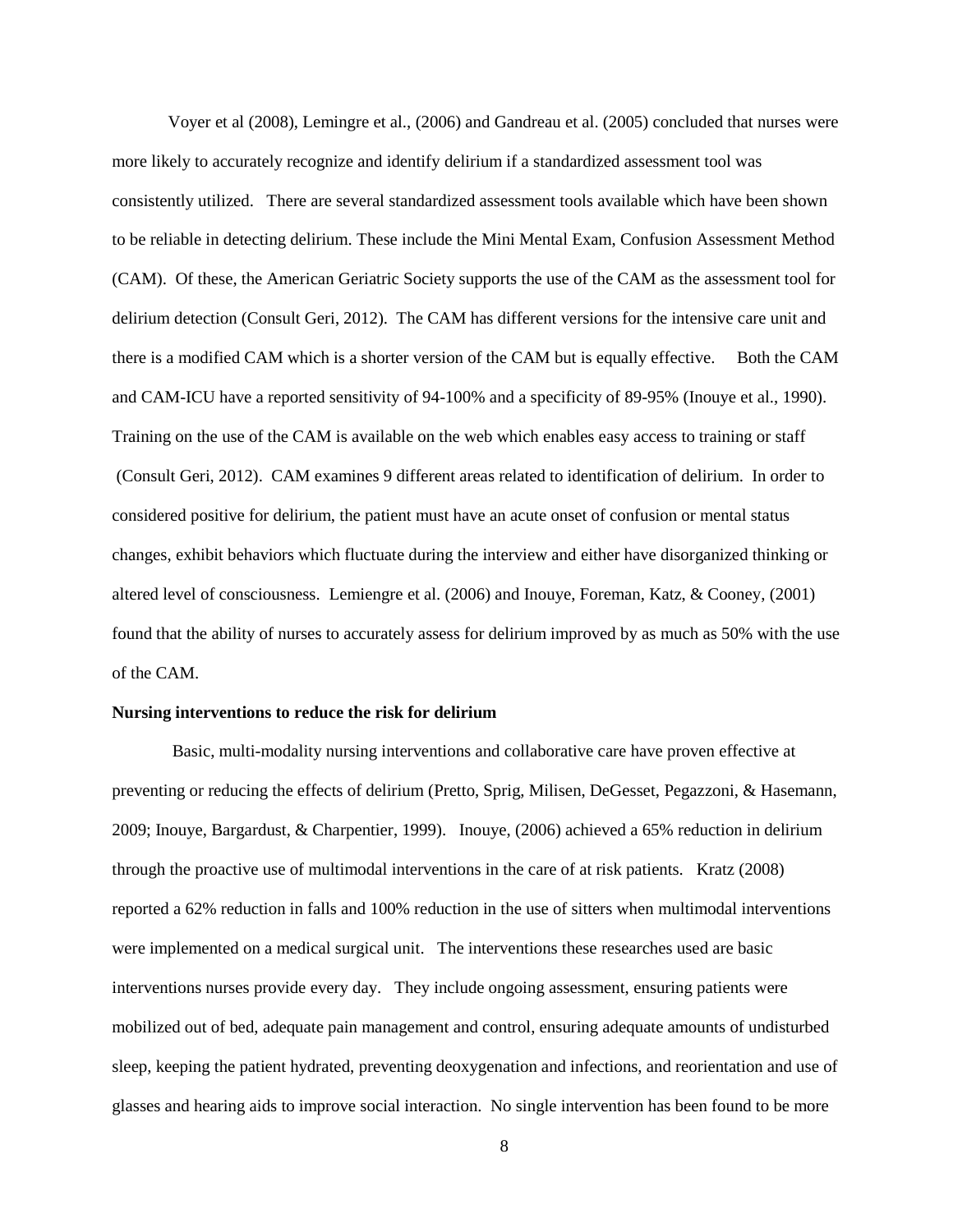effective at reducing delirium, however, when each of these nursing interventions are implemented in concert with one another, the risk for delirium is significantly reduced (Pretto et al., 2009; Inouye, 2006). Central to the recommendations is a standardized approach to assessment for delirium using validated instruments designed to specifically identify delirium (Inouye, 2006). Inouye (2006) noted that collaborative care, ongoing nursing assessment for delirium using standardized tools, and careful implementation of basic nursing care is vital to the reduction of delirium in hospitalized patients. Highlights of key nursing interventions to reduce delirium are found in Table 2. The information found in Table 2 were developed from evidence based recommendations for the management of delirium found at Yale Elder Life Program, Vancouver Delirium Project, and National Institute for Health and Care Excellence (NICE), and Agency for Healthcare Research and Quality.

### **Conclusion**

Delirium is a serious, complex cognitive disorder which occurs in as much as 65% of the hospitalized elderly. Left undetected and unmanaged, delirium can contribute to higher incidence of falls, urinary tract infections, early long term institutionalization, permanent cognitive changes, and even death. Nurses have an important role in the identification and management of patients who are at risk for the development of delirium. Through the diligent use of common nursing interventions as well as working collaboratively with interdisciplinary team members such as physical therapy and physicians, nurses can be key to reducing the risk for the development of delirium, improving patient outcomes, and enhancing quality patient care. It is imperative that nurses understand that delirium can be prevented or, at the very least, limited in its effects if nurses implement, in a careful and deliberate manner, basic nursing care for all patient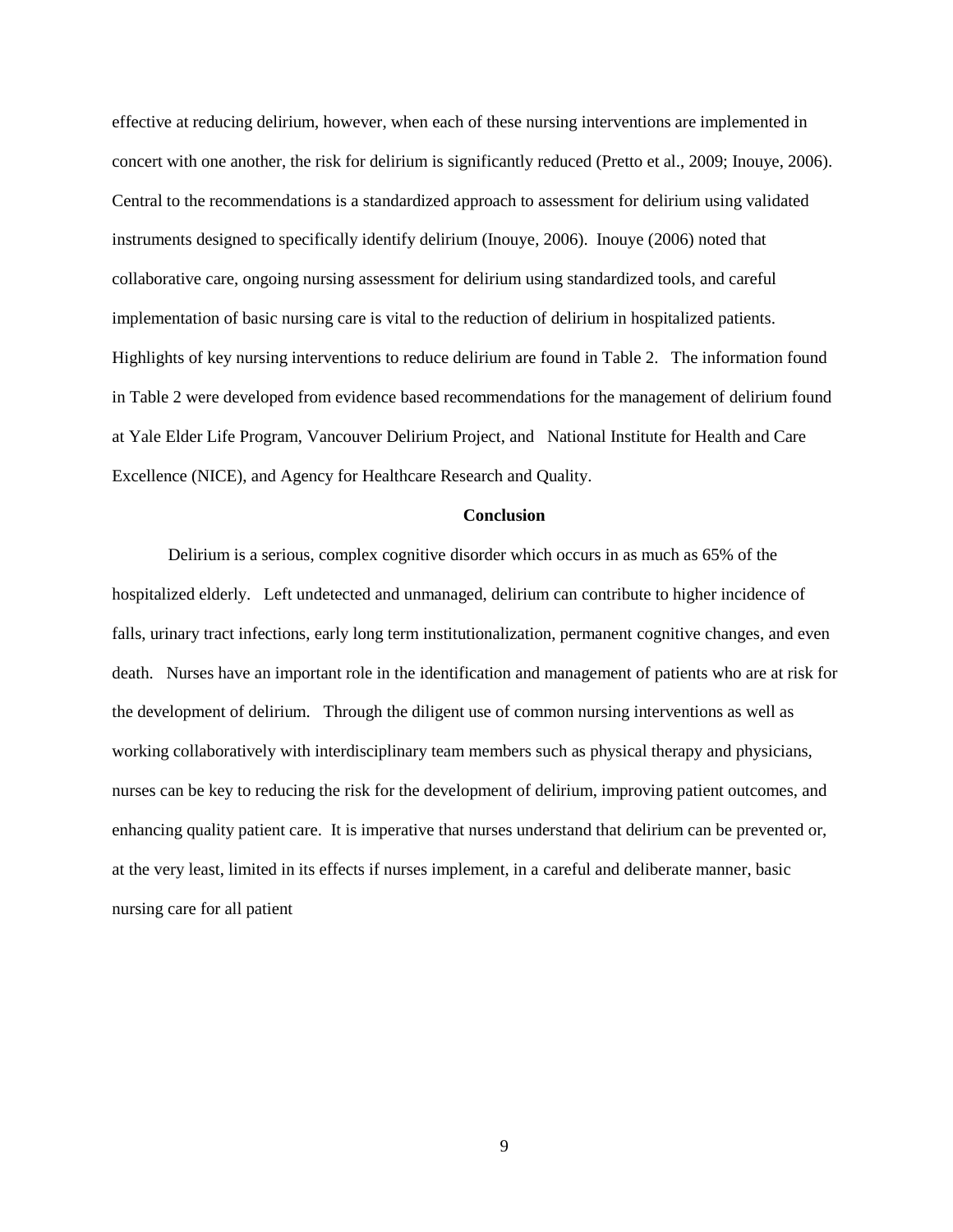### Table 1:

*Modifiable and Non-modifiable Risk Factors Associated with Delirium*

| Non-modifiable                               | Modifiable                      |
|----------------------------------------------|---------------------------------|
| History of cognitive disorders/<br>$\bullet$ | Use of restraints*<br>$\bullet$ |
| dementia                                     | Use of catheters *              |
| Male                                         | Pain *                          |
| Age 70 or older                              | Sleep Disruptions *             |
| <b>Institutional living</b>                  | Sensory Impairments *           |
| arrangements                                 | Decreased mobility *            |
| Social Isolation                             | Infections/fever *              |
| Hearing/visual impairments<br>٠              | Hypoxemia*                      |
| Chronic hypoxia from anemia<br>٠             | Dehydration/malnutrition*       |
| or COPD                                      | Anesthesia time over 1 hour     |
| Major illness/hip fractures/<br>$\bullet$    | Use of medications known to     |
| open heart                                   | contribute to the development   |
| Surgery, acute respiratory<br>$\bullet$      | of delirium#                    |
| distress.                                    | Low blood pressure/electrolyte  |
|                                              | disturbances #                  |
|                                              | Drug/ Alcohol abuse#            |
|                                              |                                 |

(\*) Key areas nurses can use basic nursing interventions to reduce risk for delirium

( #) Key collaborative areas nurses can act to reduce the risk for delirium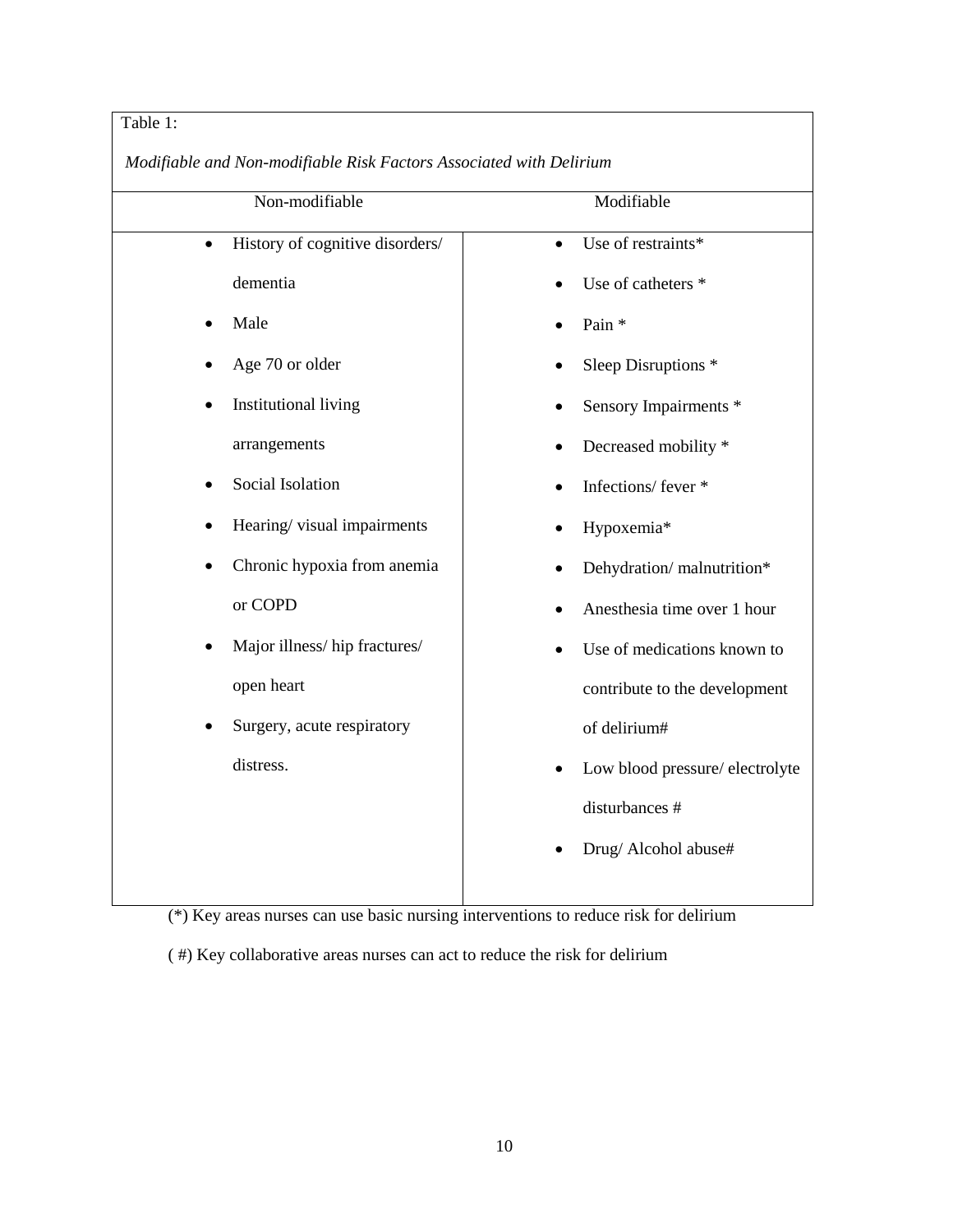### Table 2

## *Nursing interventions for the Management of Delirium*

|                                      | Greater than 3 risk factors and no<br>$\bullet$      |
|--------------------------------------|------------------------------------------------------|
| Nursing Assessment with Standardized | evidence of delirium or evidence of                  |
| Instruments                          | delirium: Assess with CAM q shift                    |
|                                      | 2 or less risk factors and no evidence of            |
|                                      | Delirium: Assess with CAM q 24                       |
|                                      | hours                                                |
|                                      | Up in chair (if tolerated) or ambulation             |
| Mobility                             | at least 3 x a day                                   |
|                                      | If on bedrest: Active/ passive ROM 3x                |
|                                      | daily                                                |
|                                      | Routine toileting schedule: If possible<br>$\bullet$ |
|                                      | use commode or bathroom                              |
|                                      | Assess for evidence of dehydration q<br>٠            |
| Hydration/nutrition                  | shift                                                |
|                                      | Accurate I and O                                     |
|                                      | Ensure adequate nutrition/diet                       |
|                                      | Supplement as needed.                                |
|                                      | <b>Dietary Consult</b>                               |
|                                      | Routine analysis of proteins.                        |
|                                      | Orient person as needed                              |
| Cognition/ Orientation               | Engage in meaningful conversation                    |
|                                      | Clocks, White Board in Room                          |
|                                      | Speak clear and slowly                               |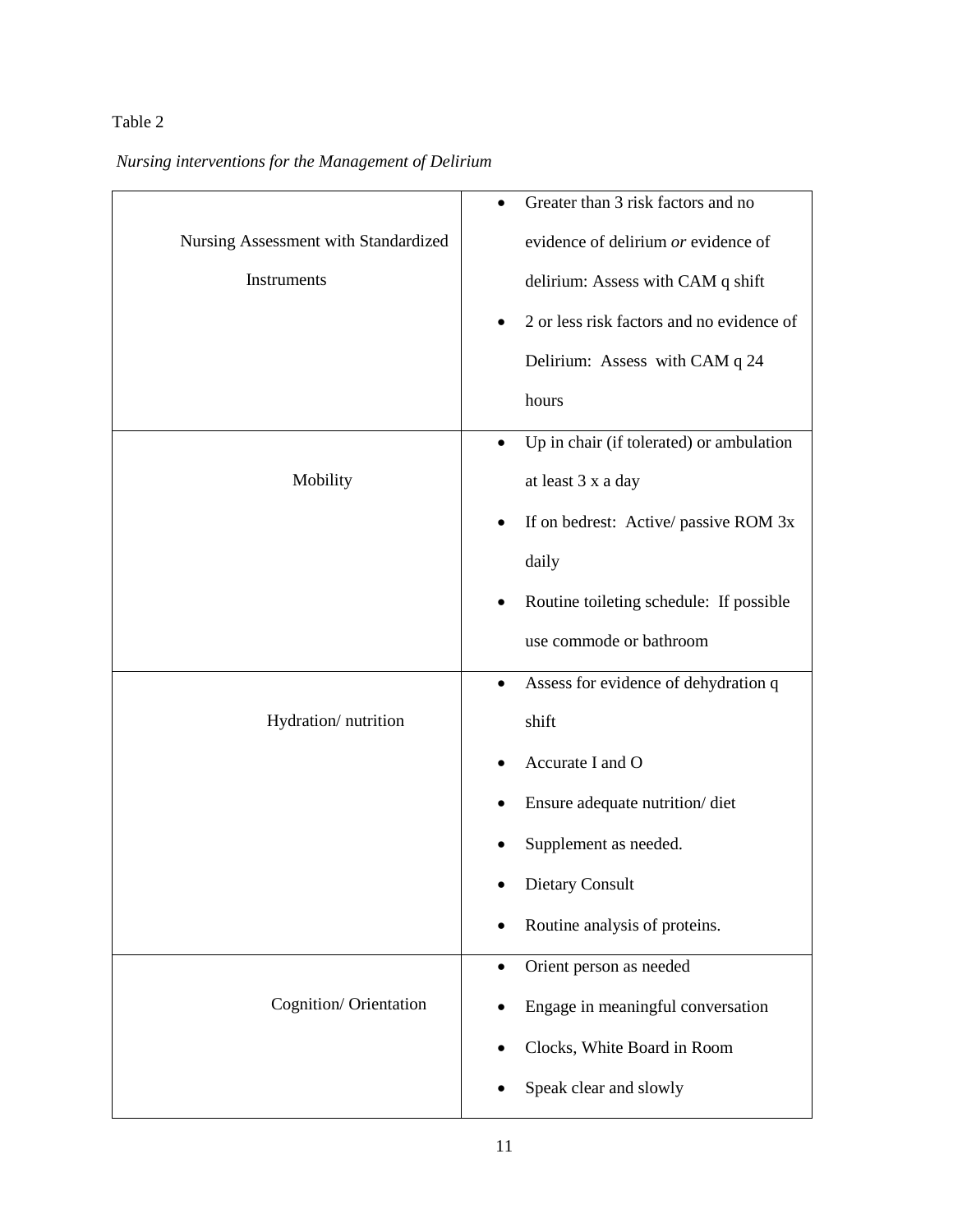| Eliminate use of tethers as able                             | <b>Restraint free</b><br>Remove catheters as able                                                                                                                                                                              |
|--------------------------------------------------------------|--------------------------------------------------------------------------------------------------------------------------------------------------------------------------------------------------------------------------------|
| Pharmacy                                                     | Work collaboratively to limit use or eliminate<br>drugs known to contribute to delirium<br>(See Table 3)                                                                                                                       |
| Pain                                                         | Assess for pain<br>$\bullet$<br>Treat pain aggressively<br>Understand pain and pain management<br>in the elderly- avoid use of Demerol and<br>morphine. Use of synthetic narcotics<br>such as Fentanyl has fewer side effects. |
| Sleep/rest                                                   | Ensure 6-8 hours of uninterrupted rest<br>$\bullet$<br>Allow for brief rest periods (sleep)<br>every 8 hours.                                                                                                                  |
| Control for physiological stressors:<br>Infection, hypoxemia | Good infection control measures<br>Monitor oxygen saturation q 4 h. treat<br>for oxygen saturation less than 94%                                                                                                               |

(\*) The nursing interventions, presented in this table, is a compilation from the literature and geriatric programs specifically designed to improve care of the elderly including the Agency for Healthcare Quality and Research, National Initiative for the Care of the Elderly (NICE) project, Elder Life Program at Yale hospitals, and Vancouver Delirium project.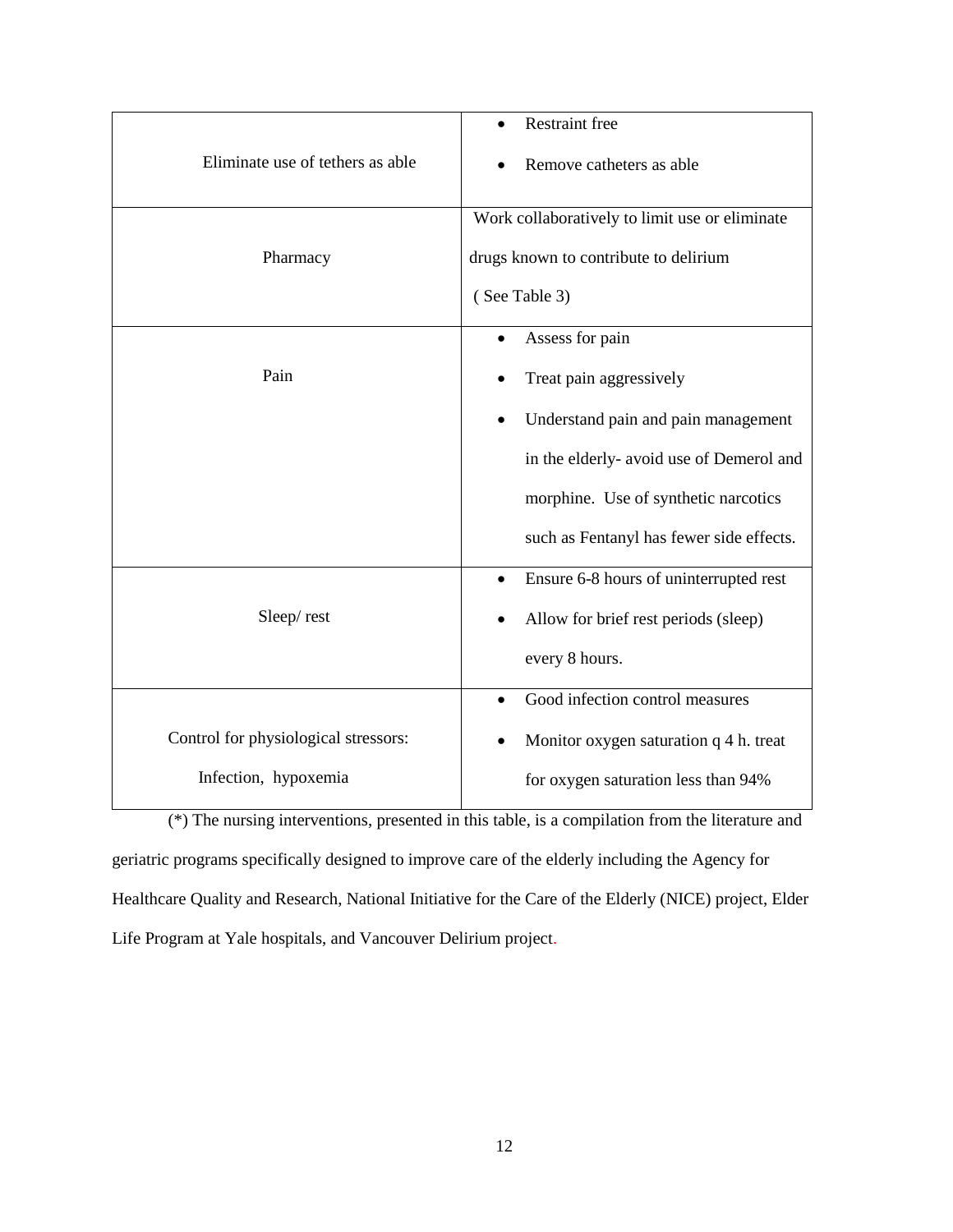## Table 3

*Common Pharmacological Agents Associated with Delirium*

| Drugs which contribute to the development of | Drugs to use to manage agitation in the delirious |
|----------------------------------------------|---------------------------------------------------|
| delirium                                     | patient                                           |
| Alcohol                                      |                                                   |
| Anticonvulsants                              | Haloperidol                                       |
| Antipsychotics                               | Olanzapine                                        |
| <b>Barbiturates</b>                          | Quetiapine                                        |
| Benzodiazepines - long                       | Risperidone                                       |
| and short acting                             | Clonazepam                                        |
| Chloral Hydrate                              |                                                   |
| No benzodiazepines                           |                                                   |
| (Zolpedium)                                  |                                                   |
| Opioid analgesics esp.                       |                                                   |
| Demerol                                      |                                                   |
| Anticholinergic                              |                                                   |
| Antidepressants esp.:                        |                                                   |
| Tricyclic agents                             |                                                   |
| Amitriptyline                                |                                                   |
| Antihistamines                               |                                                   |
| Antiparkinsonian agents                      |                                                   |
| Antipsychotics                               |                                                   |
| H2 blocking agents                           |                                                   |
|                                              |                                                   |

Source: Inouye, S. K., 2013.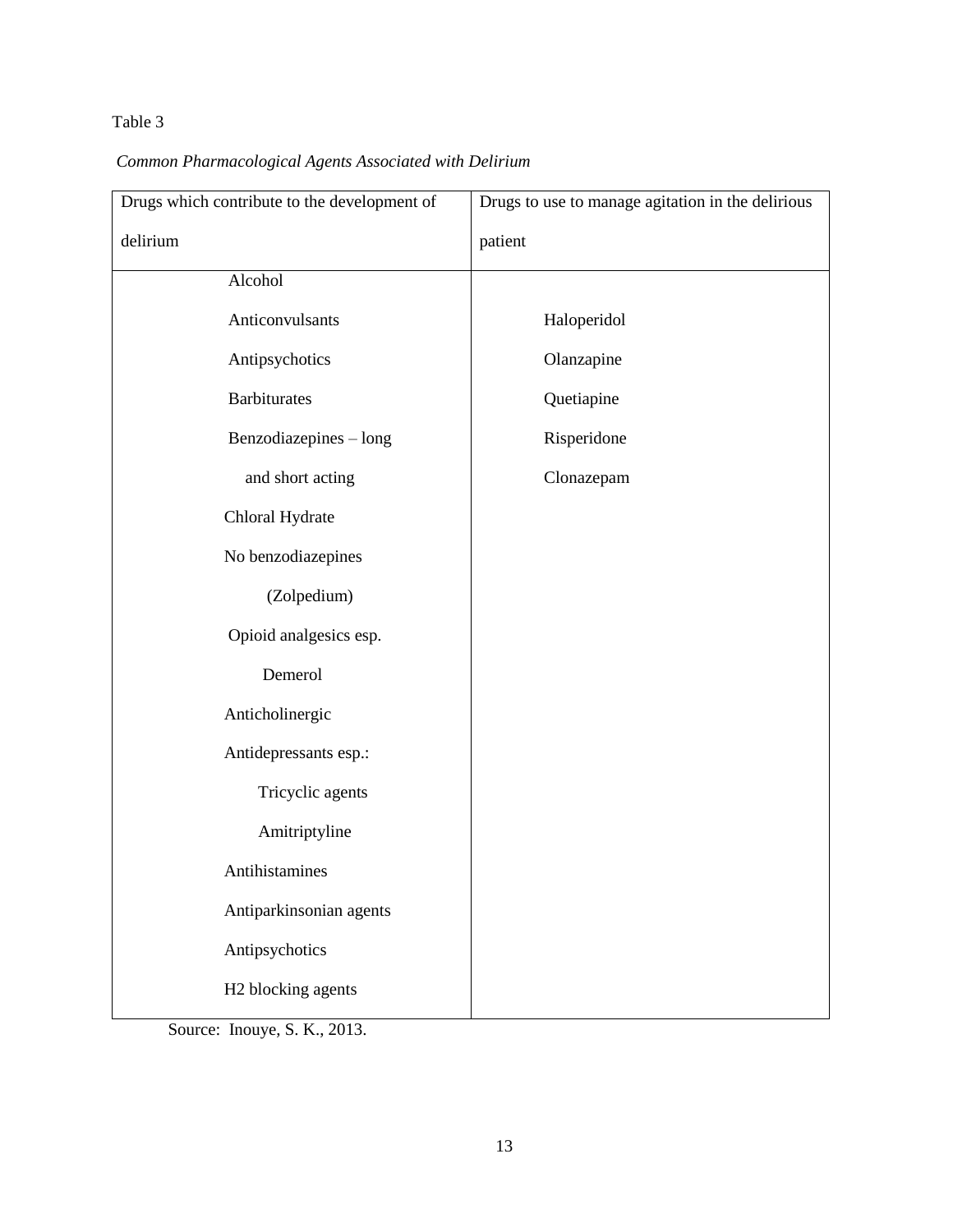Manuscript 2

Reducing the Risk for Delirium in the Mechanically Ventilated Elderly Patient: Gap Analysis and Opportunities for Practice Improvement in a Community Hospital

Mary Zody, MHA, MSN, RN

University of Kentucky College of Nursing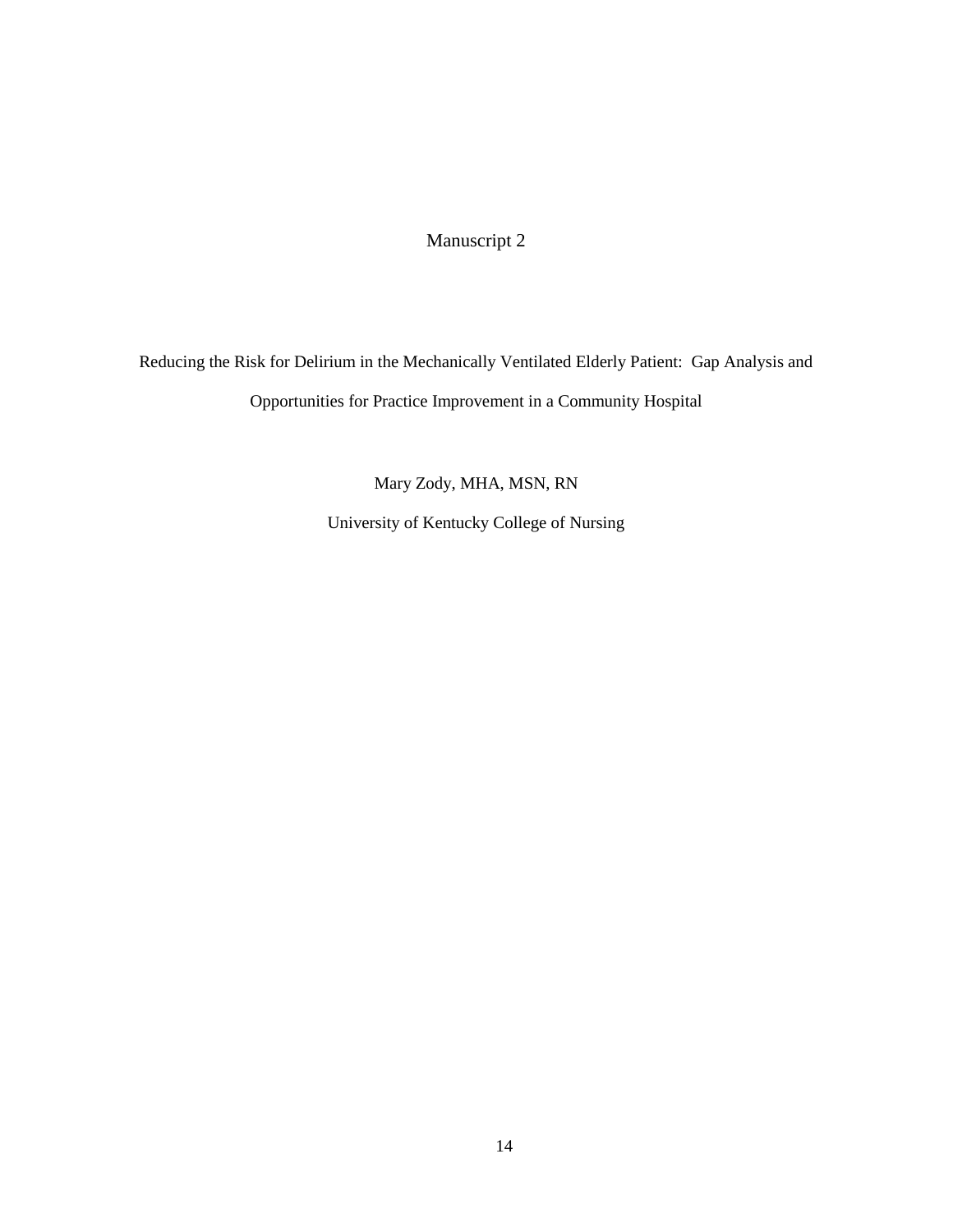"*What I see these days are paralyzed, sedated patients, lying without motion, appearing to be dead except for the monitors that tell me otherwise. Why this syndrome of sedation and paralysis has emerged baffles me, because this was not always the case in the past. When we first started [ our intensive care unit]*  in 1964, patients who required mechanical ventilation were awake and alert and often sitting in a chair...by *being awake and alert, these individuals could interact with their family, friends and environment. They could feel human. By so doing they could maintain a zest for living which is a requirement for survival."*

Dr. Thomas L. Perry, MD (1998)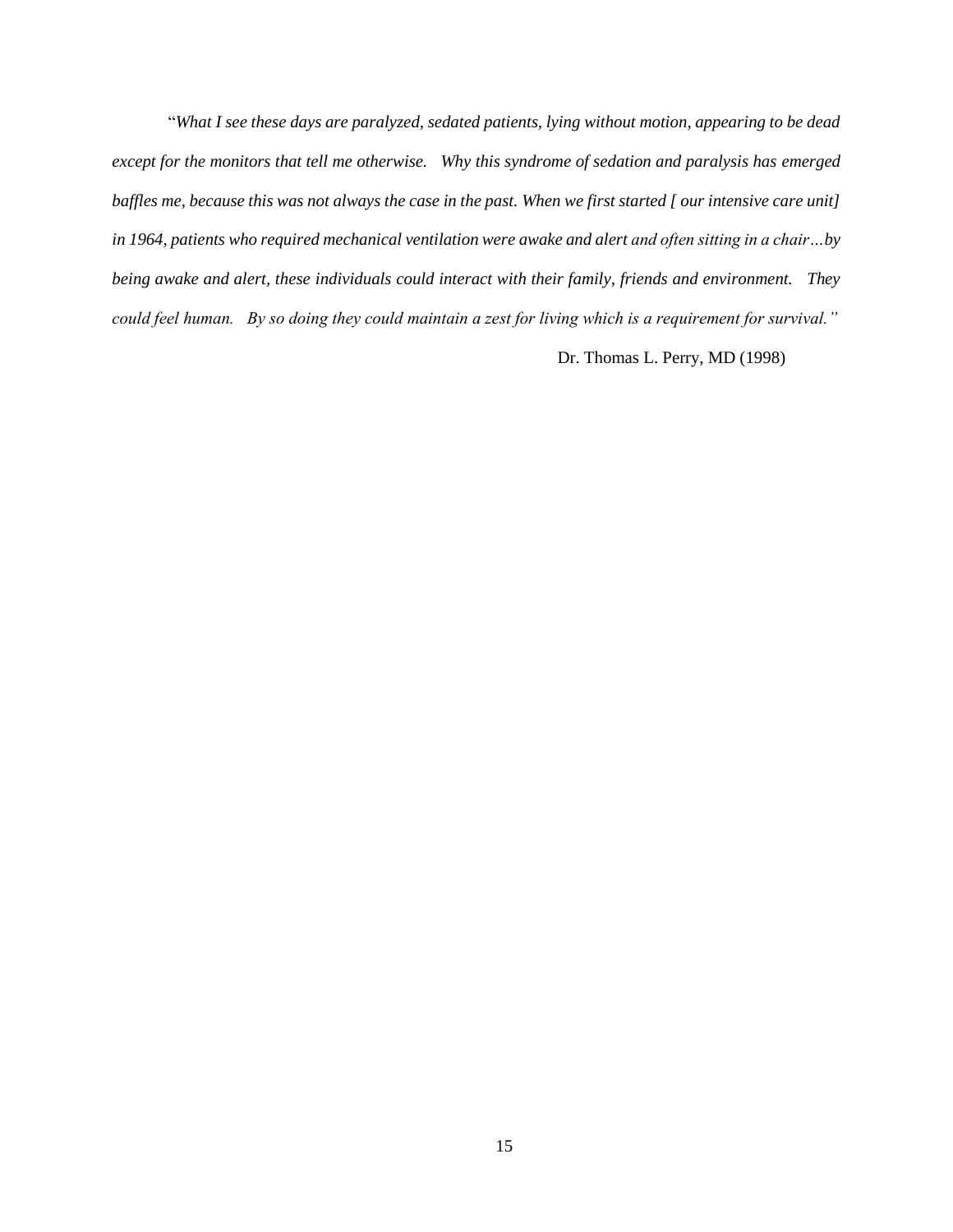NOTE: The current nursing practices in the study intensive care unit, is reflective of common practices found in many large and small intensive care units. The practice reported in this paper should not be construed as being somehow substandard with regards to current practices related to patients receiving mechanical ventilation. What current practice, in the study ICU is not, however, is grounded in evidence.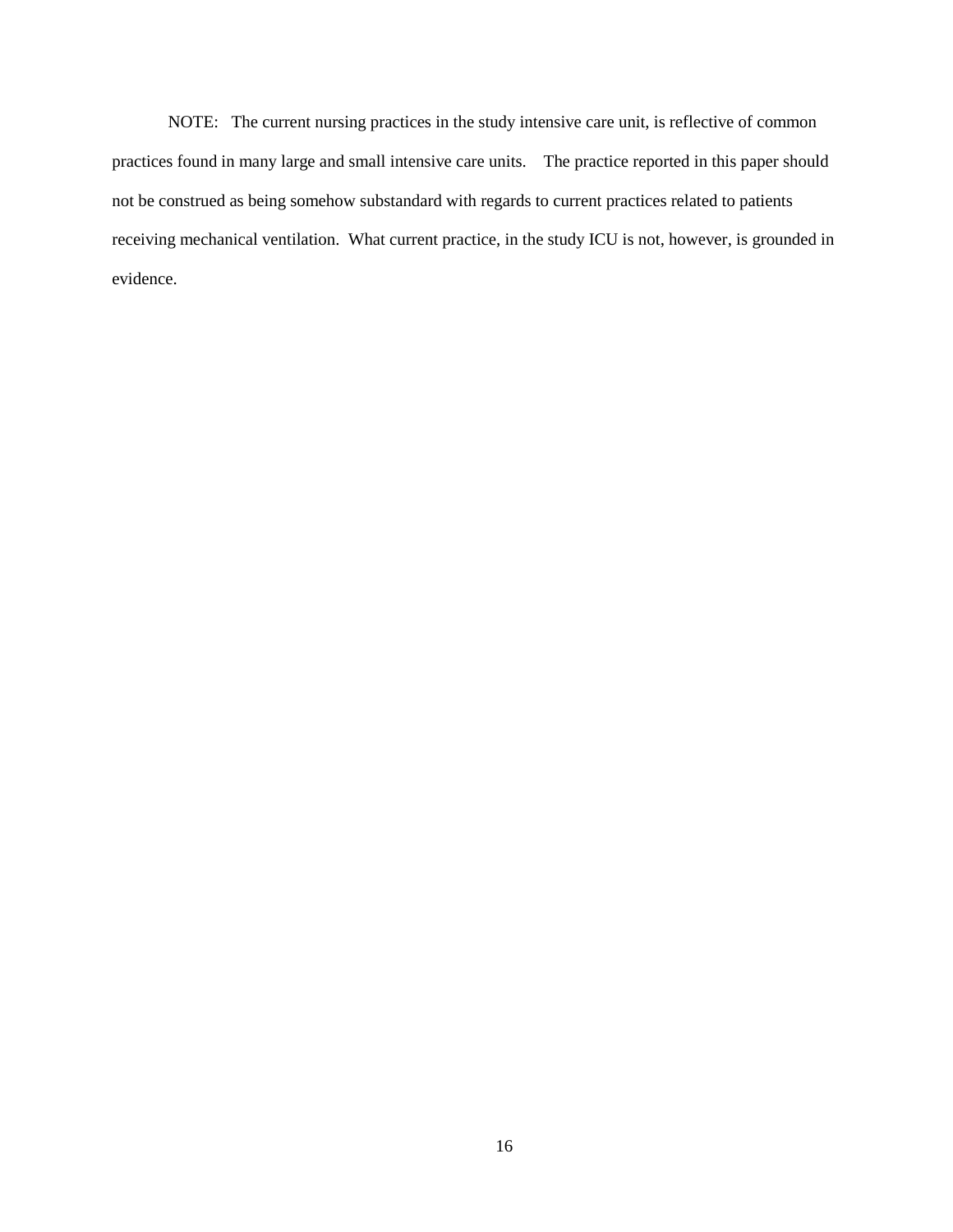### Abstract

It is estimated that up to 80% of elderly mechanically ventilated patients will suffer from delirium (Geriod, Pandharipande, & Ely, 2008). Patients who suffer from delirium often have negative outcomes including prolonged hospitalizations, permanent cognitive changes, and premature death. Evidence based care bundles have been developed which have been shown to reduce the risk for delirium in mechanically ventilated patients. Despite what is known about delirium, practice in the ICU often does not include steps to mitigate the risk of delirium. The purpose of this paper is to compare current practice in a twelve bed community hospital intensive care with evidence based practice to identify opportunities for practice improvement with a focus on mitigating the risk for delirium and improving patient outcomes. The results of the study found that current practice does not reflect evidence based care and that numerous opportunities for practice improvement exist.

*Key Words: Delirium, Evidence Based Protocols, Gap Analysis*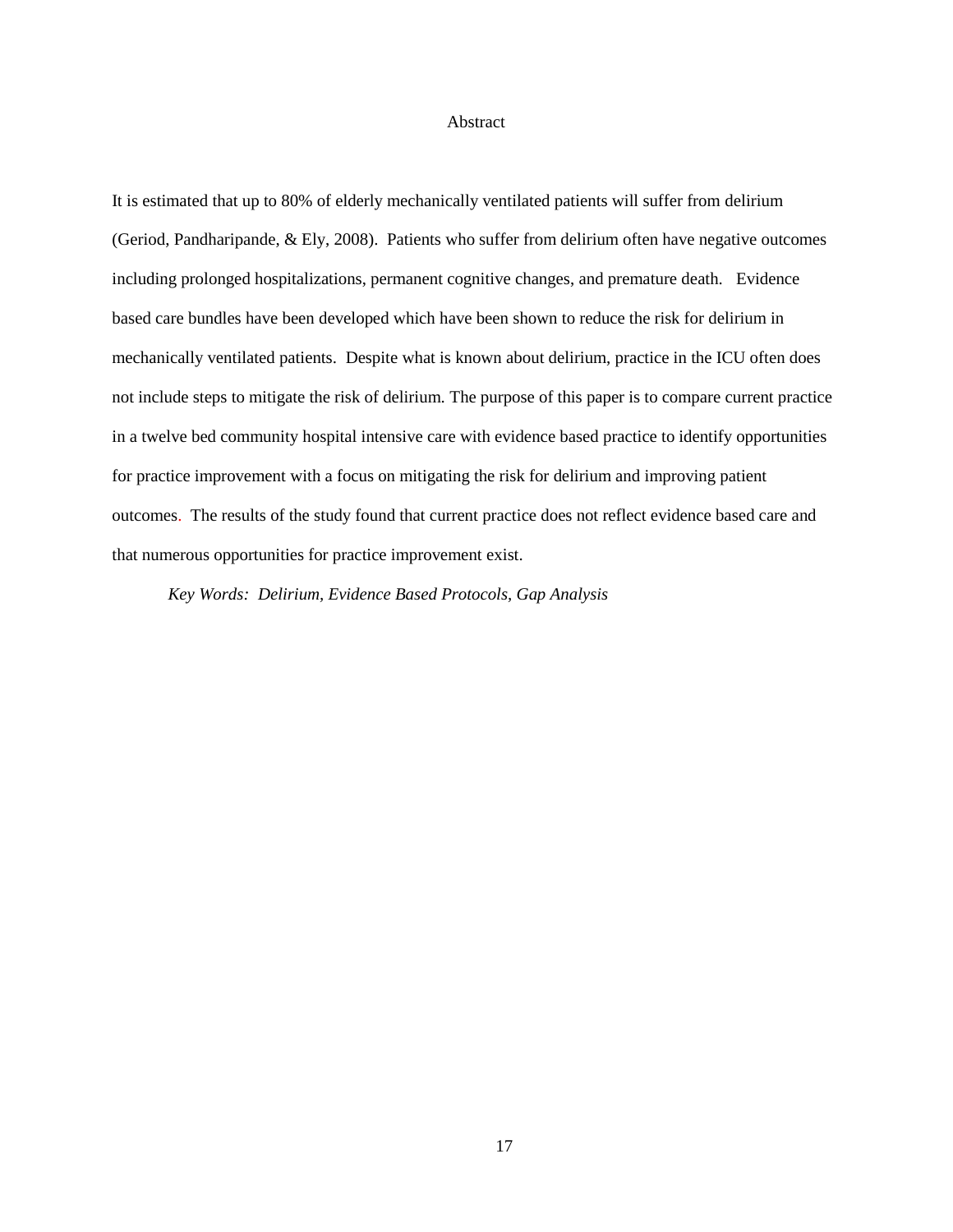Each year, it is estimated that ICU delirium costs the US healthcare system over 150 billion dollars (Leslie, Marcantionio, Zhang, Summers, & Inouyne, 2008). Convincing evidence suggests that the development of ICU delirium, and its related devastating outcomes, including shortened lifespan, permanent cogitative changes, prolonged mechanical ventilation, severe deconditioning, and sepsis, is related to the care delivered in the ICU rather than disease or accidents (Barr et al 2013). The significance of this is that care delivery can be altered and thus delirium and its highly negative outcomes can be mitigated.

The purpose of this paper is to examine current practices in the care of the older adult (age 60 and above) receiving mechanical ventilation and determine opportunities for practice improvement to reduce the risk of delirium. To achieve this purpose, this paper will present: a review of the evidence related to the reduction of the risk of delirium in the elderly mechanically ventilated patient, a gap analysis describing the current practice within the ICU studied and recommendations for practice improvement. Two evidence based bundles (Awake, Breathing, Delirium, Early Mobility (ABCDE) and Pain, Agitation, and Delirium (PAD) were used as the basis to which current practice was compared. Both of these bundles target the reduction of delirium in the elderly mechanically ventilated patient through a multidisciplinary coordinated approach. The difference in the two bundles is that the ABCDE bundle does not address pain whereas the PAD bundle does.

### **Review of Literature Supporting the ABCDE/ PAD Bundles in the Management of Delirium**

According to the American Association of Critical Care Nurses (AACN), the Awakening and Breathing, Coordination, Delirium Monitoring and Management, and Early Mobility (ABCDE) bundle incorporates the best, most recent available evidence in the prevention and management of delirium in the mechanically ventilated patient (Balas et al., 2012). The ABCDE Bundle has three principles (1) improving communication among members of ICU team, (2) breaking the cycle of prolonged mechanical ventilation and over-sedation, and (3) standardizing care (Vasilevskis et al., 2010). Pain has been documented as a contributor to the development of delirium (Inouye & Charpentier, 1996, Barr et al., 2013). What is noticeably missing from the ABCDE Bundle, is pain assessment and management. In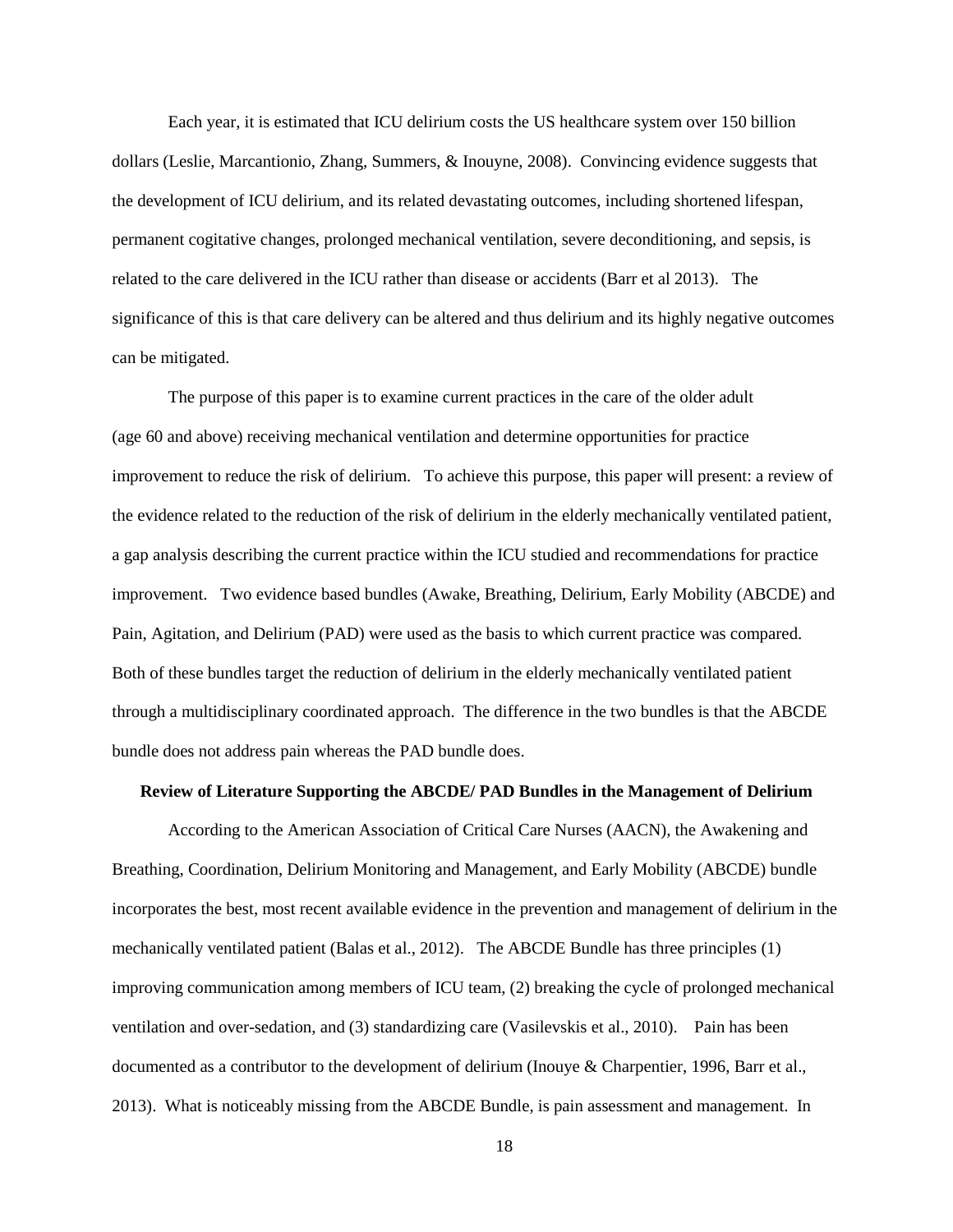order to develop a comprehensive approach to the reduction of risk for delirium, Barr et al. (2013) introduced the Pain, Agitation, Sedation (PAD) guideline. This evidence based guide focuses on the reduction of the risk of delirium through pain identification and management. Because pain is common in patients who are mechanically ventilated, the PAD guideline was also incorporated into the ABCDE bundle and implemented at the target hospital.

### **Definition/ Characteristics of Delirium**

Delirium is a serious, often overlooked, health problem that occurs in hospitalized or institutionalized older adults. Delirium is defined as a "transient and etiological nonspecific organic mental syndrome characterized by a reduced ability to focus, sustain or shift attention, disturbance in consciousness or cognition develops over a short period of time and is an *acute change* from baseline, attention and awareness that tend to fluctuate in severity over the course of the day, and there is evidence from the history or physical assessment that the condition is a result of a physiological consequence of a medical condition" (American Psychiatric Association, 2013). According to the American Psychiatric Association (2013) delirium has an acute or sub-acute onset with symptoms developing 2-5 days after hospitalization. There are three subtypes of delirium: hyperactive in which the client becomes agitated and confused, hypoactive in which the client becomes withdrawn, or mixed (O'Keefe & Lavin 1999). All three forms of delirium have varying degrees of presentation which may make early diagnosis problematic (O'Keefe & Lavin, 1999).

The incidence of delirium in the ICU ranges from 45-88%. (Cavallazzi, Saad, & Mank 2012, Ouimet, Kavanagh, Gottfried, & Skrobik, 2007; Ely, Gautam, & Margolin, 2001). The two most common forms of delirium in the ICU are mixed and hypoactive (Peterson et al., 2006). Hypoactive delirium has been reported more frequently in older adults and has a worse prognosis (Cavallazi et al., 2012).

Delirium has been associated with significant adverse outcomes which not only affect the patient's physical and emotional wellbeing but can have serious economic consequences as well. Inouye, Westendorp, & Saczynski (2014) studied the outcomes of delirium and determined the relative risk of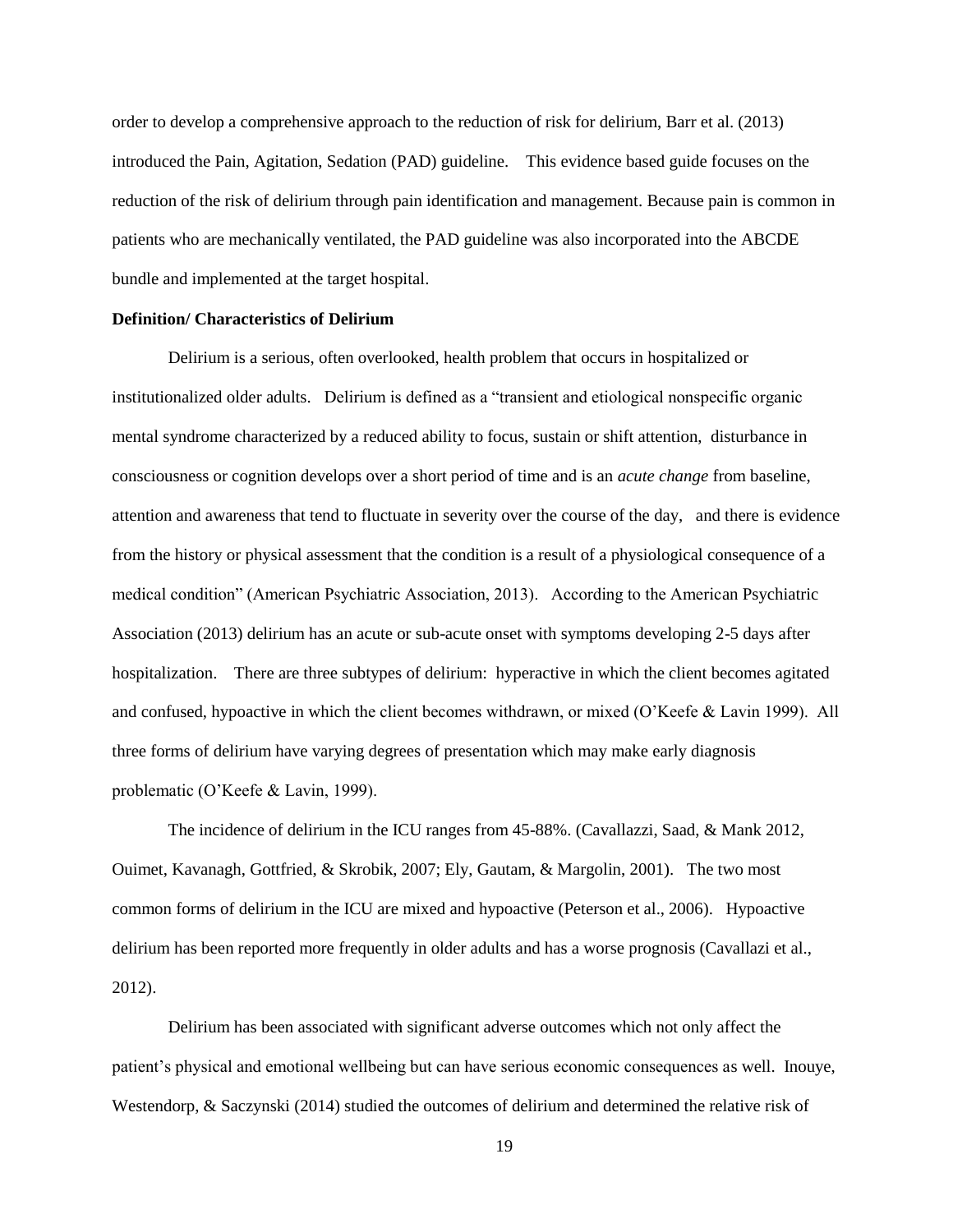developing specific adverse outcomes related to delirium. This study found that the relative risk for prolonged hospitalization was 1.4-2.1; mortality 1.5-1.6; institutionalization 2.5; functional decline 1.5; and cognitive decline/ dementia 6.4-41.2). It has been estimated that delirium costs Medicare about 164 million dollars annually. These costs were associated with re-hospitalization; institutional care; rehabilitation/ long term care and formal home care services. (Leslie & Inouye, 2011).

#### **Pathology/Risk Factors of Delirium**

Pathology of delirium is not well understood. It is thought that decreased cholinergic activity may contribute to the development of delirium. This theory is supported by studies (Hshieh, Fong, Marcantonio, & Inouye, 2008; Flacker & Lipsitz, 1999) in which there were an increased incidence of delirium in patients receiving anticholinergic drugs. However, this relationship is not absolute and delirium does occur in patients with no disturbance in cholinergic activity (Hshieh et al., 2008). Acute, generalized inflammation, as is often seen in ICU patients, is thought to play a role in the development of delirium (Girard et al., 2012). Animal studies have shown that inflammatory mediators can cross the blood brain barrier and create changes in brain wave patterns that are consistent with those seen in septic patients with delirium (Van Der Mast, 1998).

While the mechanism of delirium development remains unclear, risk factors for the development of delirium are known. These include age (persons over the age of 60); persons with multiple comorbidities, prolonged inactivity, unmanaged pain, prolonged sedation, and previous cognitive disorders such as dementia (Ely et al., 2001; Inouye et al., 1996; Inouye et al., 2014). Ely et al (2001) identified, on average, eleven (11) risk factors per patient admitted to the ICU. Of these, exposure to sedative and analgesic medication as well as sleep deprivation was almost always experienced by patients in the ICU setting (Ely et al., 2001).

### **Assessing for Delirium**

Clinical manifestations of delirium vary widely and often present as varying symptoms within one patient. For example, the patient may be wildly agitated one time and more sedated or hypoactive another. Because of the fluctuation of the symptoms of delirium and because there are no definitive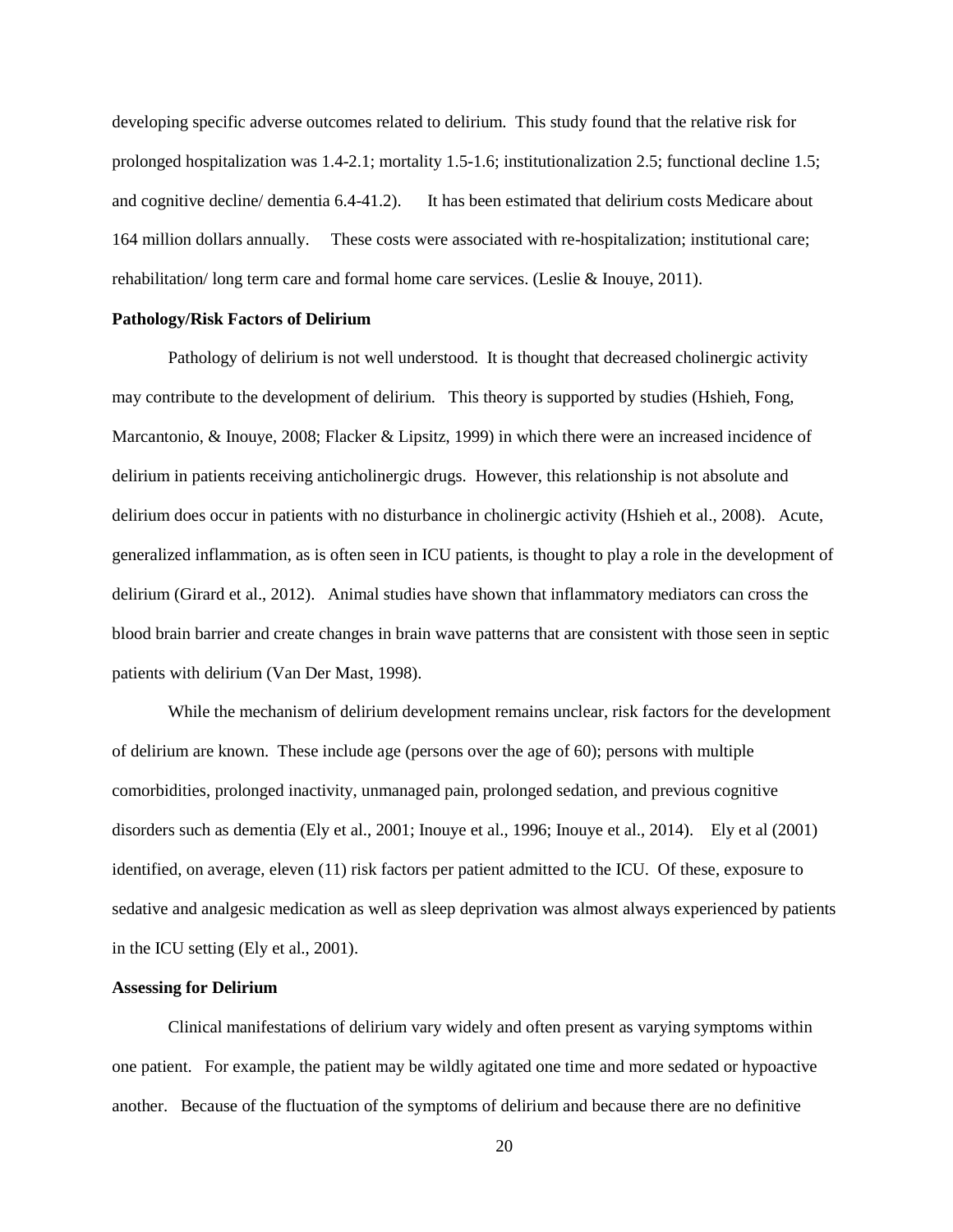biomarkers to diagnose delirium, astute ongoing assessment using validated instruments to detect delirium is key to delirium management. While there are a variety of instruments with high validity ratings, the most common instrument is the Confusion Assessment Method (CAM and CAM ICU}. The CAM was developed by Inouye in 1990. The Cam has been shown to have a sensitivity of 94-100%, specificity of 90-95%, and high interrater reliability. (Inouye, 1990; Wei, 2008) The CAM consist of nine areas of assessment. They are: acute onset of confusion; inattention, disorganized thinking, altered level of consciousness, disorientation, memory impairment, perceptual disturbance, and psychomotor agitation or retardation. If the symptoms have an acute onset and two or more criteria are met, then the patient is determined to have delirium. The problem with the CAM for use in the mechanically ventilated patient is that it requires the patient to be able to verbally interact with the evaluator. In 2001, Ely et al. developed the CAM ICU which was designed specifically for detection of delirium in the mechanically ventilated or nonverbal patient. Ely et al. (2001) reported a sensitivity of 93-100% and specificity of 89-100% for the detection of delirium. In the same study, Ely reported an inter rater reliability of k=96; CI= 95-99%. Bedside nurses can easily administer the CAM or CAM ICU with no effect on the reliability or validity of the instrument. (Ely et al., 2001) Lin, Liu, Wang, 2008) reported similar findings (sensitivity  $= 91$ -95%; specificity =98%; and inter rater reliability k=91). In order to detect delirium early, it is recommended that the CAM –ICU be performed a minimum of once a nursing shift (Balas et al., 2012).

### **Sedation/ Sedation Management**

Continuous deep sedation, as is often the practice in the care of the patient receiving mechanical ventilation, can be a significant contributor to the development of delirium, ventilatory dependency, infections, and even early death (Reade, Phil, & Finfer, 2014). One method of breaking the cycle of continuous deep sedation is a daily spontaneous awakening trial, targeted light sedation strategies or both, (Tanaka et al., 2014; Needham & Korupolu, 2010; Jackson, Proudfoot, & Walsh, 2010). Hager et al. (2013) evaluated the effectiveness of light sedation and improved patient outcomes. Following implementation of targeted light sedation protocols the patient wakefulness significantly increased (P < 0.0001) and the incidence of delirium in the awake patient significantly decreased from 19% to 0% (P. <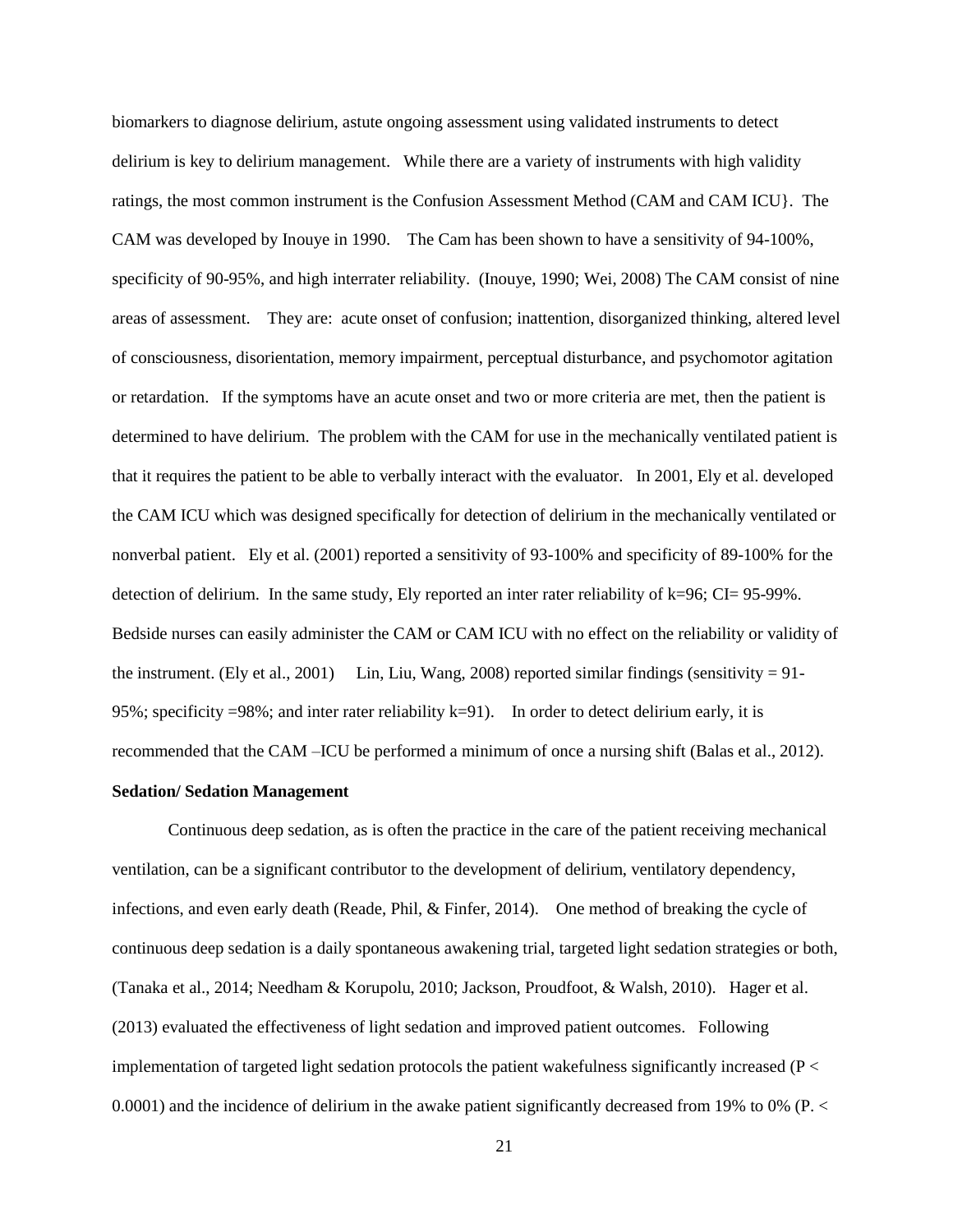0.0001). Another strategy for reducing deep sedation is the daily awakening trial in which the patient is allowed to awaken from sedation. Regardless of the approach to sedation management (continuous light sedation, daily interruption of sedation or some combination of both), it is clear that any approach must have protocols to support decision making regarding sedation management (Hughes, Girard, Pandharipande, 2013).

Instruments have been developed specifically to assess sedation and depth of sedation. One of the most common is the Richmond Agitation Sedation Scale (RASS) (Sessler et al., 2002). The RASS scale ranges from  $-5$  (unarousable) to  $+4$  (combative). Using the RASS scale, the PAD guideline defines light sedation as - 2 to 0 (Barr et al., 2013). At this level of sedation, the patient can follow command but demonstrates no agitation. Light sedation should be a goal for the majority of mechanically ventilated patients. (Hughes et al., 2013; Bales, 2013) The RASS scale has been shown to have a high degree of reliability and validity. Ely et al., (2003) conducted a study which evaluated the reliability and validity of the RASS scale in management of sedation using 290 paired observations by nurses. Ely et al.,  $(2003)$  concluded that the RASS scale demonstrated a high degree of reliability ( $r=78$ ,  $p\leq 001$ ) and inter- rater reliability (weighted k= 0.91), and showed significant validity in detecting different levels of sedation and consciousness  $(p=<.001)$ . In the same study, the RASS sedation scale was shown to be better than the Glasgow Coma Scale in inter rater reliability (k=.64; p<.001) and has been shown to be more reliable then the Glasgow Coma Scale (GCS) at assessing sedation levels (Ely et al, 2003). Using sedation scales, which are reliable and valid have been shown to reduce the incidence of deep sedation and improve patient outcomes (Bales, 2012). Despite the known benefits of using such scales, surveys have shown that up to 30% of ICU's do not routinely use sedation scales to assess the depth of sedation in their patients (Svenningsin et al., 2013; Patel et al., 2009).

 Girard et al (2008) found that coordination of spontaneous awakening trials with spontaneous breathing trials reduced mechanical ventilation on average, by three (3) days and reduced hospital length of stay by four (4) days Klompas et al., (2015) developed a quality improvement project to reduce adverse events in the mechanically ventilated patient. Using a coordinated effort between spontaneous awakening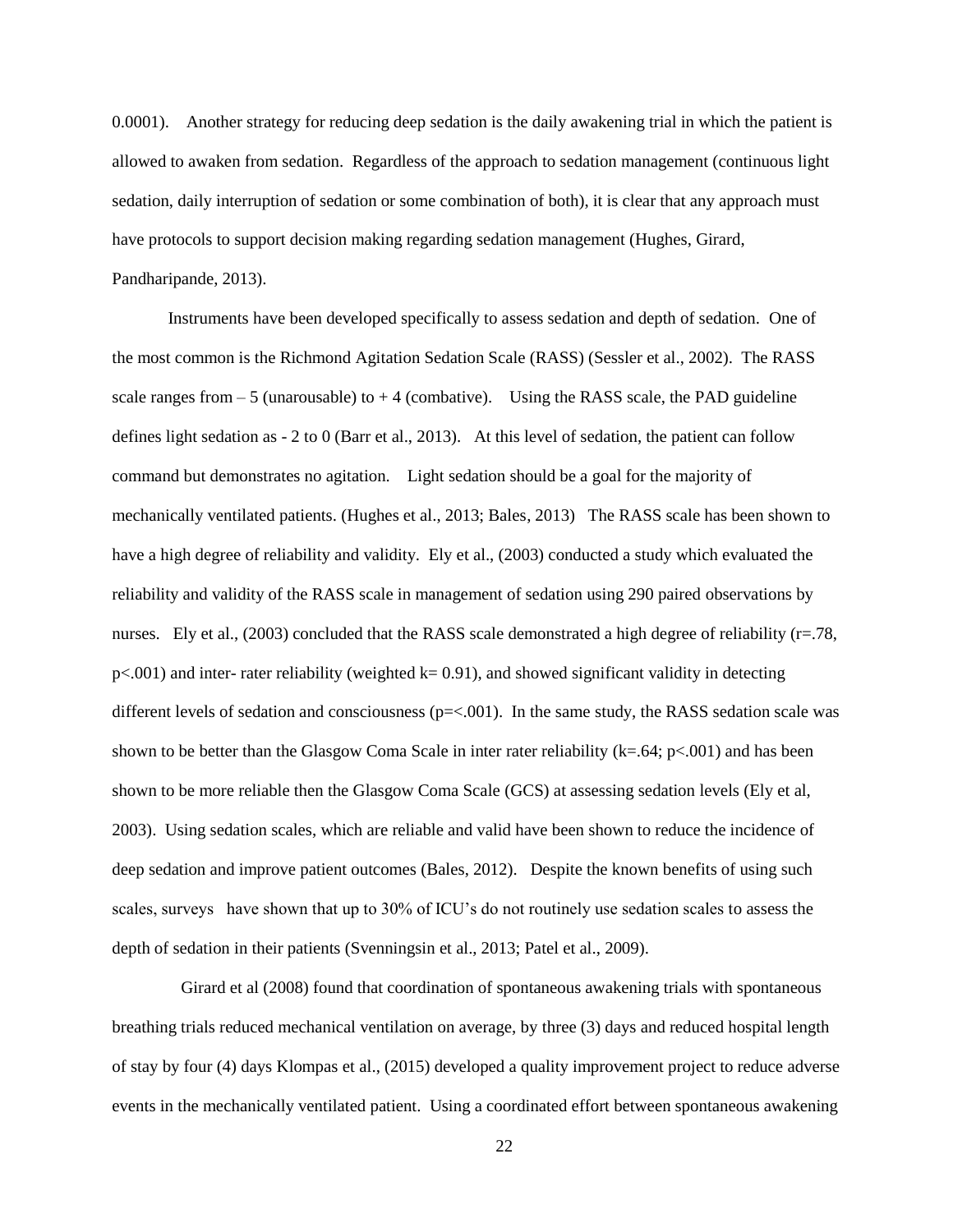trials with spontaneous breathing trials, they were able to decrease ventilator adverse events from 9.7 to 5.2 events/100; decrease infection rates from 3.5 to 0.52 per 100 and also had shorter ventilator days as well as shorter ICU and hospital length of stays. Patients who had a spontaneous awakening trial coordinated with a spontaneous breathing trial had a 32% reduction risk of mortality at one year compared to those who received a spontaneous breathing trial only.

Levels of sedation may be an important determinate of delirium. Treggari et al. (2009) found that patients who were lightly sedated had 1.5 days fewer ICU days, had one day less of mechanical ventilation, and at a 4 week follow up found that patients who had received heavier sedation had higher PTSD scores than those who received lighter sedation. At the end of four weeks, patients who received higher levels of sedation also had difficulty completing a basic questionnaire, were more forgetful, and reported greater anxiety (Treggari et al. 2009).

Choice of sedation also impacts patient outcomes. Propofol is a common anesthetic class drug that is used to sedate patients on mechanical ventilation. It has a short half-life and few side effects. When comparing Propofol with benzodiazepines, Londardo et al., (2014)

concluded that the use of Propofol was superior in achieving better sedation quality, less time to awaken patients, reduced length of stays in the ICU, reduced costs of sedation, and less time to extubation. Regardless of the sedation used, sedition medication should be titrated according to specific criteria in order to assure appropriate sedation is achieved.

(Reade & Finfer, 2008)

### **Pain/ Pain Management**

Unmanaged pain is a major risk factor associated with delirium (Inouye, 1996; Barr, 2013) Barr et al. (2013) concluded that pain, in patients receiving sedation, is often under assessed and further contributes to the development of delirium and agitation. In the ventilated patient, pain should be routinely assessed using nonverbal scales and managed before there is an increase in sedation. (Peitz, Balas, Olsen, Pun, & Ely, 2013). Because ventilated patients are nonverbal, use of pain scales designed specifically for the nonverbal patient is recommended. One such scale is the Critical Care Pain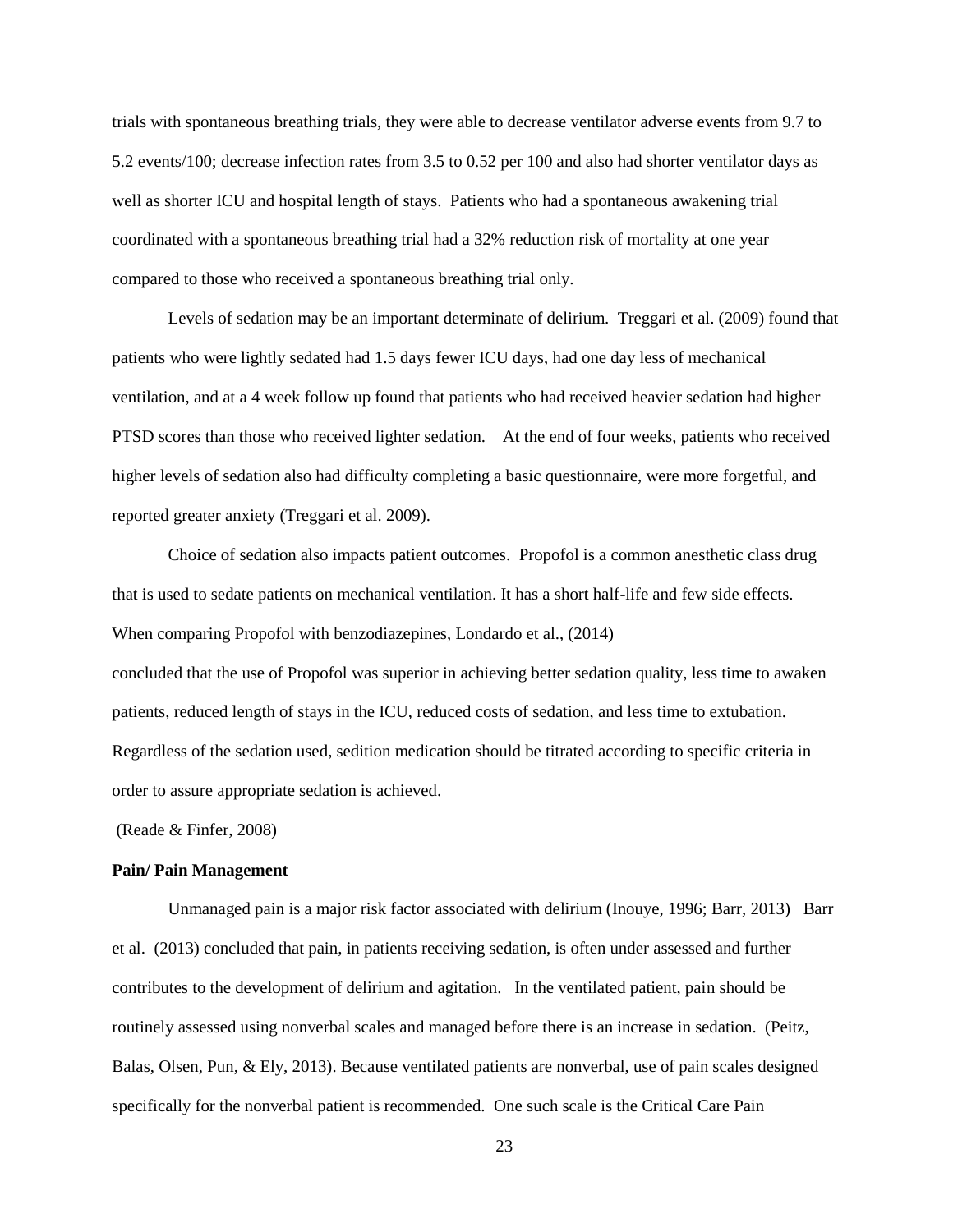Observation Tool (CCPOT) which was developed by Gelinias, Fillion, Puntillo, & Fortier, in 2006. This tool is designed to evaluate pain based on facial expressions (such as grimacing) as well as muscle tension and general body movement. Scores on the CCPOT range from 0 (no pain) to 8 (maximal pain). While any non-verbal pain scale remains somewhat subjective, the CCPOT tool has been recognized as being a reliable measure of pain (Gelinias, Arbour, Michaud, Vailant, Desjardins, 2011) Pun (2012) stated that making pain management a priority over sedation significantly reduced the duration of mechanical ventilation and reduced the length of stay in the ICU.

Analgosedation is the process of treating pain before sedation. This technique is in alignment of the PAD guideline (Barr et al., 2013) which recommends that pain be appropriately managed and that sedation be minimized. Devabhakthuni, Armahizer, Dasta, & Kane-Gill (2012) conducted a literature review to determine the effectiveness of analgosedation in the management of agitation. Devabhakthuni et al., 2012) concluded that analgosedation is well tolerated, reduced the need for sedation, and improved patient outcomes.

### **Early mobility**

A risk of prolonged mechanical ventilation is generalized muscle wasting and deconditioning. (Lipshutz & Gropper, 2013). The effects of prolonged immobility can include an increased risk for sepsis, prolonged mechanical ventilation due to difficulty with mechanical ventilation weaning, muscle and bone wasting which can contribute to falls resulting in fractures. (Lipshutz & Gropper 2013). Negative outcomes associated with ICU deconditioning can be devastating. Hermans et al., (2014) found that patients who had severe deconditioning related to mechanical ventilation, were more difficult to wean from mechanical ventilation ( $p=0.009$ ), had an increased incidence of death in the ICU ( $p=.008$ ); and were less likely to survive post hospital discharge (p=.007).

Early mobilization has been shown to prevent or reduce the incidence of weakness in the ICU patient and improve short and long term outcomes (Schweickert, et al. 2009). Needham et al., (2010) demonstrated that early mobilization resulted in a reduction in sedation use, increased patient functionality without an increase in adverse events, significantly reduced the risk for delirium ( $p=003$ ),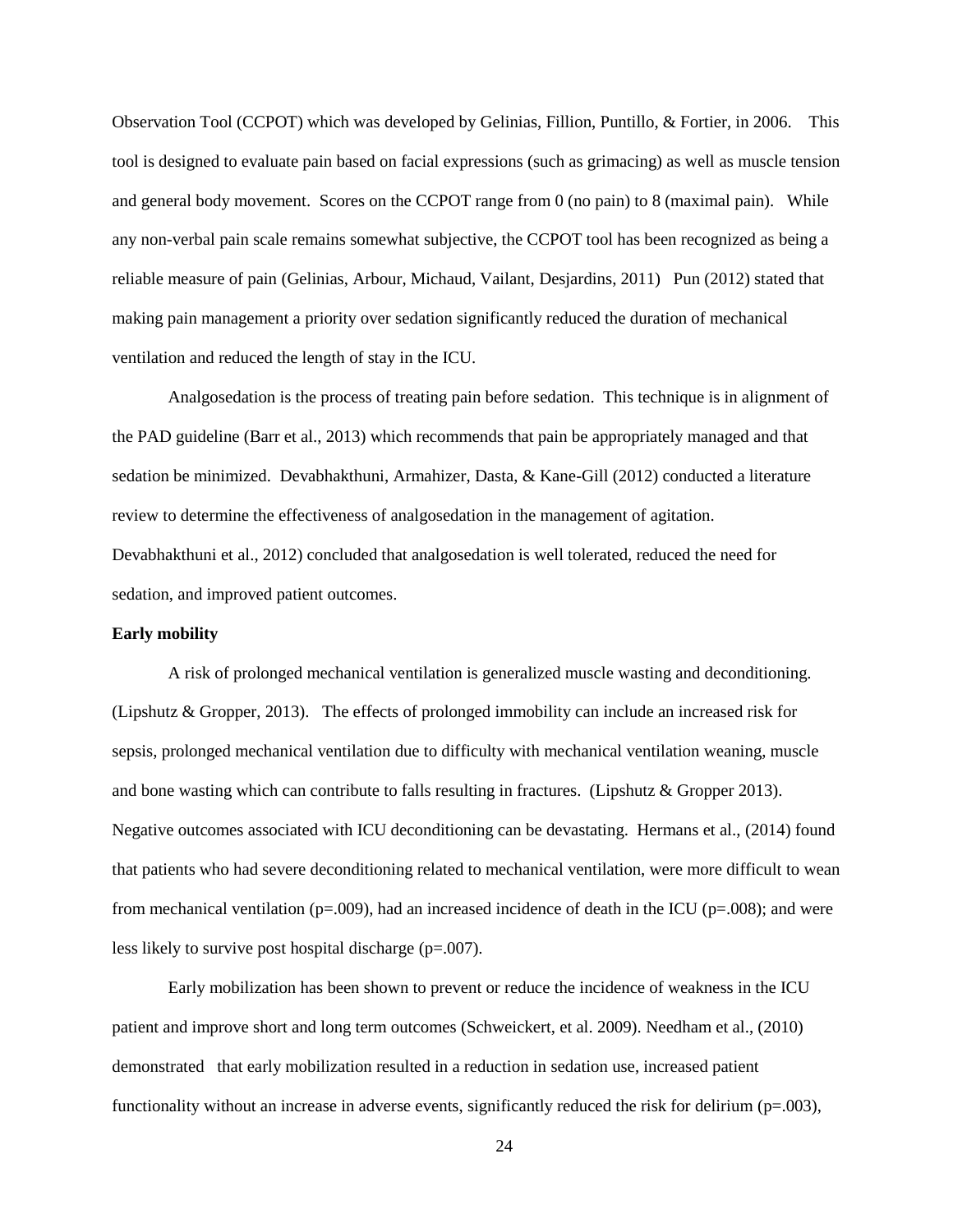decreased ICU length of stay  $(p=.02)$  and hospital length of stay  $(p=.03)$ . However, despite studies which have shown the benefit and safety of early mobilization in the ICU, many ICU's have not implemented plans or guidelines to achieve such outcomes (Balas et al., 2013).

### **Research supporting effectiveness of the ABCDE Bundle and PAD Guidelines**

 A bundle is a multi-modality approach to care which is based on evidence. Studies (Balas et al., 2013; Schweickert et al, 2009; Dale et al., 2014) have shown the effectiveness of both the PAD and the ABCDE bundle at reducing delirium and improving patient outcomes in the mechanically ventilated patient. Schweickert et al., (2009) examined outcomes of ICU patients when combining a standardized approach to sedation management with physical and occupational therapy (mobilization). Schweickert et al., (2009) reported that when compared to sedation management alone ICU length of stay decreased by 2 days, ventilator free days increased by 2.1 days, and the odds of ICU patients returning to an independent functional status at the time of discharge from the hospital nearly tripled. Dale (2014) evaluated an integrated approach using the PAD guidelines to target light sedation as recommended in the ABCDE bundle, and coordination of daily awakening with spontaneous breathing trials. They found that patients were more likely to be assessed for pain, agitation and delirium, use of benzodiazepines was reduced by 30%; risk for delirium decreased by 33%; duration of mechanical ventilation was reduced by 20%; ICU length of stay was reduced by12.4%, and hospital length of stay was decreased by 14%. Balas et al., (2013) studied the effectiveness of combining the PAD guidelines with spontaneous awakening trials coordinated with spontaneous breathing trials and early mobilization. They found that when a bundled approach was used, patients were more likely to receive a daily spontaneous awakening trial coordinated with a spontaneous breathing trial, and received daily mobilization. The results were a decreased risk for the development of delirium by nearly 50%; decrease in mechanical ventilation by 3 days, and an increase in delirium free days by 1. Of particular note was that these improvements in patient outcomes were achieved in spite of incomplete bundle adherence by the nursing staff and little difference in medication utilization in the pre and post treatment groups. From these studies it is clear that a planned, multi-modality approach to care can improve patient outcomes.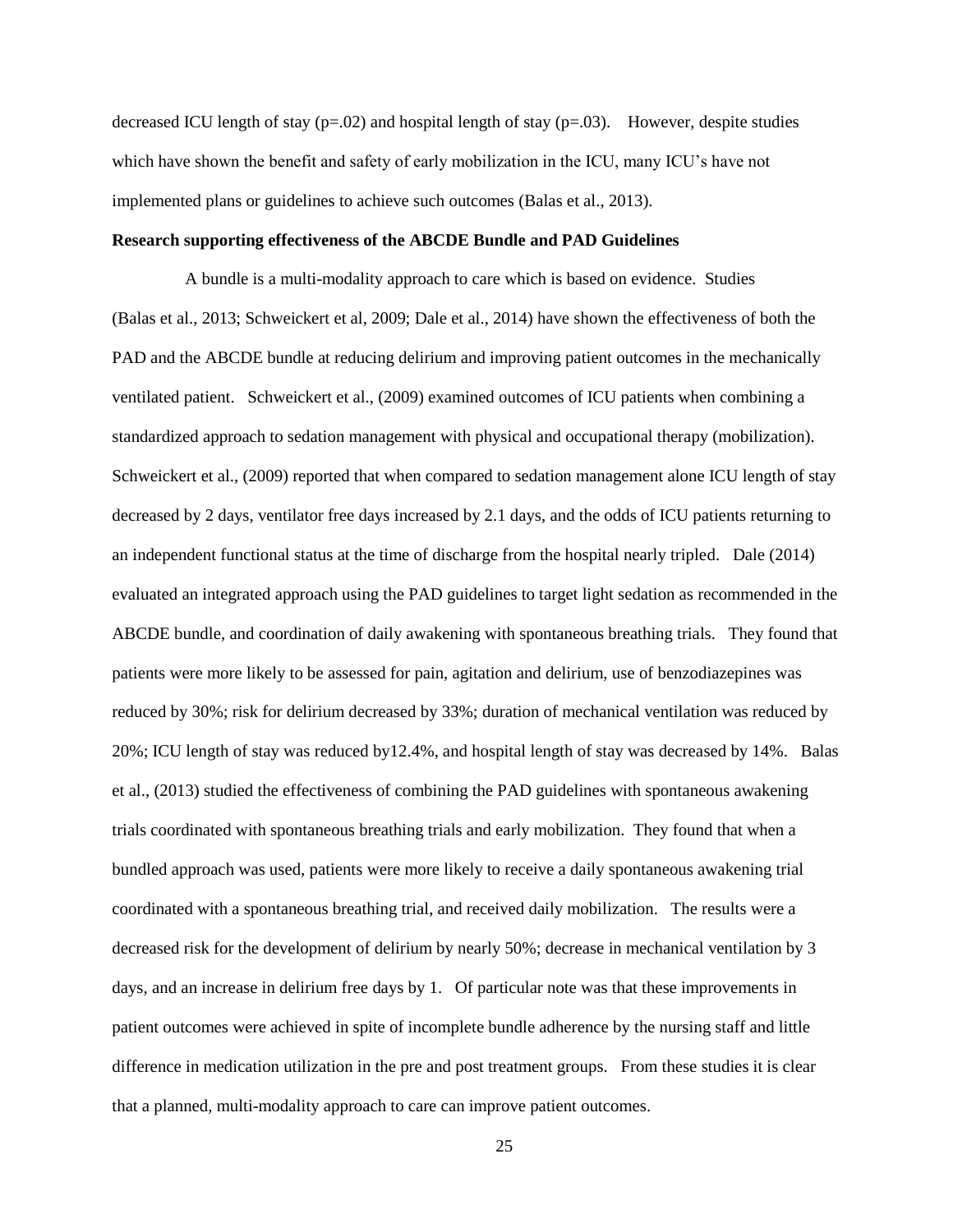### **Gap Analysis: Current Practice compared to Evidence Based ABCDE/ PAD Bundle**

The purpose of the gap analysis is to compare current practice with the evidence to determine opportunities for practice improvement and thus patient outcomes.

**Guiding Questions**: Questions to help guide the gap analysis were:

- 1. How does current practice, related to the management of the mechanically ventilated older adult compare to the evidence based ABCDE bundle and PAD guidelines?
- 2. What are the current clinical outcomes of older adults receiving mechanical ventilation in the target ICU?
- 3. What are the opportunities for practice improvement?

The population of interest was the older adult (age 60 and above) receiving mechanical ventilation. This population represents approximately 80% of the mechanically ventilated patients in the target ICU. With the current emphasis on "pay for quality", it was felt that this population represented both the greatest fiscal risk to the healthcare organization as well as the greatest opportunity for improvement of patient outcomes.

The setting in which the study took place was a twelve (12) bed intensive care unit in a 150 bed community hospital located in the Midwest. The community hospital is operated by a large academic hospital which is part of a national healthcare organization. The specific ICU studied is a 12 bed ICU with predominately older (over the age of 60) population. It is a medical surgical ICU. Any advanced level patients such as major trauma, cardiac or neurological issues are transferred to the larger academic hospital.

Nursing staff, within the ICU, are predominately Associate and Baccalaureate prepared nurses who have been in nursing over 10 years. Many of the nurses have not worked at another facility. There is one intensivist and general hospitalist who provide medical direction for the patients in ICU.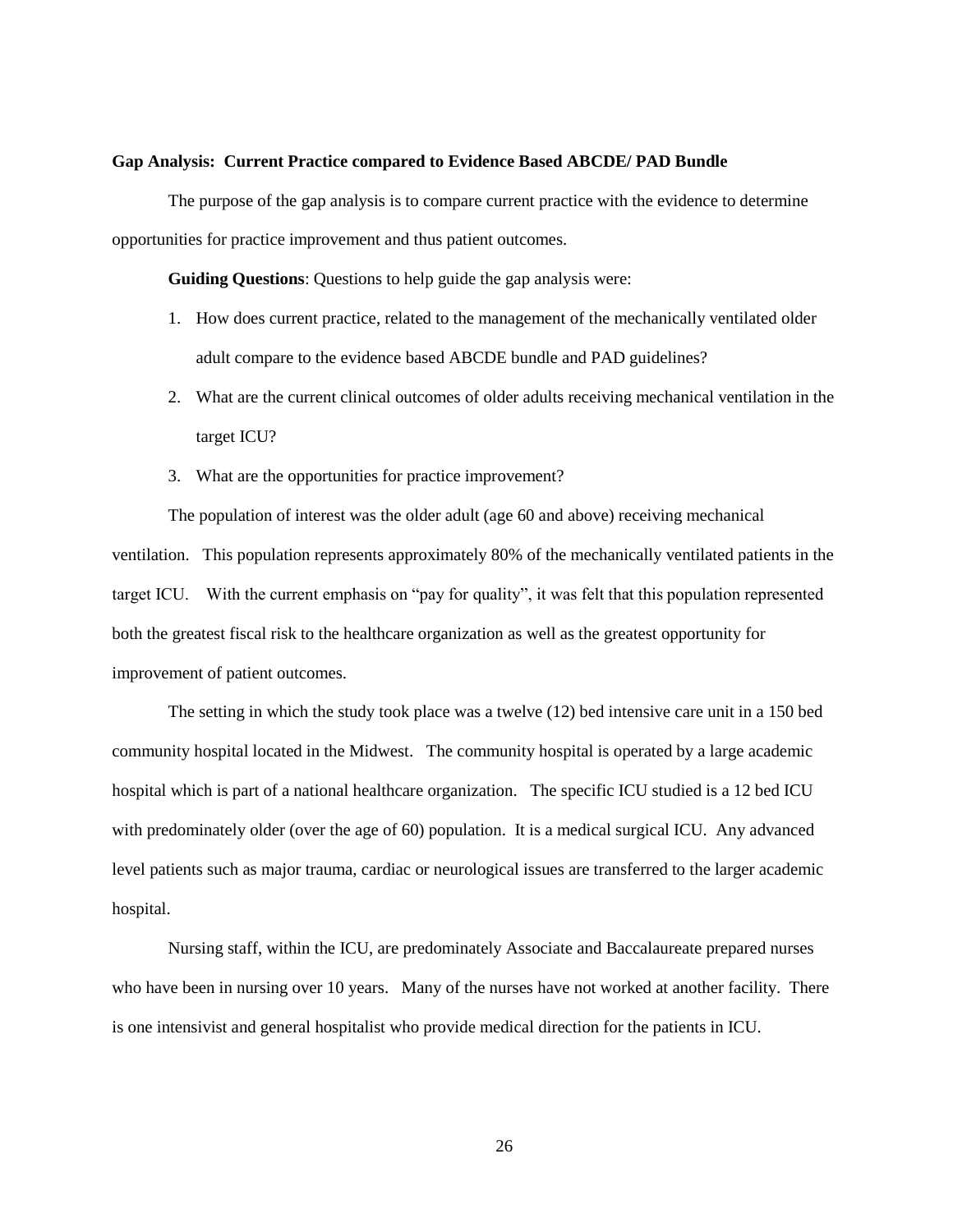### **Procedure for Conducting the Gap Analysis**

This was a systematic review of charts to examine current practice related to care of the mechanically ventilated patients and their clinical outcomes. In order to determine the most current practice, care had to be delivered within 12 months of the time of the chart audit. Inclusion criteria were individuals over the age of 60, no known cogitative disorders such as dementia, received mechanical ventilation for at least 48 hours, and did not have a terminal illness. Beginning with the most recent charts and working backward for 12 months, charts were selected for screening if they met the basic inclusion criteria of age (over the age of 60) and length of time on mechanical ventilation (48 hours or longer). A total of twenty-two (22) charts were obtained for initial screening for suitability for inclusion. Of the 22 charts, two (2) were excluded because the patient was terminally weaned and therefore kept more heavily sedated; five (5) charts were excluded because the patients had a known history of cogitative disorders which could enhance the risk for delirium. A total of fifteen (15) charts was included in the gap analysis. In order to fully capture the practice patterns of the nursing care of the older adult receiving mechanical ventilation, a minimum of six (6) days or total ventilator time (whichever was smaller), was reviewed for each chart audited. Eighty- two (82) ventilator days representing 164 nursing care shifts were reviewed.

### **Development of Audit Tool for Gap Analysis**

Based on the ABCDE bundle and PAD guidelines, five (5) key areas were identified for the basis of the gap analysis. They were:

• Sedation/ sedation management:

Criteria were use of sedation instruments specific to the evaluation of sedation levels, documented sedation vacations, sedative use, and documentation of need if sedatives were adjusted.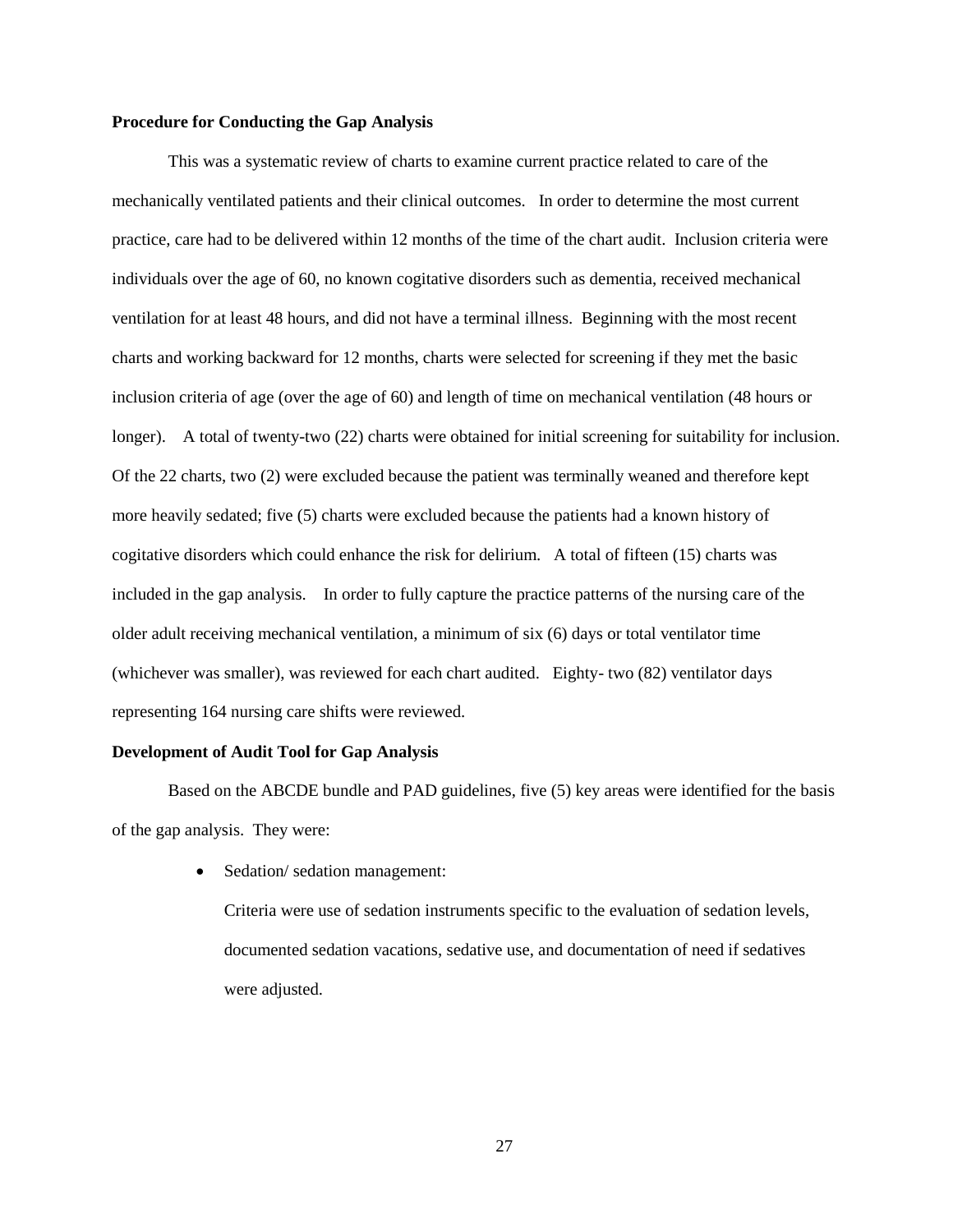- Coordination of awakening from sedation and ventilator weaning trials: Criteria were documentation of interdisciplinary coordination of care between respiratory therapy and nursing when conducting ventilator weaning trials and spontaneous awakening trials and documented safety screens prior to ventilator weaning trials.
- Pain and pain management:

Criteria were use of pain scales appropriate to sedated, mechanical ventilated patients, use of pain medication to reduce pain and results.

• Early mobilization:

Criteria was documentation of mobilization of patient at least daily.

• Delirium assessment

Criteria was documentation of delirium assessment using tools appropriate to the evaluation for delirium.

### **Other Data Collected**

Patient outcomes and policy/ procedure related to care of the patient receiving mechanical ventilation was also included in the gap analysis. Patient outcomes were evaluated by identifying the total number of ventilator days per patient and total number of ICU days per patient. Patient outcomes were evaluated by determining placement of patient following hospitalization and, based on patient assessments, determination of cognitive changes from patient admission to discharge Administrative analysis included a review of current practice guidelines and policy to determine if specific practice guidelines currently exist.

Demographic data collected for each patient were patient age, sex, primary diagnosis on admission, living arrangements prior to admission, disposition of patient at discharge, number of co- morbidities; and primary admitting diagnosis.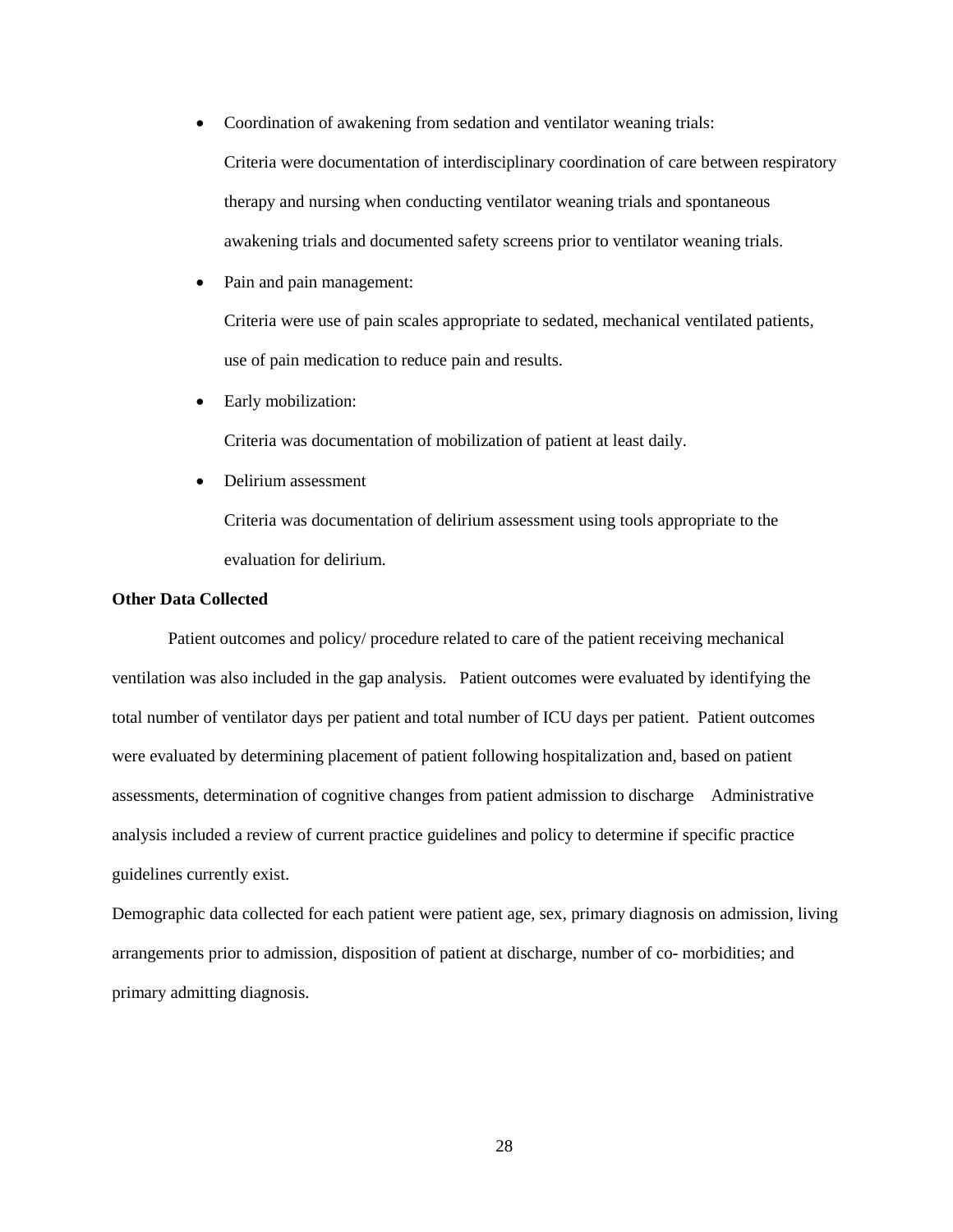#### **Results**

*Population Demographics* (See Table 4 and 5) A total of fifteen (15) client records were reviewed. Of these 47% were female and 53% female. The mean age was 75.9 (range 65-89). Of the 15 clients, 1 (7%) was admitted from a nursing home, 1 (7%) was admitted from an assisted living facility; and 13 (87%) were admitted from the community where they were living independently; the mean number of comorbidities per patient was 1.73 (range 1-3). Admitting diagnosis were respiratory 7 patients (47%); cardiac 1 patient (7%); surgery 2 patients (13%); sepsis 1 patient (7%); and other medical 4 patients (27%).

As seen in Table 5, total ICU days for the 15 patients was 169 days for an average of 11.26 days (range 2-29) per client. Of the 169 ICU days, 121 days were spent on the ventilator for an average number of ventilator days, per patient, of 8.06. Of the 121 total ventilator days, 82 (67%) were reviewed for this gap analysis. Total hospital days was 237 for an average of 15.8 hospital days (range 4-28) per patient.

 Patient outcomes were: 12 patients (80%) were admitted to a long term care facility; 1 (7%) returned to the community to live with family; 1 (7%) was admitted to a long term ventilatory care facility (LTAC); and 1 (7%) died in the hospital Of the 15 patients reviewed, all (100%) experienced some degree of physical deconditioning which required rehabilitation services post hospitalization and 12 (80%) had reports of confusion or difficulty following commands post ICU. This change in cognition was new to the patient and not present on admission.

### **Sedation/ Sedation management**

As can be seen on Table 6, significant gaps exist between current practice and ABCDE Bundle. All mechanically ventilated patients received sedation. The sedative of choice, in the study ICU, was Propofol. According to the literature review this is an acceptable medication for sedation and has not been linked to an increased incidence of delirium.

 Evaluation of sedation levels were reviewed for number of times sedation was evaluated and if a validated instrument, such as the RASS, was utilized. Sedation level was evaluated 149 times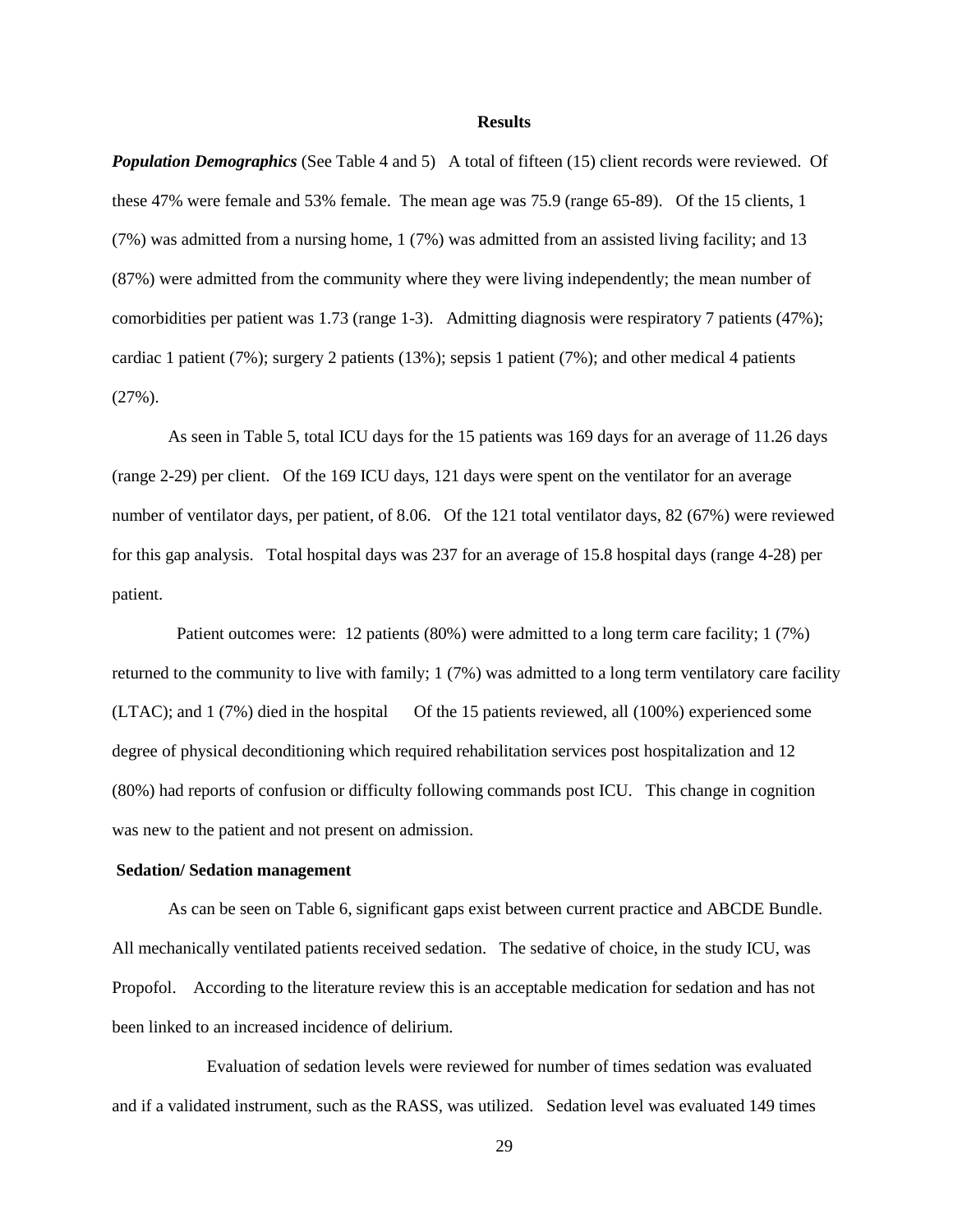for a mean of 9.93 (range 2-26) times per patient. Of the 149 sedation assessments that were documented, 141 (94.6%) used the Glasgow Coma Scale and/ or the Ramsey scale. Both the GCS and the Ramsey Scale are considered less sensitive to the various degrees of sedation, cannot be used to establish sedation goals, and have a lower inter rater reliability rating (Bales et al., 2013). The RASS sedation scale is specifically recommended in the ABCDE Bundle because it has been shown to effectively evaluate degrees of sedation and can be used to set sedation goals which can significantly help in guiding sedation titration. In the study ICU, the RASS scale was used in three (3) patients for a total of 8 times to evaluate sedation.

According to the ABCDE bundle, patients should be allowed to "wake up" from sedation at least once a day. Ventilator weaning trials should be coordinated with awakening trials. From the chart audit, 5 patients (33%) had documented awakening trials at least once while mechanically ventilated. However, none of the awakening trials were coordinated with ventilator weaning trials. The ABCDE bundle also calls for safety screens prior to ventilator weaning trials and spontaneous awaking trials. No documentation could be found regarding safety screens.

### **Pain/ pain management**

According to the PAD guidelines, pain in the ventilated patient should be assessed using a nonverbal scale. According to the documentation in the charts that were audited for this study, pain was primarily assessed using the observational method but no specific pain tool was indicated. Of the 15 patients reviewed, all (100%) had pain assessed. Total assessments documented was 275 which averaged 18. 33 (range 2- 8) times per patient. The PAD guideline states pain in the mechanically ventilated patient should be assessed routinely using an appropriate non- verbal scale and that pain medication should be provided first instead of increasing or altering sedation medication (Barr et al., 2013). According to the literature, pain in the sedated mechanically ventilated patient is often under assessed and undermanaged (Bales et al., 2013). While pain assessment was documented an average of 18.33 times per patient, pain scales utilized was not documented and pain medication was provided to only 4 (26.6%) of the patients.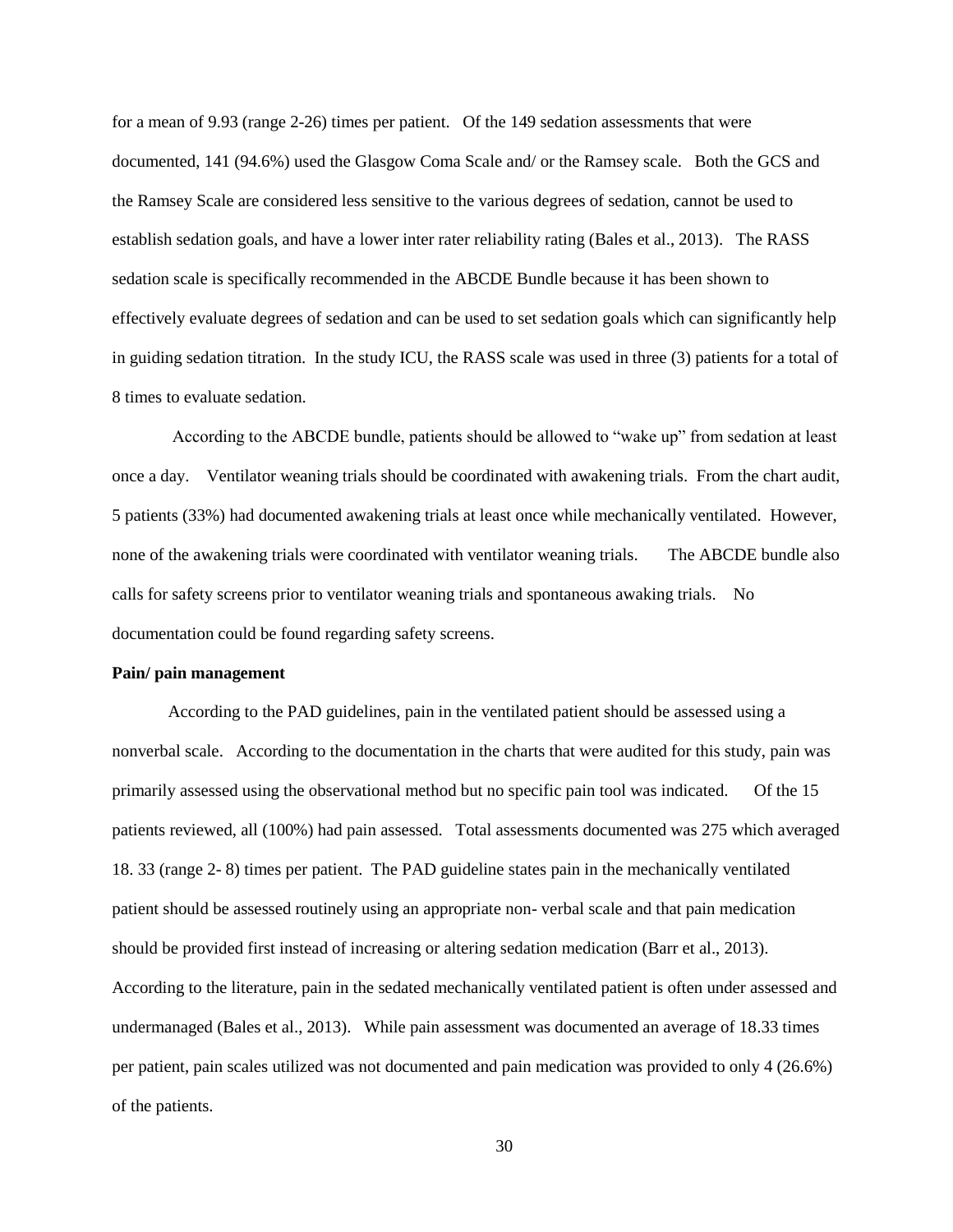#### **Delirium assessment/ early mobility**

According to the ABCDE Bundle, early mobilization and consistent assessment of delirium, using a reliable and validated instrument, should be done at least once a day. No mobilization or delirium assessment was documented in the any of the charts reviewed.

#### **Conclusions/ Recommendations**

The results of the chart audit of nursing care provided in the study ICU clearly indicate an opportunity and need to standardize care and improve patient outcomes through the implantation of the ABCDE/PAD bundle. Currently nursing care is highly variable both in the care delivered between patients as well as care delivered from shift to shift in the same patient. For example, patients who had had a spontaneous awakening trial were often heavily sedated on the next shift and may not have been allowed to wake up for another 3-5 days. This extreme variability in care (inconsistent spontaneous awakening trials and use of continuous deep sedation) has been shown to increase the risk for delirium and increase the risk for ventilator associated complications such as hospital acquired infections (Svenningsen et al., (2013)

Sedation management is another area for practice improvement. Deep sedation does not equate to either physical or mental comfort. Studies show that, when patients can recall their time spent on mechanical ventilation, they experienced pain, fear from lack of the ability to communicate, and a sense of isolation (Treggari et al. 2009) Other studies have found that, when asked, patients prefer to be awake during mechanical ventilation, so that they can interact with healthcare providers and family (Capuzzo et.al 2001). Lighter sedation, while maintaining patient comfort, can be achieved through the use of reliable and validated sedation scales (such as the RASS) which allows the nurse to assess degrees of sedation and set sedation goals. From the chart audit, it was clear that the majority of the patients are kept in a deep sedative state. Continuous deep sedation has been shown to be a contributor to the development of delirium and prolonged ventilator time. Sedation must be titrated by some measure and specific guidelines, to ensure that the patient is receiving adequate sedation to facilitate comfort but not so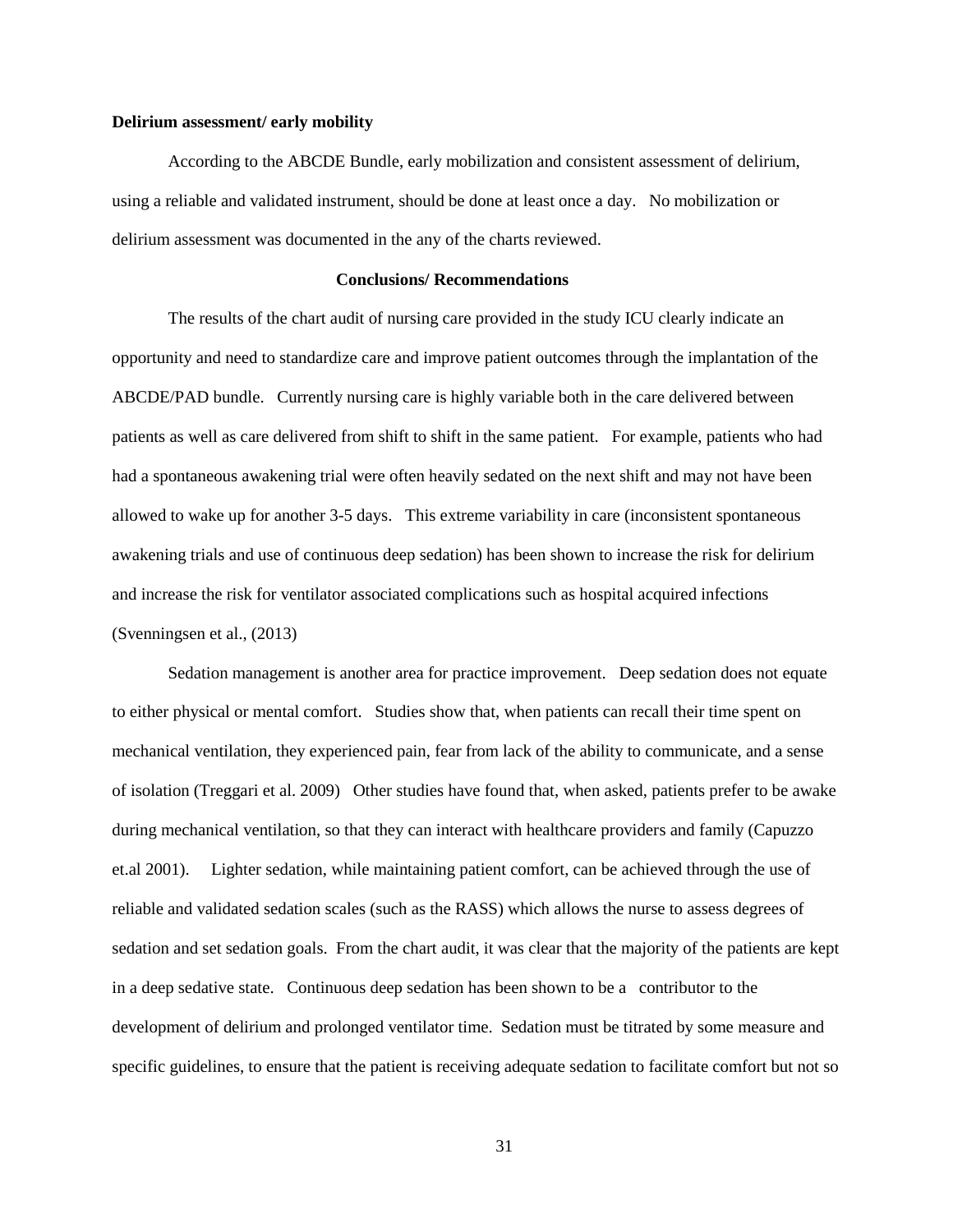excessive amount of sedation so as to render the patient obtunded and unresponsive for a prolonged period of time.

Pain and pain management is another opportunity for practice improvement. Proprofol, which is a commonly used sedative for mechanical ventilation, has no analgesic properties. Therefore, it is possible that even if heavily sedated, patients can still experience pain. While pain is being assessed in the studied ICU, a standardized instrument such as the Critical Care Observation Pain Tool (CCOPT) is not being used. Restlessness and agitation were noted in the documentation as an indicator of pain yet little or no use of pain medication was found. Often if a patient is agitated, the first response from the documentation was to increase the sedation. However, according to the ABCDE/ PAD guideline, pain should always be considered first if the patient is agitated and treated accordingly with appropriate pain medication.

Mobilization is another area for practice improvement. Currently, patients are kept in a deep sedative state with little to no mobilization. Lack of mobilization can quickly lead to profound deconditioning. Deconditioning not only includes wasting of bone and muscle but also decreased cardiac output which can contribute to decreased perfusion to the brain and kidneys as well as suppression of the immune system which can contribute to secondary infections.

Today, reimbursement for hospital care is dependent on patient outcomes. Because of this, hospitals cannot afford to allow providers to continue to practice as they always have. With the current practice, patient outcomes are not optimal as is evidenced by the length of time on the ventilator, severe debilitation from lack of mobilization, and cognitive changes that are new for the patient when they were allowed to awake from their deep sedation. We, as nurses, must recognize that we have a key responsibility in the outcomes our patient achieves. Perhaps Florence Nightingale stated it best when she said, "It *may seem a strange principle to enunciate as the very first requirement in a hospital that it do the sick no harm",* Use of evidence to support and guide patient care is one of the best means to meet the principle of "do the sick no harm".

See Appendix A: Proposal for implementing ABCDE/PAD bundle.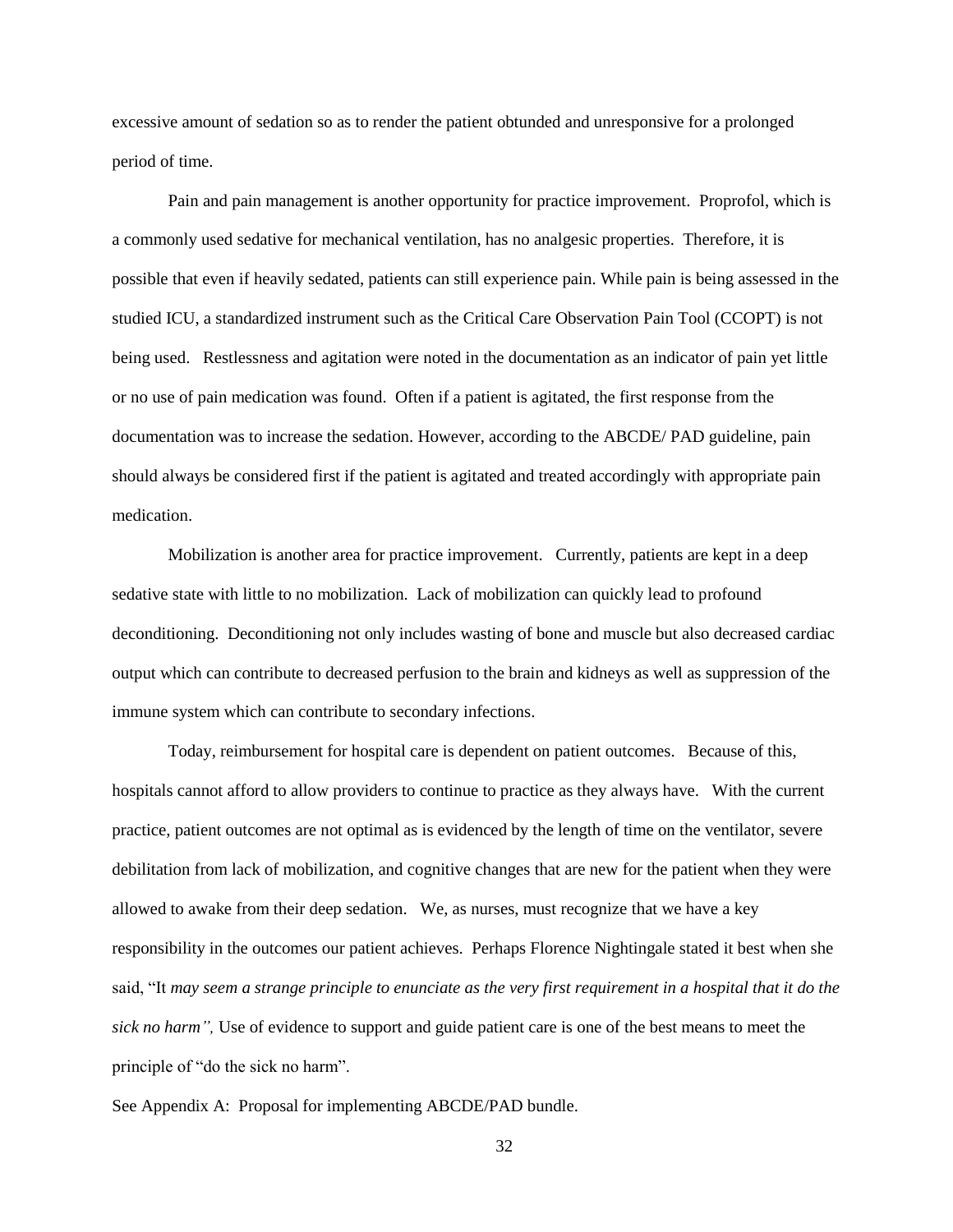#### **Components of the ABCDE Bundle and PAD Guideline**

## **The ABCDE bundle consists of three principle elements**

- 1. Awakening and Breathing Trial Coordination: Collaborative approach to sedation management with the goal of minimizing sedation through the use of targeted sedation levels using reliable and valid instruments such as the RASS sedation scale and allowing the patient to safely wake up daily for the purpose of assessing for delirium and determining the patient's ability to safely breath independently from mechanical ventilation. Sedation medication should be titrated according to specific criteria and guidelines.
- 2. Delirium Assessment and Management Daily monitoring for delirium through the use of standardized approaches and tools such as the CAM ICU.
- 3. Early Progressive Mobility: Collaboration and coordination to prevent deconditioning by early, safe, progressive mobility. Mobility is dependent on patient's condition and can range from passive to ambulation.

### **Pain, Agitation, Sedation (PAD) Guidelines**

The PAD guidelines offer specific guidelines in the assessment and management of pain in the mechanically ventilated patient. Pain is the underlying factor which may contribute to increased agitation and delirium. Therefore, effective pain management through ongoing pain assessment using a standard tool for nonverbal patients, and active pain management is key to the reduction of the incidence of delirium in the mechanically ventilated patient.is key to reducing agitation, deep sedation, and the incidence of delirium.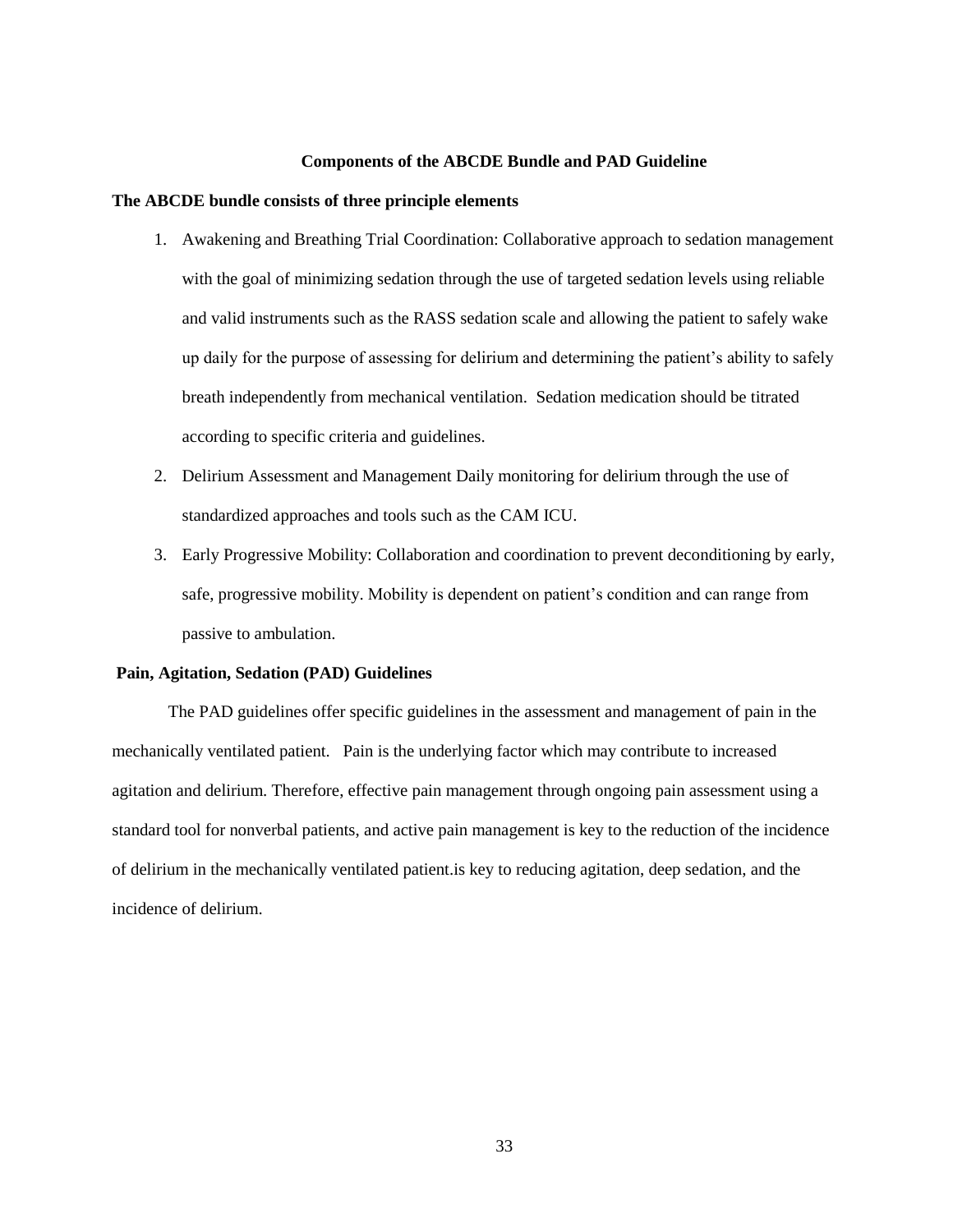*Patient Characteristic*

| Characteristic                 | Number (%)       | Mean | Range |
|--------------------------------|------------------|------|-------|
|                                | $(n=15)$         |      |       |
| Age                            |                  | 75.9 | 65-89 |
| Gender:                        |                  |      |       |
| Female                         | 7(47%)           |      |       |
| Male                           | 8 (53%)          |      |       |
| Residence preadmission         |                  |      |       |
| Nursing Home                   | 1(7%)            |      |       |
| Community                      |                  |      |       |
| <b>Assisted Living</b>         | 1(7%)            |      |       |
| Independent                    | 13 (87%)         |      |       |
| Dependent                      | $\boldsymbol{0}$ |      |       |
| Residence post hospitalization |                  |      |       |
| Nursing Home                   | 12 (80%)         |      |       |
| Community                      |                  |      |       |
| Independent                    | $\boldsymbol{0}$ |      |       |
| Dependent                      | 1(7%)            |      |       |
| <b>LTAC</b>                    | 1(7%)            |      |       |
| Deceased                       | 1(7%)            |      |       |
| <b>Admitting ICU Diagnosis</b> |                  |      |       |
| Respiratory                    | 7(47%)           |      |       |
| Cardiac                        | 1(7%)            |      |       |
| Surgery                        | 2(13%)           |      |       |
| Sepsis                         | 1(7%)            |      |       |
| Other/medical                  | 4(27%)           |      |       |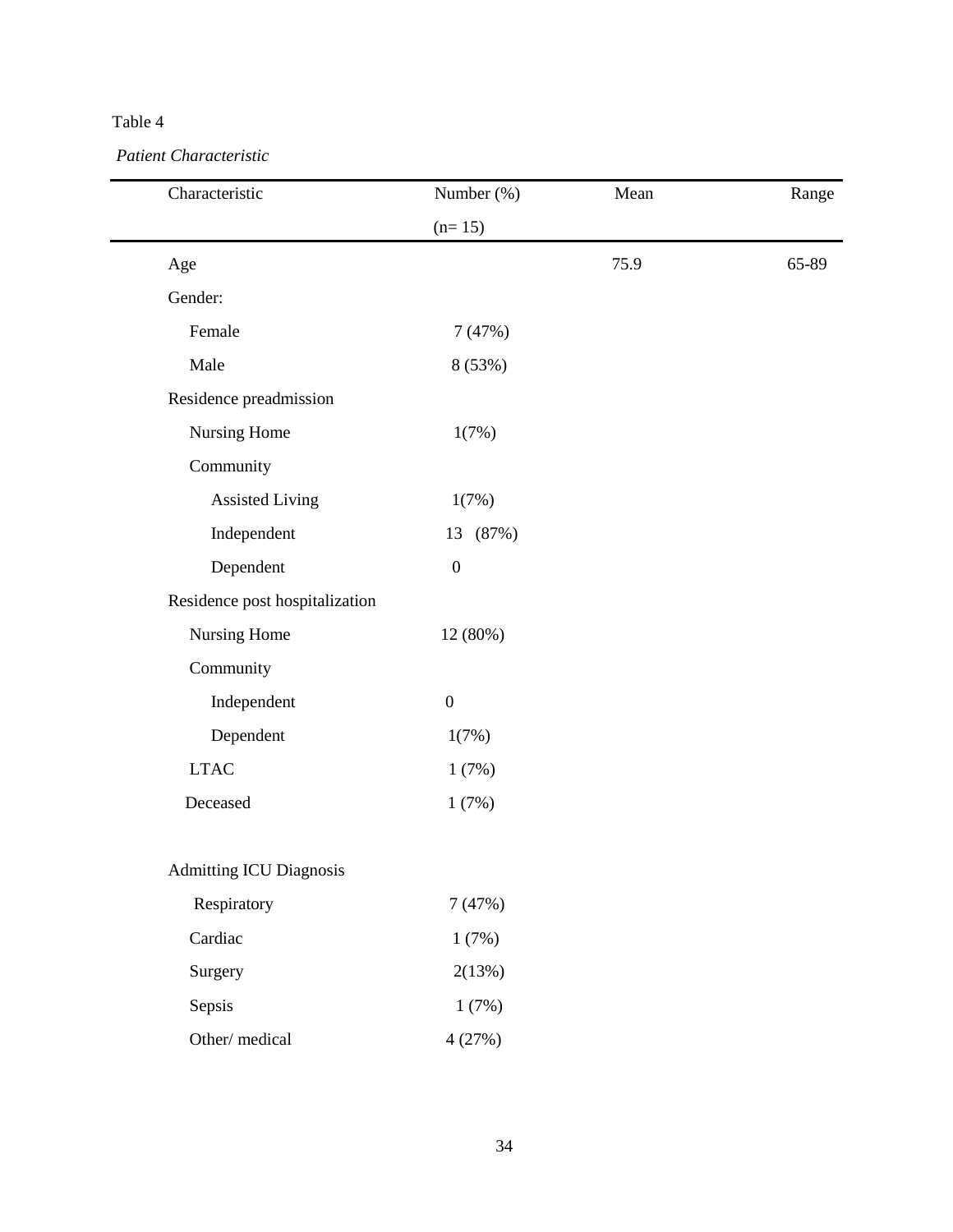*Length of Stay* ( n= 15)

|                                | Total      | Mean  | Range  |
|--------------------------------|------------|-------|--------|
| Total ICU day                  | 169        | 11.26 | $2-29$ |
| <b>Total Ventilator days</b>   | 121        | 8.06  | $1-29$ |
| Total Hospital days            | 237        | 15.8  | $4-29$ |
| Total Ventilator Days reviewed | 82 (67.7%) |       |        |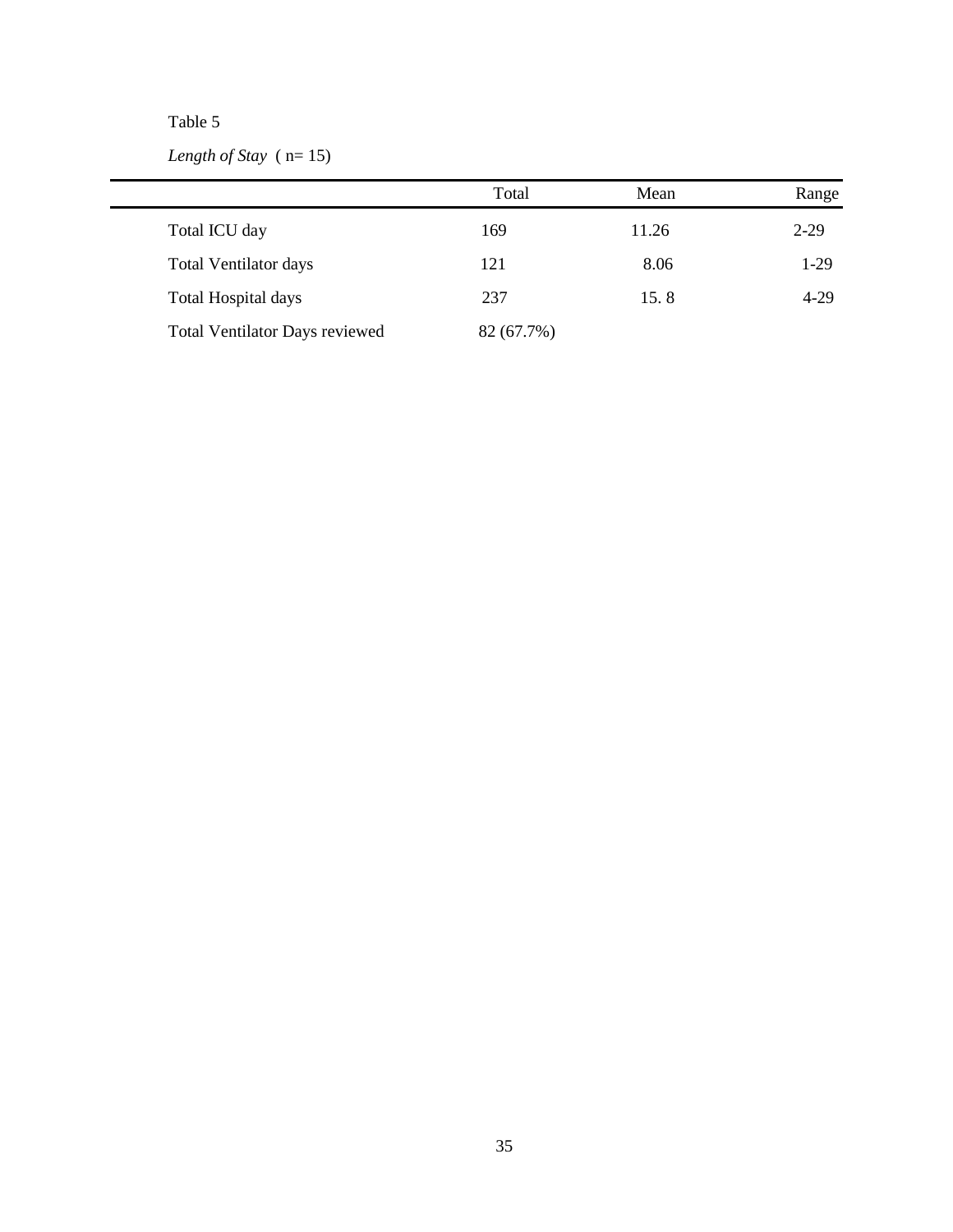# *ABCDE/ PAD Components.*

|                                                      | # of Patients $(n=15)$ | Total          | Mean | Range    |
|------------------------------------------------------|------------------------|----------------|------|----------|
| <b>Sedation</b>                                      |                        |                |      |          |
| Continuously infused sedative anytime                | 15 (100%)              |                |      |          |
| Sedation Evaluation anytime *                        | 15 (100%)              | 149            | 9.93 | $2 - 21$ |
| Use of RASS to Evaluate Sedation anytime *           | 3(20%)                 | 8              | 2.66 | $1-4$    |
| Sedation adjustments anytime                         | 15 (100%)              | 83             | 5.53 | $1 - 6$  |
| Documentation reason for                             |                        |                |      |          |
| sedation adjustment anytime *                        | 5(30%)                 | 7              | 1.4  | $1 - 4$  |
| Sedation adjustment linked to Sedation Scale *       | 2(13.3%)               | $\overline{2}$ | 1.0  |          |
| <b>Coordination of Awakening and Breathing Trial</b> |                        |                |      |          |
| Coordination of Breathing Trial and                  |                        |                |      |          |
| Spontaneous Awakening anytime *                      | $0(0\%)$               |                |      |          |
| <b>Spontaneous Awakening Trial</b>                   |                        |                |      |          |
| Safety Screen done anytime *                         | $0(0\%)$               |                |      |          |
| Spontaneous Awakening Trial anytime *                | 5(33%)                 | 8              | 1.6  | $1 - 2$  |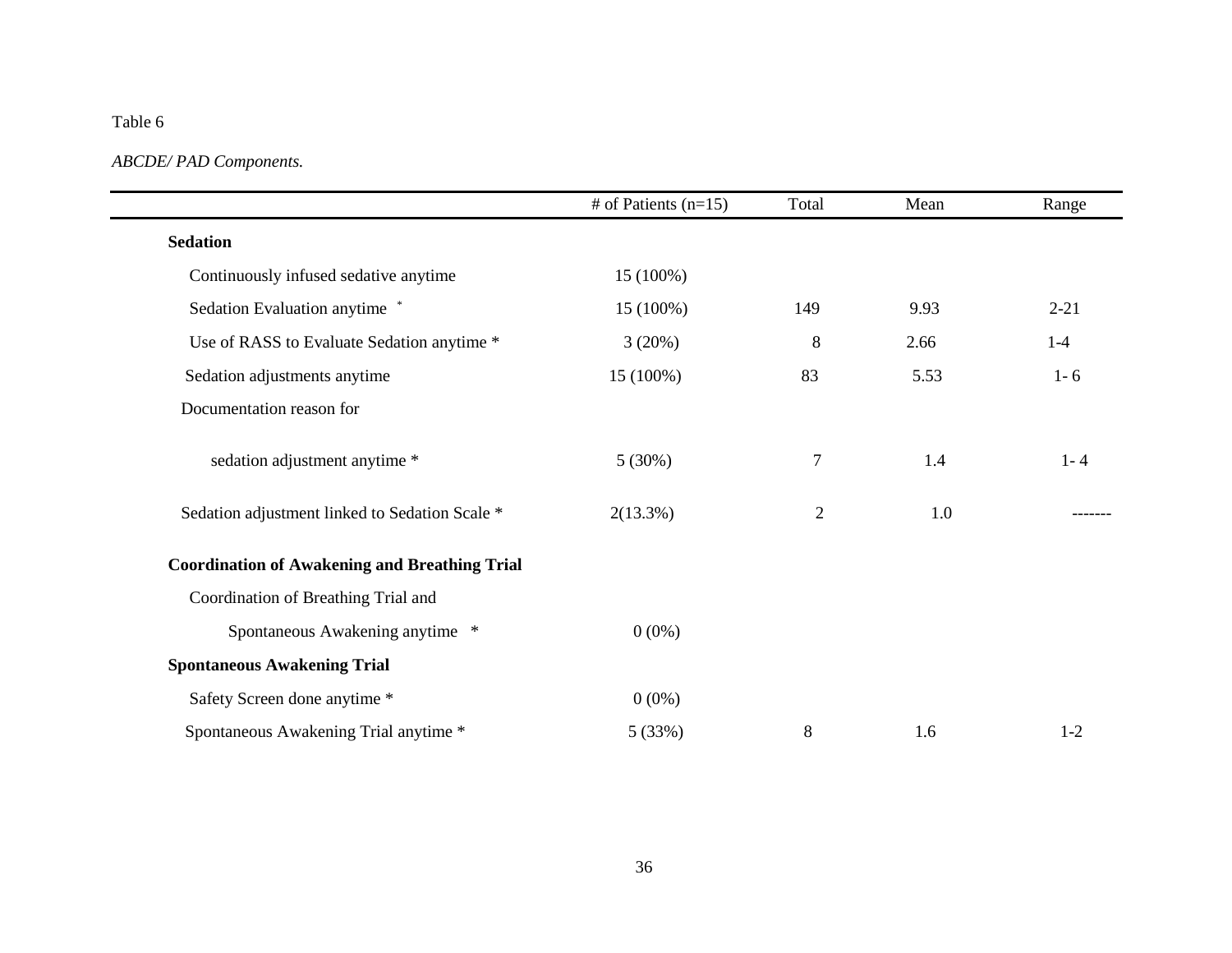# **Delirium**

| Delirium Assessment with CAM anytime *  | $0(0\%)$    |          |       |         |
|-----------------------------------------|-------------|----------|-------|---------|
| Change in Cognition post ventilator *   | $12(80\%)$  |          |       |         |
| Pain                                    |             |          |       |         |
| Pain assessed anytime                   | 15 (100%)   | 275      | 18.33 | $1-8$   |
| Pain Medication provided *              | $4(26.6\%)$ | 19       | 4.75  | $1-6$   |
| Sedation Medication provided            | $2(13.3\%)$ | 3        | 1.5   | $1 - 2$ |
| <b>Early mobility</b>                   |             |          |       |         |
| Physical therapy consult anytime *      | $0(0\%)$    | $0(0\%)$ |       |         |
| Early mobilization out of bed anytime * | $0(0\%)$    | $0(0\%)$ |       |         |
| $* =$ gaps in care                      |             |          |       |         |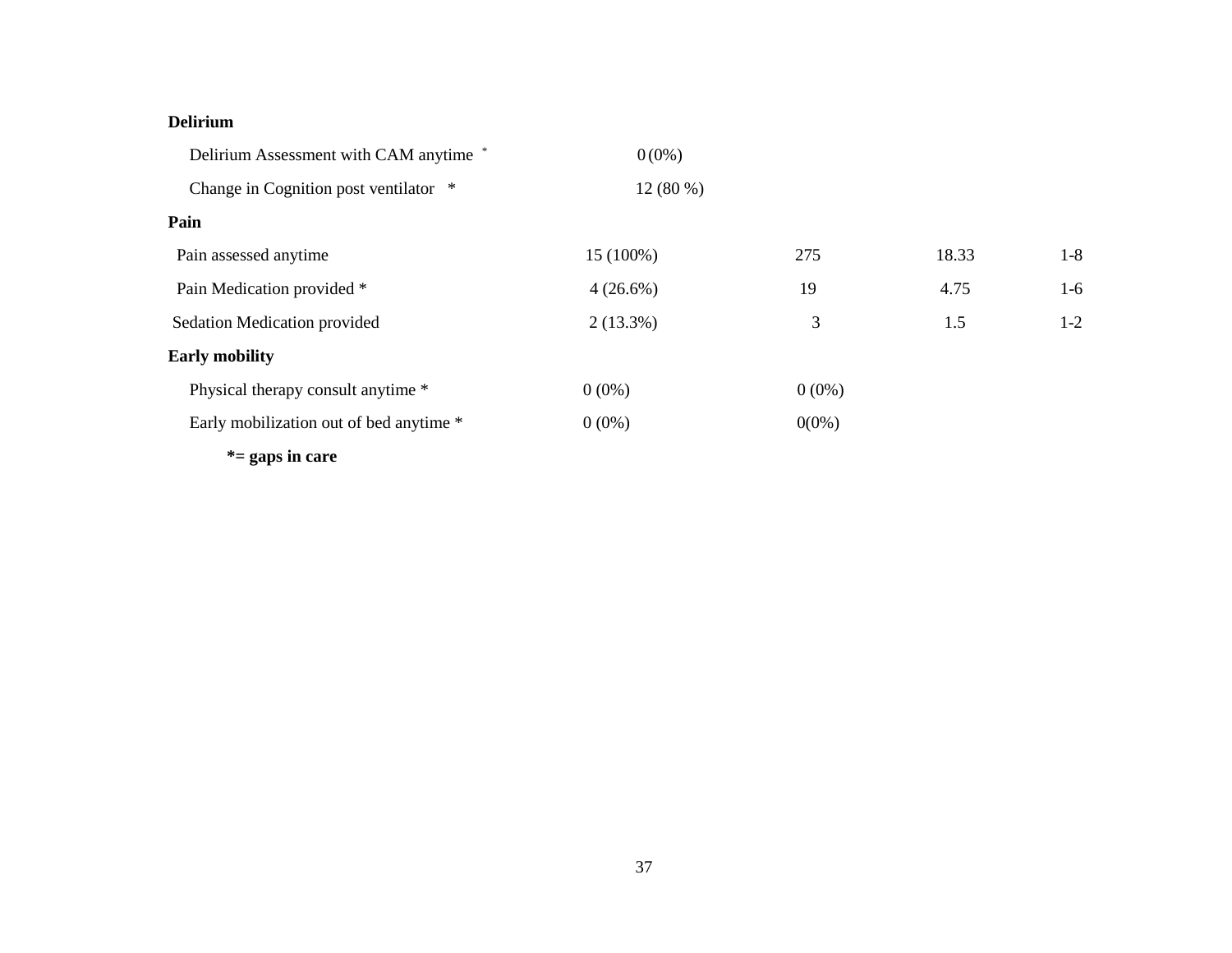Manuscript 3

Implementing the ABCDE Bundle and PAD Guideline into Everyday Care in a Community Based Hospital ICU: Opportunities for Practice Improvement.

Mary Zody, MHA, MSN, RN

University of Kentucky Collage of Nursing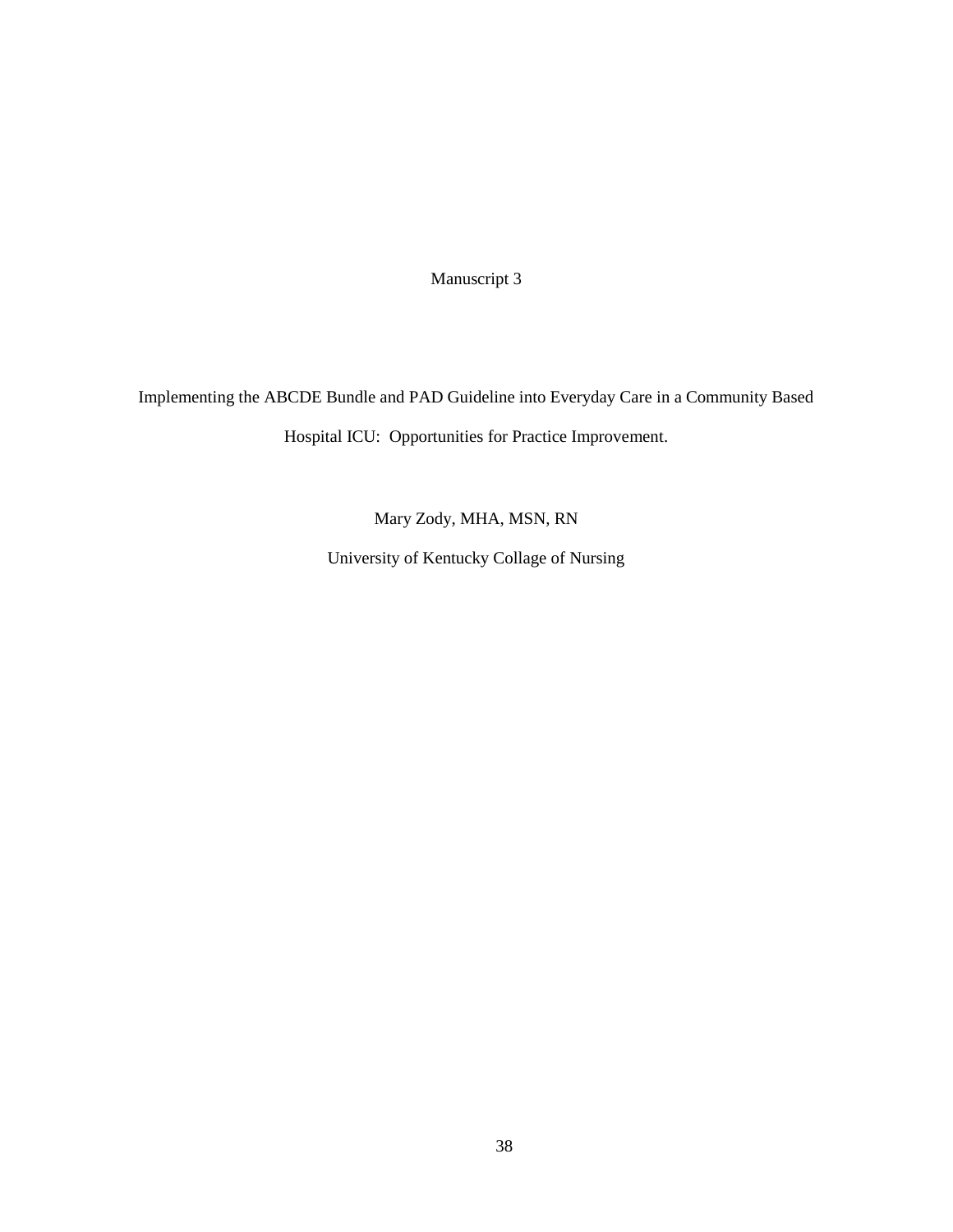## Abstract

Delirium in the elderly mechanically ventilated patient remains a serious, yet preventable, disorder. Left untreated, delirium can lead to permanent cognitive changes, prolonged mechanical ventilation, prolonged hospitalization, early institutionalization, and even premature death. (Katz, 2008; Inouye, 2014) Despite over twenty years of research which has clearly linked delirium with mechanical ventilation and evidence supporting interventions to help reduce the risk for the development of delirium, implementing these strategies into everyday practice remains elusive (Bales et al. 2013). The focus of this paper is to describe strategies used to implement an evidence based approach to improve outcomes of mechanically ventilated patients utilizing the Awake, Breathing, Coordination, Delirium, Early Mobility Bundle (Pandharipande, Banerjee, A McGrane, & Ely, 2010) and Agitation, Delirium (PAD) guidelines (Barr et al. 2013) within a 150 bed community hospital. Initial findings are presented and discussed and practical suggestions are made to increase provider adherence to the guidelines.

*Key words: Implementation strategies, ABCDE/PAD bundle, delirium, community hospital*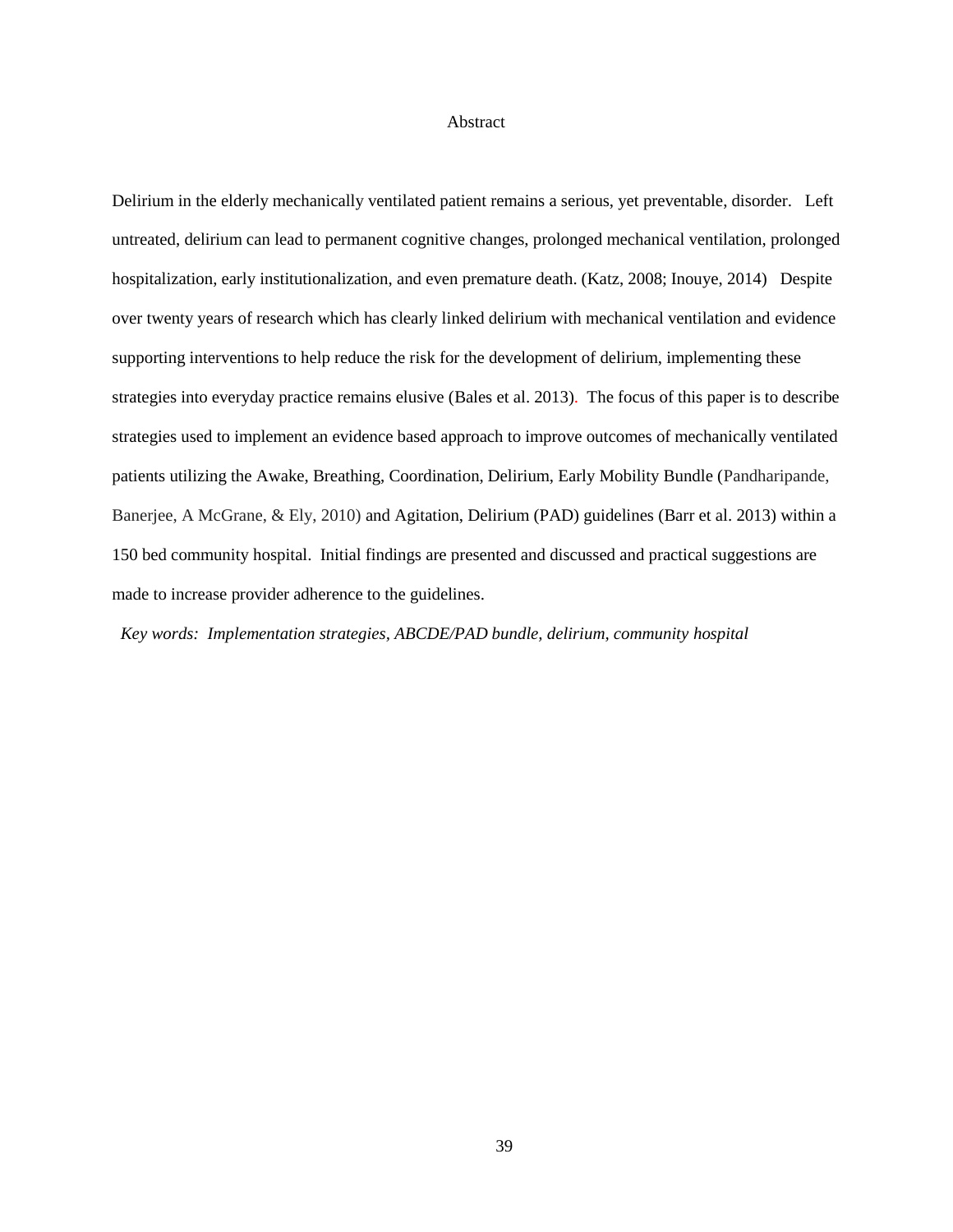### Introduction

Despite years of research and evidence supporting the fact that appropriate nursing interventions can reduce the risk for hospital acquired delirium in the mechanically ventilated patient, implementation of these interventions, in a consistent and thoughtful way, has been slow to be adopted and are not routinely done. (Patel et al., 2009). The disparity between what has been shown, through evidence, to be effective, and the implementation of these processes can viewed as an implantation gap. With the advent of care reimbursement based on patient outcomes, emphasis has now shifted to the care and, ultimately, patient outcomes over which nursing has direct influence. The Awake, Breathing, Coordination, Delirium, Early Mobility (Pandharipande et al. 2010) and Pain, Agitation, Delirium Bundles (Barr et al, 2013) (hereafter referred to as ABCDE/ PAD bundle) is an example of a nurse driven evidence based practice and collaborative care model which has been shown to be effective in reducing the incidence of delirium in the mechanically ventilated patient, improve patient safety, and improve patient outcomes (Balas et al., 2012). The Multi-society task force for Critical Care Medicine acknowledges that bringing evidence based practice into the critical setting can be a slow process with many health care practitioners reluctant to move from the current methods of practice to evidence based practice (Deutschman, Ahrens, Cairns, Sessler, & Parsons 2012). This paper discusses methods which were utilized in a small community hospital to bring the evidence based ABCDE/PAD bundle into everyday practice.

## **Brief history of the project**:

This project arose out of a concern regarding patient outcomes for elderly mechanically ventilated patients. In a 150 bed community hospital intensive care unit (ICU). In a record abstract study (Zody, 2016) it was found that patients were kept heavily sedated while receiving mechanical ventilation, often experienced prolonged ventilation time with difficulty in weaning off the ventilator in a timely manner, and physical weakness when they left ICU which resulted in placement in long term care facilities for extensive rehabilitation. A driving force to examine these issues was not only an interest in improving care, but the move towards payment based on patient outcomes. This shift in how hospitals are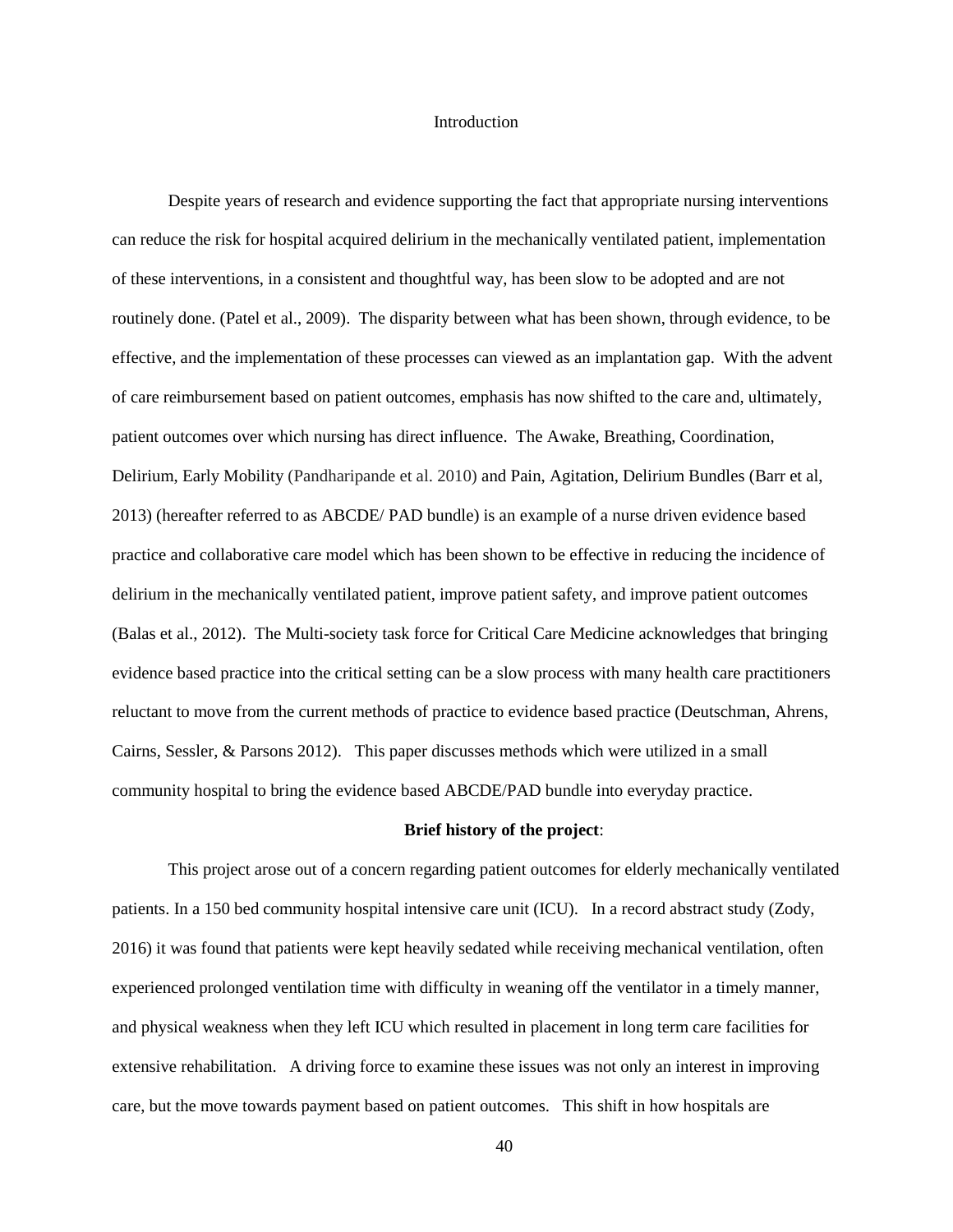reimbursed places a specific focus on nursing care and patient outcomes of this care. Because of this, it is more imperative now, more than ever before, for nurses to use evidence to implement and guide care.

Bundling of care has been shown to be an effective way of improving quality and patient outcomes (Institute of Healthcare Improvement, 2012). A bundle is "a set of evidence based interventions for a defined patient segment/ population and care setting, that, when implemented together will result in significantly better outcomes then when implemented separately"

(Institute of Healthcare Improvement, 2012). The ABCDE bundle is an evidence based care bundle which was designed to improve outcomes for mechanically ventilated patients through reduction in sedation (A); improved spontaneous breathing (B), coordination of care (C), routine delirium assessment (D) and early mobilization (E). Pain has also been shown to be a significant contributor to the development of delirium. However, the original ABCDE Bundle did not include pain management as a component. The Pain, Agitation, Delirium Guideline was developed in 2013 for the purpose of guiding pain management in the mechanically ventilated patient and is now used in conjunction with the ABCDE Bundle. The combination of the ABCDE Bundle and the PAD Guideline have proven to be effective in reducing delirium which has led to decreased mechanical ventilation time, decreased weakness associated with mechanical ventilation, and improved patient outcomes (Balas et al., 2013).

In order to assess the care being delivered within the target ICU, a chart audit was completed. The chart audit compared care provided to the target population (mechanically ventilated patients over the age of 65) with six key elements of the ABCDE/PAD Bundle. The six elements were sedation management, spontaneous breathing trials and coordination of care, delirium assessment, early mobility and pain management (Zody, 2016). The chart audit found that mechanically ventilated patients were kept deeply sedated, were seldom allowed to spontaneously awake, did not have their sedation levels monitored nor adjusted using tools which were reliable and validated in determining sedation levels, did not routinely receive pain medication despite monitoring of pain, and were seldom mobilized out of bed. Finally, the chart audit revealed there was no standardized approach to delirium assessment. The result of this care was an average of 8 days of mechanical ventilation, patients who experienced cognitive changes,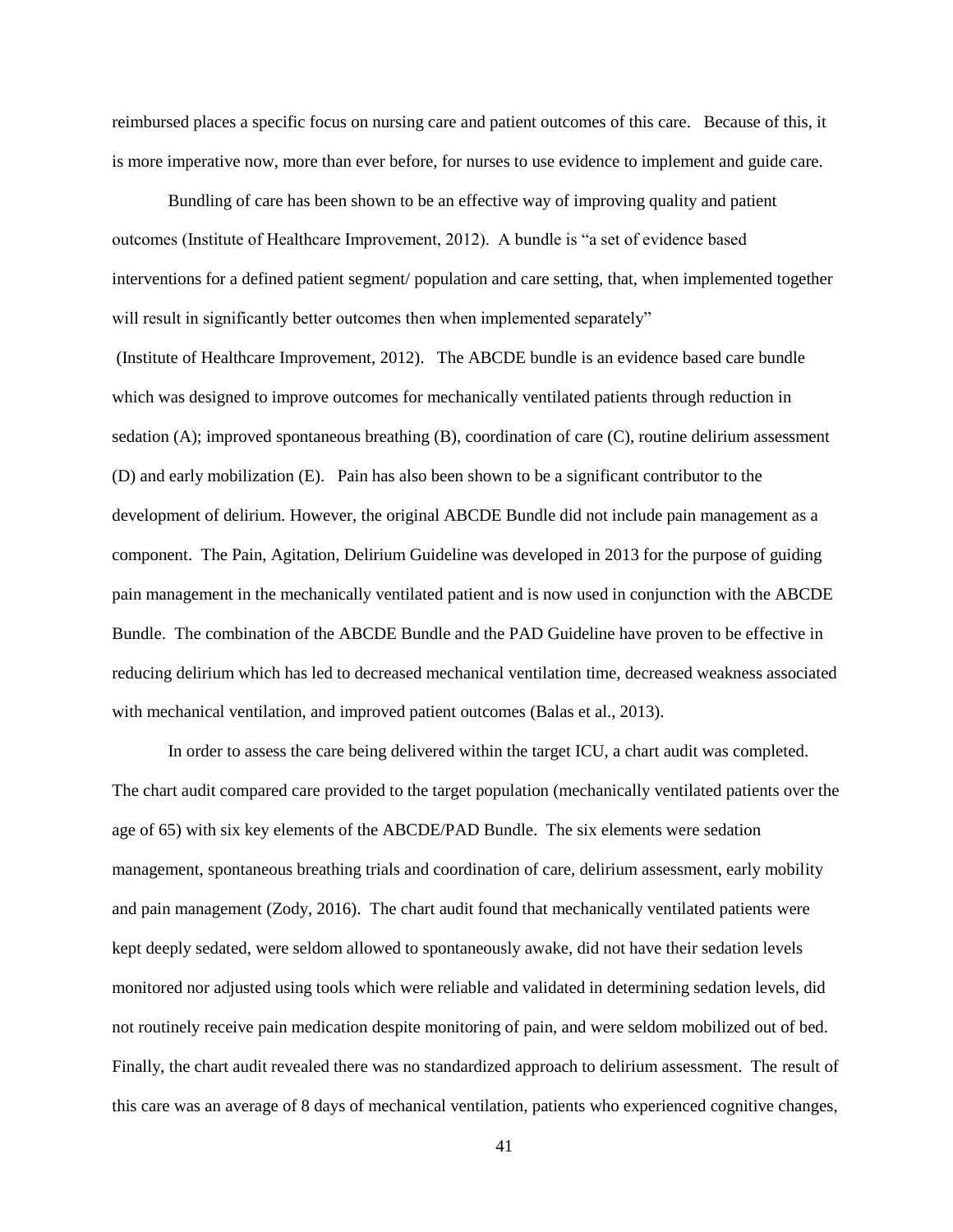and who were severely debilitated such that many required admissions to rehabilitation facilities post hospitalization. Evidence based care, such as the ABCDE/ PAD bundle, clearly demonstrate that through changes in practices, patients experience a reduced number of days receiving mechanical ventilation, had less reported incidence of delirium, and were physically less debilitated (Balas 2013).

#### **Implementing Evidence Based Practice**

In order to successfully implement, assimilate, and sustain evidence based practice into everyday clinical practice, knowledge transformation must occur. Knowledge transformation is the process by which new knowledge, such as evidence based practice, is taken into and assimilated into current practice thus changing that practice into the desired practice (Carlile & Rebentisch, 2003). Simply knowing that a process will improve practice outcomes does not ensure adoption. Instead, for adoption and assimilation to occur, factors including the perceived complexity of the desired change, current practice environment, individual characteristics, and external influences must be evaluated and taken into account when planning to implement the desired change.

The goal of this project was to successfully implement the ABCDE / PAD bundle into everyday clinical practice within a twelve bed medical surgical intensive care unit. Implementation was guided by the Consolidated Framework for Implementation Science (CIFR, 2009). The CIFR model focuses on constructs related to implementation and assimilation of evidence into everyday clinical practice (Damschroder, Aron, Keith, Kirsh, Alexander, & Lowery, 2009). The CIFR model considers five domains: intervention characteristics, characteristics of the individuals who are expected to implement the change, internal and external influencers, and the process of implementation. All of these are proposed to interact in a salient and complex way to influence effective implementation of a new process. Breimaier, Heckemann, Halfens, & Lohrmann (2015) conducted a study to evaluate the effectiveness, applicability, and usefulness of the CIFR model in implementing evidence based nursing practice. The authors concluded that the model demonstrated a comprehensive framework for the implementation of an evidence based guideline into nursing practice. However, the authors also concluded that the model did not account for crucial factors during the planning phase such as consideration of stakeholder aims, pre-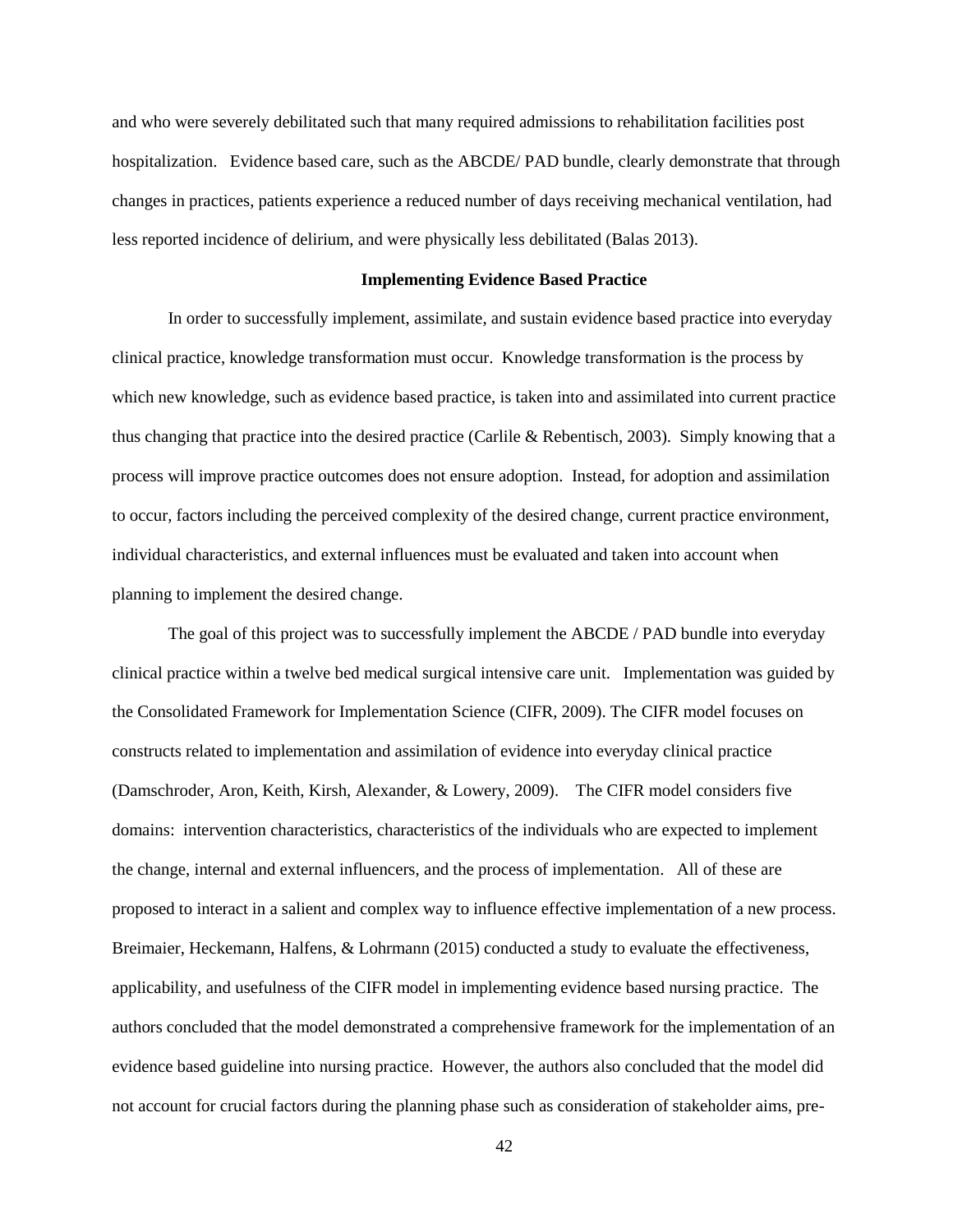established measures related to the evaluation of the goals/ outcomes of the innovation being implemented. For this reason, the IOWA model (Titler et al., 2001) was also incorporated into the planning process for the purpose of guiding the evaluation of the project.

As stated above, the CIFR model has 5 domains when considering the implantation of evidence based practice. Each of the 5 domains and their use in implementing this project are discussed in the following paragraphs.

# **Intervention Characteristics**

The first major domain of the CIFR Model is related to the characteristics of the intervention being implemented. The ideal intervention should be both adaptable (so that it can align more properly with current practice) and yet have "core" elements which are those elements which are essential and indispensable elements to the intervention (Darnschoder, et al. 2009).

The ABCDE Bundle/ PAD bundle is comprised of six core elements that include sedation management, spontaneous breathing trial, and coordination of care, agitation / delirium screenings, pain management and mobilization. Because the ABCDE/ PAD bundle is a bundle, the six elements could be implemented separately or in smaller pieces until all had been implemented. The approach of stepwise implantation of the six core elements has been utilized successfully in various ICU units across the United States (Carrothers, Barr, Spurlock, Ridgely, and Damberg. & Ely, 2013).

## **External Influences/ Outer Setting**

The outer settings include social, political, and regulatory processes while the inner setting considers the institution/ unit specific culture, values and beliefs. Changes in Medicare reimbursement are a major driver in the adoption of evidence based practice. Another major driver towards the adoption of evidence based practice is the Institute of Medicine's (IOM) report (2001) which stressed the need to use evidence based practices as an essential element for improving quality and patient outcomes Because of the changes in reimbursement and the recommendations of the IOM, hospitals are focusing in on patient outcomes which can be directly influenced by nursing and interdisciplinary care. The reduction in hospital acquired delirium is one such example in which through careful, coordinated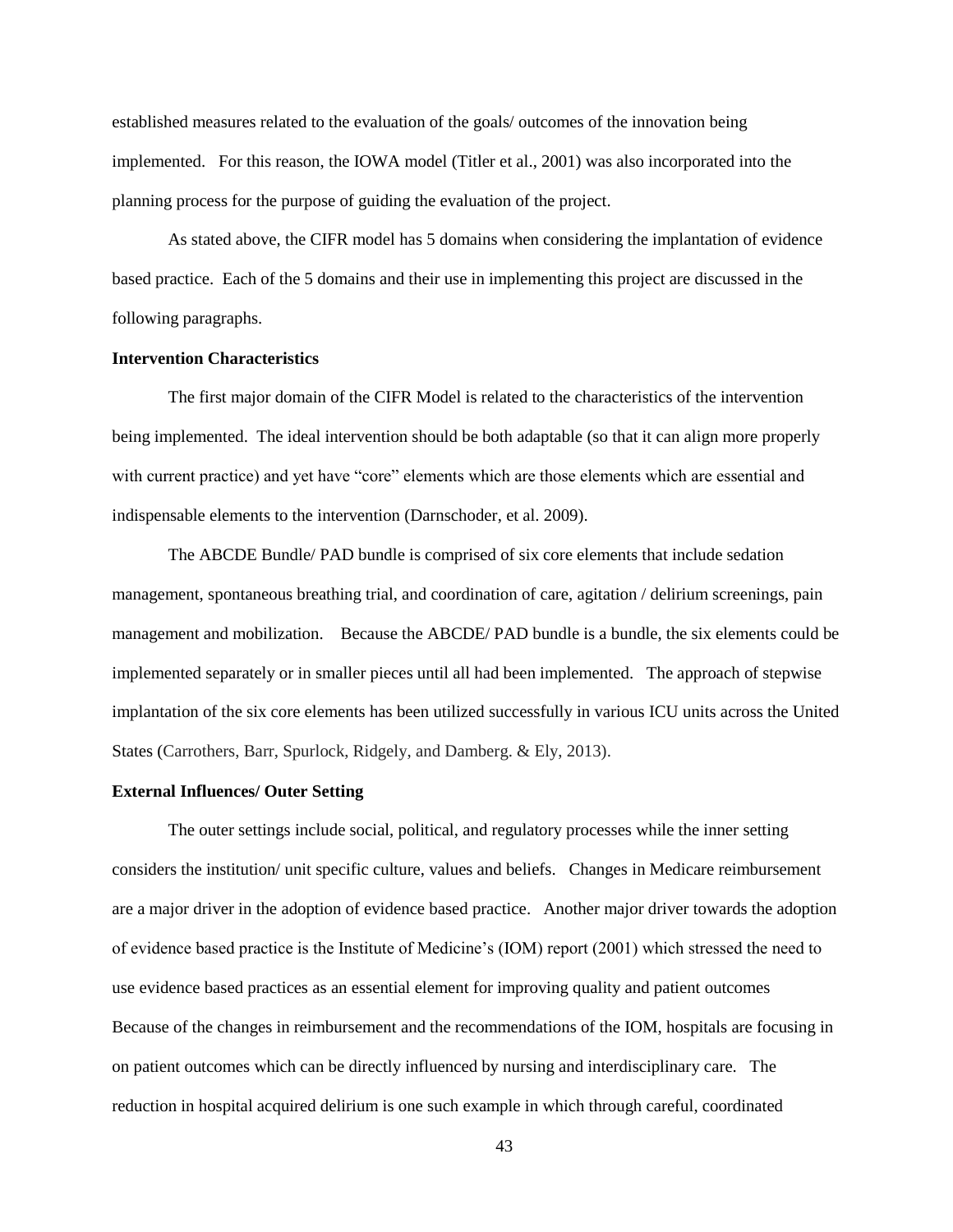interdisciplinary care, the mechanically ventilated older adult can have significantly improved patient outcomes including reduced risk for delirium, fewer days spent on mechanical ventilation and less debilitation from prolonged sedation, (Balas 2014)

# **Internal influences/ Inner Setting and Practice Environment**

The inner setting is a 12 bed medical surgical ICU located in a 150 bed community hospital. The hospital is part of a larger healthcare organization. However, the parent organization does not routinely share evidence based practice or practice improvement with its smaller hospitals. The ICU is considered a semi closed unit. Staff assigned to the unit do not "float" to other hospital units, however, RN's in the float pool, with appropriate training, routinely work in the ICU. There are two physicians' who are the principle intensivists. Both of these physicians are employed by the hospital (a move which occurred within the last 3 years.) Physicians are available 24/7 in the hospital. Over 80% of the patients admitted to the ICU are over the age of 60. The predominate diagnosis in the unit's client population are respiratory failure, sepsis, congestive heart failure, and multiple organ dysfunction syndrome. The nurse to patient ratio is typically 1:2.

#### **Individual Characteristics of the Providers***:*

Twenty-three RN's are assigned to work in the ICU. One is certified in critical care and perusing her masters in nursing. Of the twenty-three RN's, twelve are full time and the remainder are part time. Thirteen hold BSN degrees and ten have AD degrees. Experience ranges from less than 5 years to over 30 years. The unit nurse manager is a Masters (MSN) prepared nurse who was recruited from the large "parent" hospital. The Department Head is a nurse manager, also Masters prepared, who is responsible for ICU and ER. There is no ongoing ICU education specific to the ICU except for the annual competencies of which none relate to the ABCDE/PAD bundle. Currently the hospital has no clinical nurse specialists. One full time pharmacist is assigned to the ICU on a rotating basis. Each day a pharmacist is available in the unit for approximately 3 hours for consultation. A respiratory therapist is assigned to the ICU on a rotating basis. Depending on the need, a second respiratory therapist may also be assigned. There is one board certified pulmonologist who is also the physician coordinator for the ICU.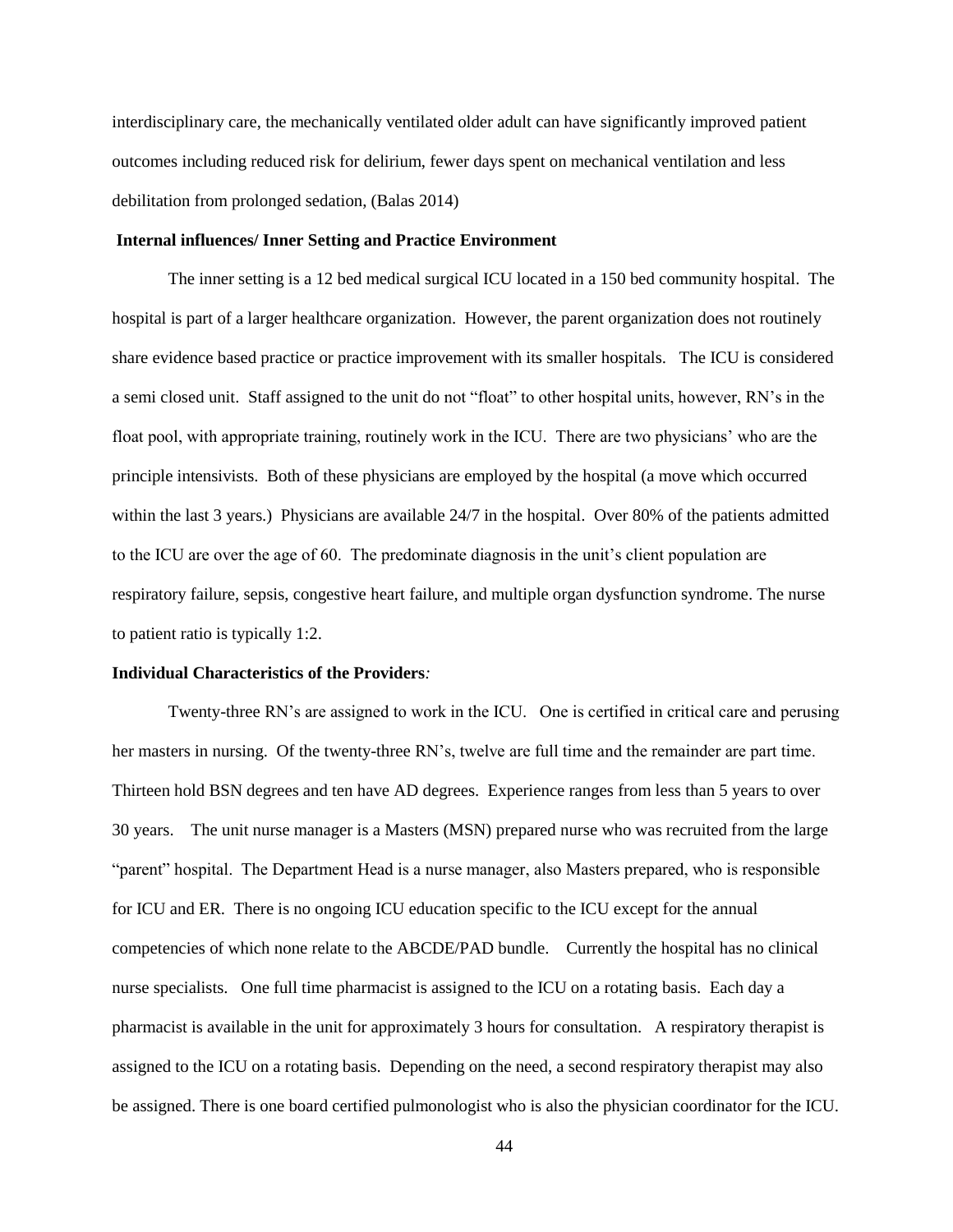The pulmonologist has over thirty (30) years of experience. Other physicians, who are board certified in internal medicine, also provide care to patients in the ICU as needed. Melnyk, Fineout-Overholt, Gallagher-Ford, & Kaplan (2012) examined facilitators and barriers to implementing evidence based practice. In a survey of 20,000 nurses, they found that there was a negative correlation between adopting evidence- based practice and years of practice. The more years of practice the less likely the registered nurse was to adopt evidence based practices. Likewise, older graduates (those who had over 5 years of practice) were less likely to have had training, in their basic nursing program regarding utilization of evidence based practice and therefore may not be comfortable in the of incorporation of evidence based practice in their own nursing care.

#### **Process of Implementation:**

# **Planning/ engaging phase**

The Department Head was the first person contacted regarding the possible implementation of the ABCDE/ PAD Bundle. The Department Head had assumed responsibility for the ICU the previous year and had often remarked in conversations that she was concerned about the heavy sedation and lack of mobilization she was seeing in the care of patients in the ICU. After discussing the idea of implementing the ABCDE/ PAD Guidelines into everyday care, the Director of Nursing Services was contacted and the possibility of the project was further explored with her. A chart audit (Zody, 2016) was preformed which compared the current practice in the ICU with the evidence based ABCDE/ PAD guideline. The chart audit found several areas in which practice could be improved. The findings of the chart audit were shared with the ICU Department Head and ICU manager.

With the support of the Director of Nursing, Department Head, and Nurse Manager of the ICU, planning for implementation was initiated. The Department Head, at this point placed the ICU manager in the lead for the ICU. Working collaboratively, the ICU manger, one staff nurse from the ICU who was interested in the project and working on her masters, a pharmacist, and respiratory therapist, and the author met and strategized how to implement the project. The nurse manager of the ICU maintained liaison with the physician, kept him informed of the plan and received input from him. Each team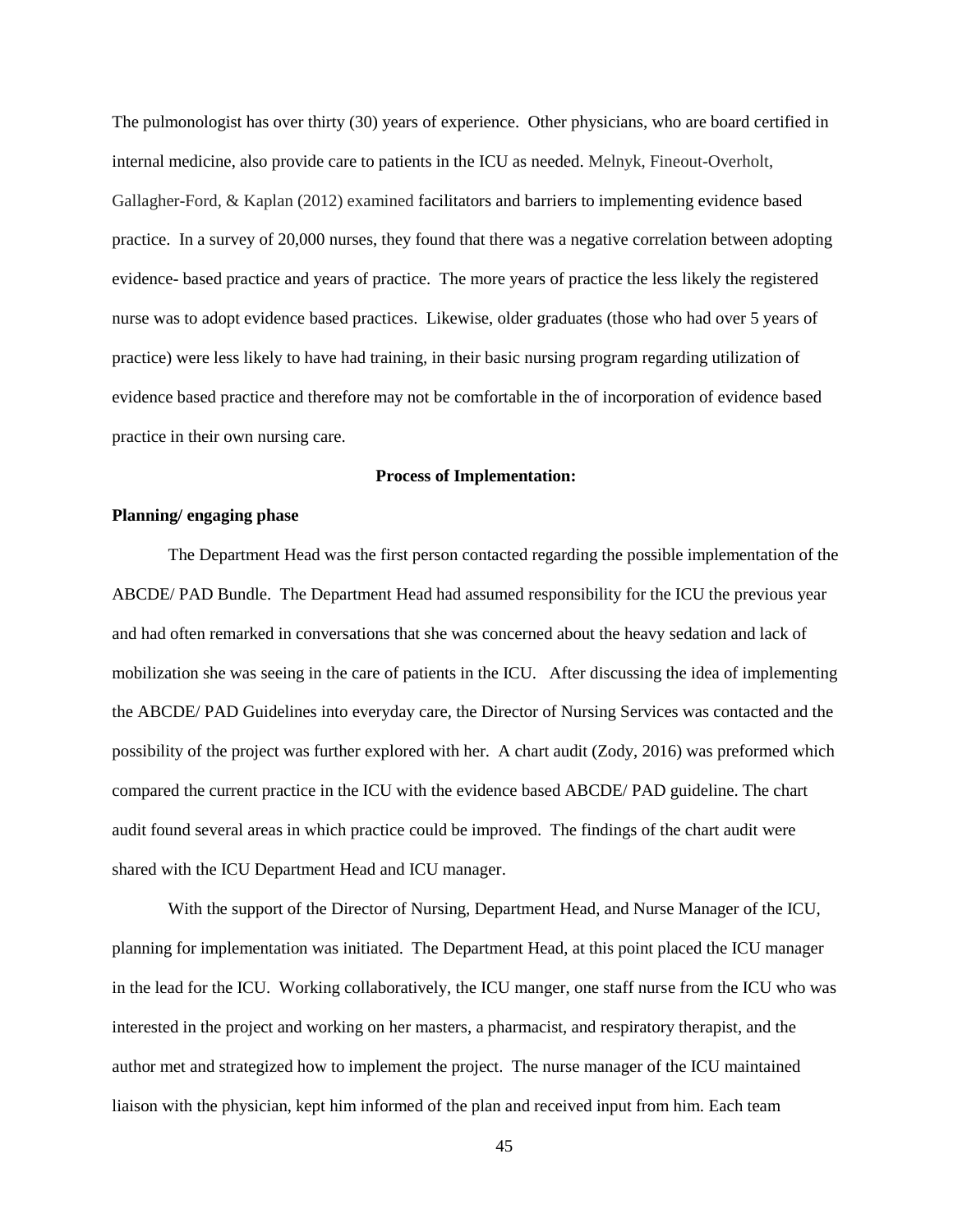member was provided a comprehensive overview of the ABCDE/ PAD Bundle. This inter professional team met on numerous occasions to discuss educational strategies, surveying techniques to determine knowledge and perceptions regarding the project, marketing strategies, and outcome assessment. The team also established a time line for implementation with goal dates. The team began meeting in the fall of 2014 with a stated goal for beginning implementation of May 2015.

## **Executing phase**

In order to achieve the goal of implementing the ABCDE/PAD bundle into routine care, a needs and attitude survey for the nurses was developed. This survey was modeled after a survey developed by Ely et al (2014) in a study which specifically examined knowledge of delirium, the ABCDE bundle/ PAD protocol, and attitudes towards use of the bundle. All RN's, who work in the ICU, were invited to participate. A total of 23 RN's completed the survey. Three had less than 5 years of experience, with the remainder having over 10 years of experience. One was certified in ICU practice. The survey was divided into five sections; delirium knowledge and management; sedation management, comfort/ pain management, early mobilization, and one area for free text.

#### **Results of the Survey**

In Table 1 data on the percentage of nurses who responded for each of the questions in the four sections is presented by years of nursing experience.

## **Knowledge of Delirium**

A total of seven questions were asked. Five of these questions were general knowledge of delirium and cognition and aging, two were about delirium assessment and management. When asked about assessment of delirium, 100% of the participants agreed that the use of standardized instruments would aide in the identification of delirium. General lack of knowledge about delirium symptoms and outcomes of delirium was evident from the response especially among the RN's with over 10 years of experience. For example, 66% of the RN's with 10 years or less of practice was able to correctly identify that causes of delirium are multifractal and that delirium can be manifested in ways other than agitation. In the RN's with over 10 years of practice, only 33% identified multifactorial issues as causes of delirium and only10% were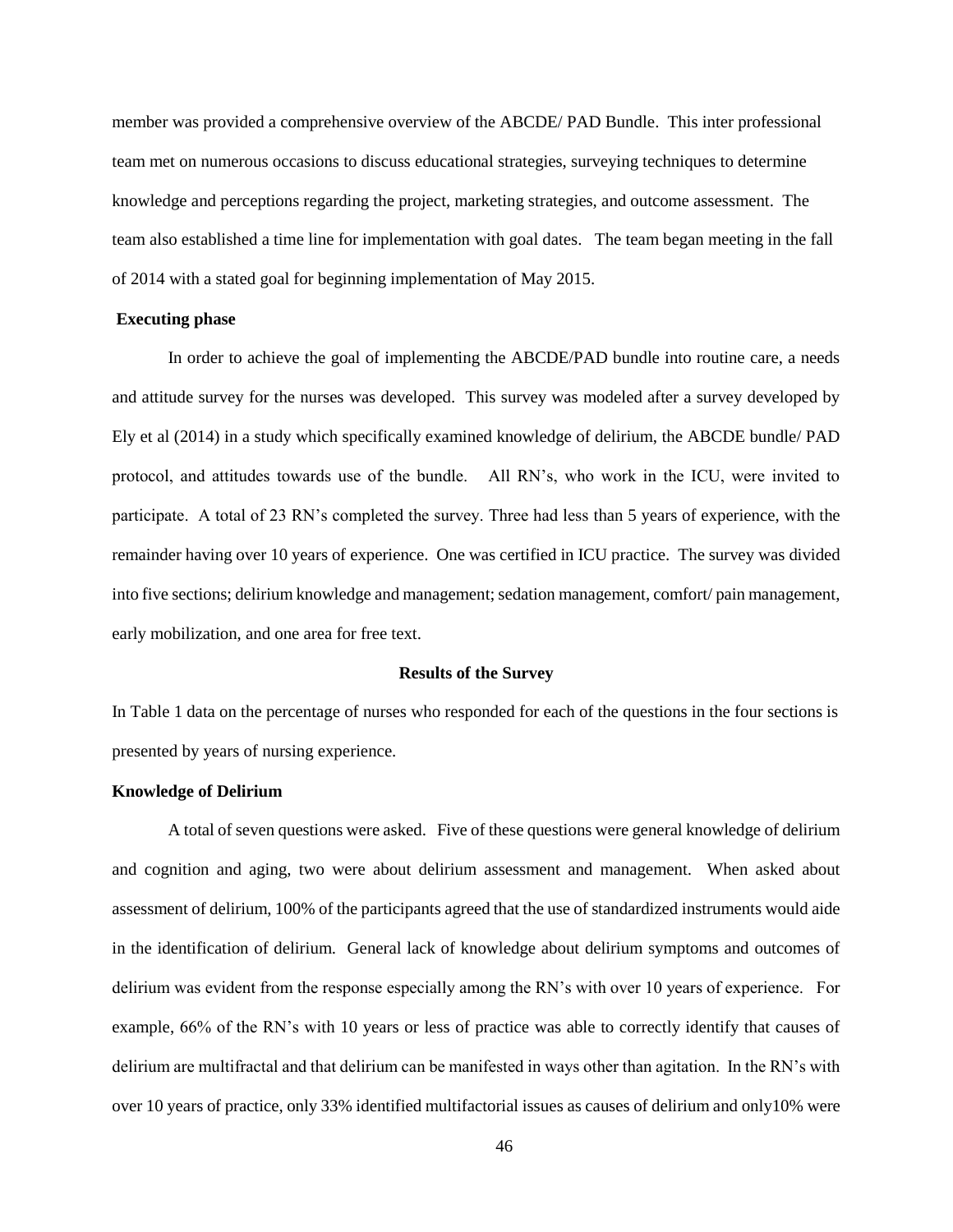able to correctly state that delirium can manifest itself in other forms other than agitation. Thirty-three percent (33.3 %) of the RN's with less than 10 years of experience were felt that nursing care could reduce the risk for delirium whereas only 10% of the RN's with over 10 years' experience felt that nursing care could reduce the risk for delirium and the potential deleterious outcomes. None of the RN's with less than 10 years of experience were able to identify permanent cognitive changes as a potential outcome of delirium and only 15% of RN's with over 10 years of experience was able to identify this potential outcome of delirium. Perhaps of most concern is that 73.3% of the RN's surveyed felt that cognitive decline was a normal aging process.

# **Sedation/ Sedation management**

A total of eight questions were asked about sedation and sedation management. Of these 3 were questions about sedation and potential outcomes of sedation, and 5 were about sedation management. Sixty-six percent (66.6%) of the RN's with 10 years or less of experience were able to correctly identify that it was better for patients to receive as little sedation as possible and that prolonged sedation had been shown to be a contributor of delirium. Of the RN's with over 10 years' experience, only 10% felt the patient should receive minimal sedation and that prolonged sedation was a contributor to delirium. One hundred percent (100%) of the RN's with less than 10 years of nursing experience recognized that the Glasgow Coma Scale was not an acceptable measure of sedation. This compares to 20% of the RN's with over 10 years of experience who felt that the Glasgow Coma Scale was not an acceptable instrument to measure sedation.

Five questions centered on sedation management. Only one of the 23 RN's felt that the physician wanted the mechanically ventilated patient to be awake, Sixty-six percent (66.6%) of the RN's with less than 10 years' experience agreed that allowing the patient a sedation vacation reduced the risk for delirium compared to 20% of the RN's with over 10 years' experience. Of the 23 RN's who were surveyed, only 8.6% felt that the patient should be allowed to awaken that is have a sedation vacation and only 13% felt that it was safe for the patient receiving mechanical ventilation to remain awake.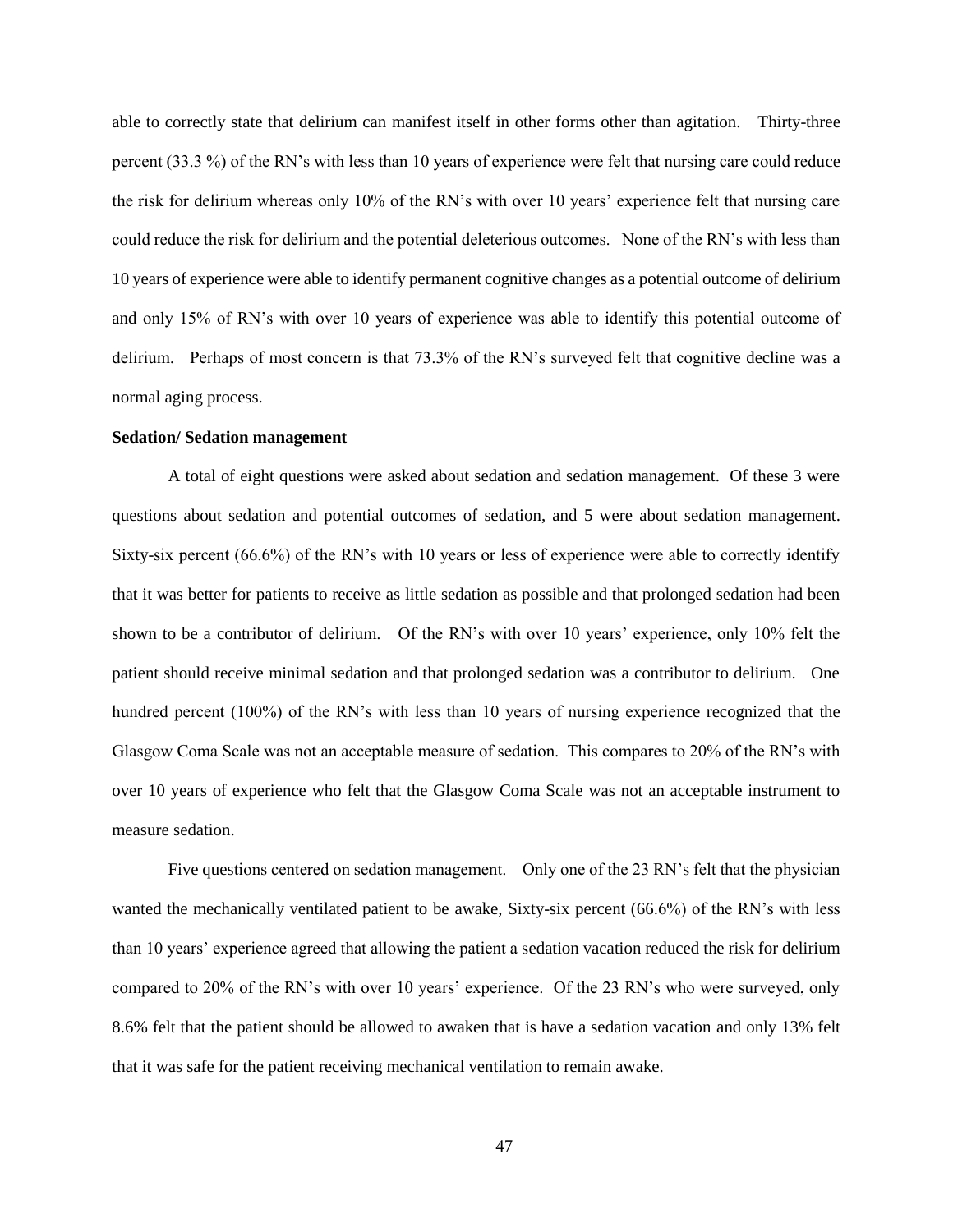## **Pain/ Pain management**

A total of six questions were asked regarding pain and comfort. Regardless of the years of practice 100% of the responding RN's agreed that agitation was evidence of pain. Thirty-three percent (33.3%) of the RN's with 10 years or less experience felt in patients who were agitated agreed increasing sedation was not an appropriate choice whereas RN's who had 11 years or more experience was more likely to agree (15%) that an increase in sedation was the best choice for the patient who was agitated. One hundred percent (100%) of the RN's with 10 years or less experience were able to correctly correlate prolonged mechanical ventilation with use of sedation whereas only 7.1% of the RN's with over 10 years of experience made this correlation. When asked about sedation as a means of providing comfort, only one RN (4.3%) of the 23 who took the survey was able to correctly state that sedation does not mean comfort. Responses did reflect what was supported in the chart review conducted in the gap analysis (Zody, 2016). Nurses appear to equate comfort with sedation thus if the patient is agitated increasing the sedation will improve comfort. However, sedatives such as Proprofol have no analgesic effects therefore increasing these drugs does not mean control of pain.

### **Early mobilization**

Four questions were asked about early mobilization and mechanical ventilation. Seventy-three percent of the participating RN's felt that mobilization while the patient was receiving mechanical ventilation was safe and could improve patient outcomes. However, only 26% felt that mobilization could reduce the time on mechanical ventilation and only 30% felt that the physician wanted the patient mobilized out of bed while receiving mechanical ventilation.

## **Free text comment**

The participants were allowed to enter free text regarding the ABCDE PAD bundles. Consistent themes, regarding perceptions of the components of the ABCDE/ PAD Bundle emerged. These perceptions included potential harm to the patient, lack of support by administration, and lack of support by the physician. Harm was identified as potential extubation if the patient was allowed to "wake up" or if the sedation was reduced. There was also a concern about safety during mobilization (falls and extubation).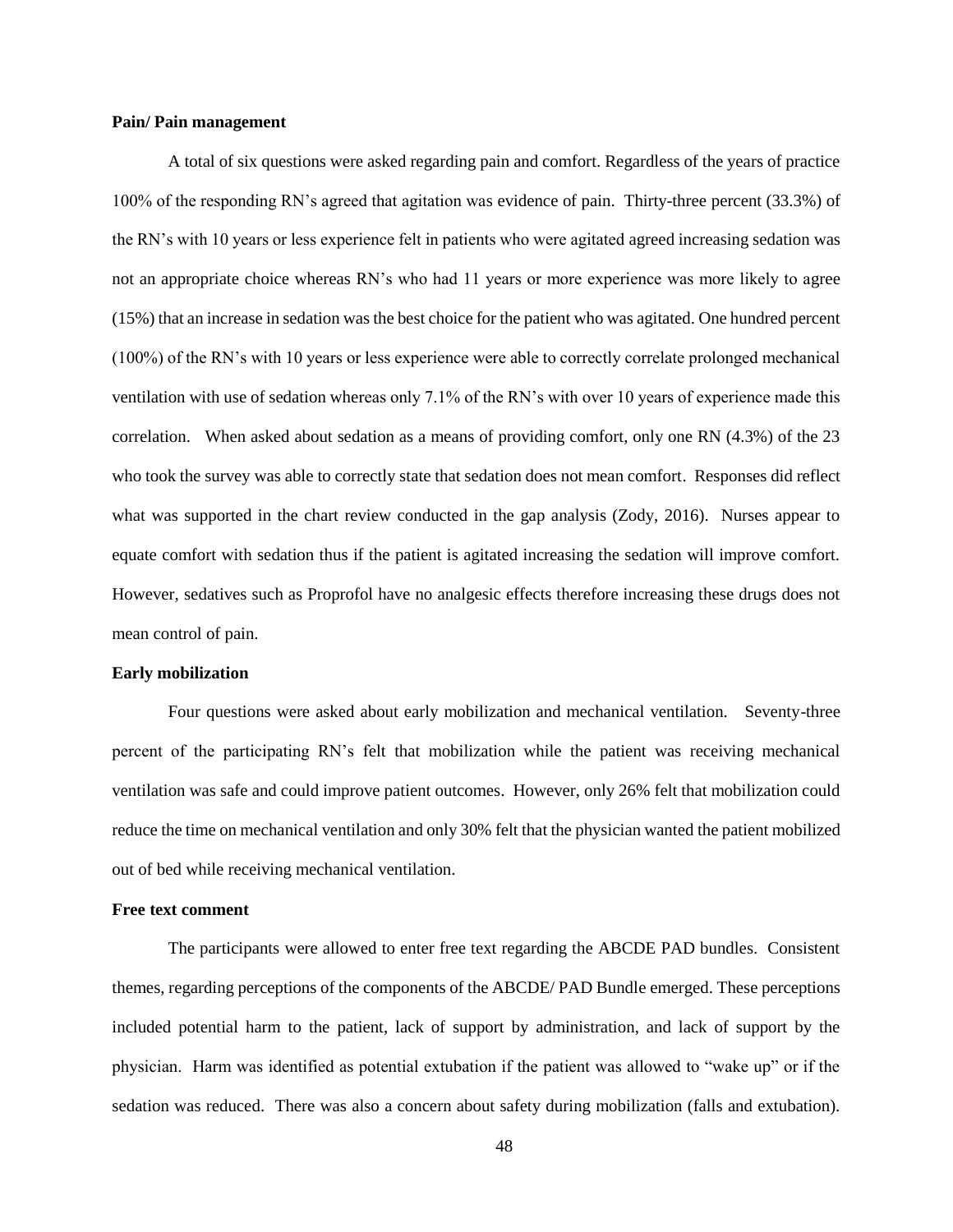Other concerns that were identified was the pain the patient might experience if the sedation was lessened or if the patient was allowed to wake up. There are a few studies which have examined patients experience while mechanically ventilated. Prime, Arkless, Fine, Winter, Wakefield, & Scatena, (2016) and Holms & Dryer (2015) concluded that patients did report pain while mechanically ventilated but that patients and their families preferred to be awake rather than sedated. Nurses also expressed concern regarding support for allowing the patient to be awake while mechanically ventilated. Some felt that they would not have the support of the physician and thus they would not have support of management.

## **Summary of Nurse's knowledge of delirium and management of delirium**

The total number of RN's who took the survey regarding knowledge of delirium and management of delirium was small ( $n= 23$ ) representing 76% of the RN's who work in the ICU. Of the 23, the majority (n=20) had been in practice over 10 years. This is significant because how we practice can become ingrained over time and this make practice change difficult. While all RN's surveyed stated that they valued evidence based practice, the majority of those in practice less than 10 years were able to correctly identify the elements of the ABCDE/ Pad bundles. The majority of the nurses surveyed, regardless of years of practice, were able to correctly identify that cogitative decline is not a normal part of aging, that standardized tools aide in identifying persons with delirium, and agitation is a sign of pain. However, the majority of the RN's with over 10 years of experience did not correctly the potential deleterious outcomes of delirium nor could they identify implementation strategies to reduce the risk for delirium. In summary, the survey found a general lack of knowledge in all areas and was reflective of the current practices being done in the ICU.

#### **Implementation Strategies (Education, Step wise progression, and policy**

Based on the survey, educational sessions were developed in which the significance of delirium and the ABCDE/ PAD Bundle were reviewed. Specific components of the education included delirium and detrimental outcomes associated with delirium, sedation and sedation management, coordination of care with respiratory for spontaneous breathing trials, a video on mobilization techniques for the mechanically ventilated patient, delirium assessment using the CAM, and pain management in the nonverbal patient.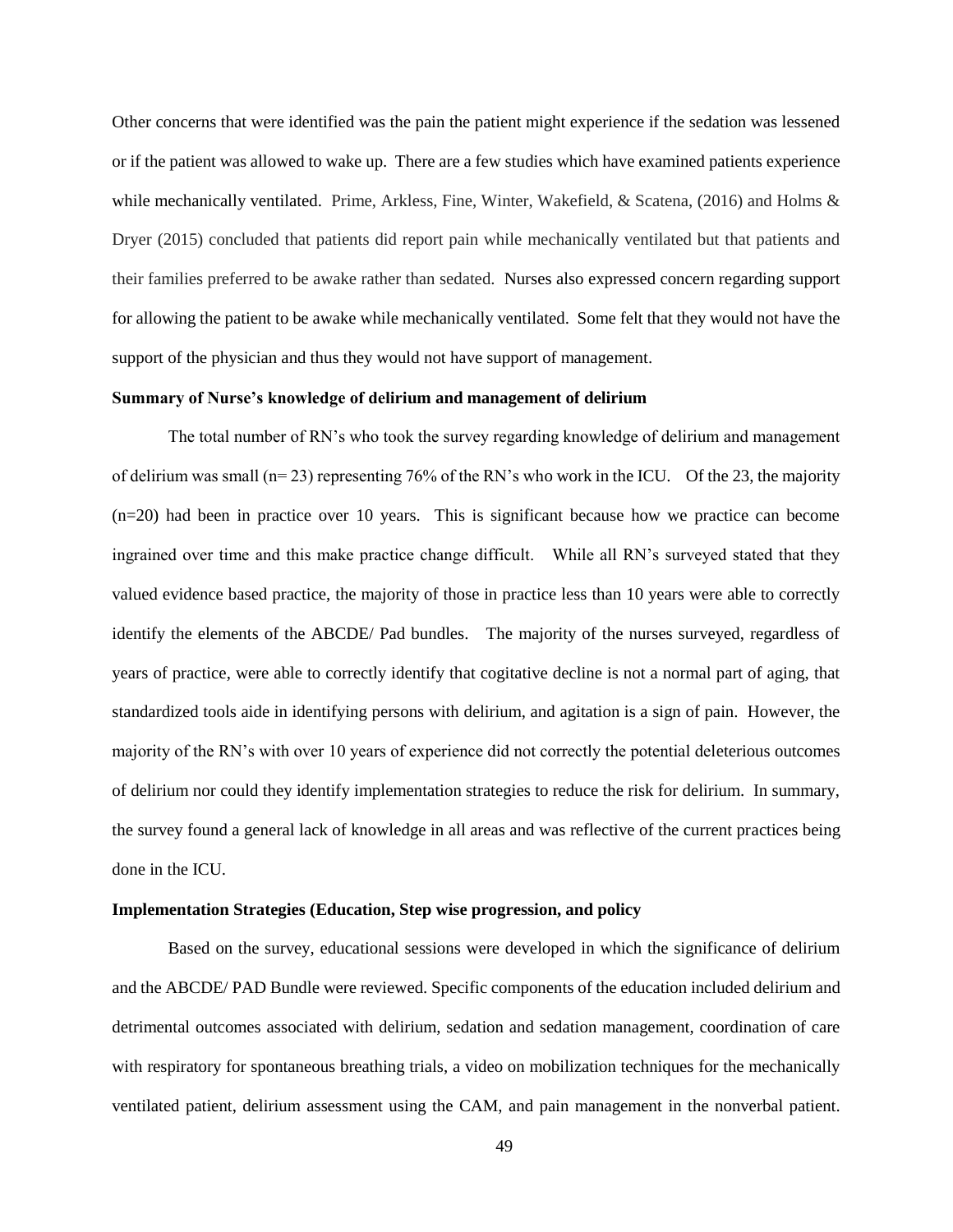These educational sessions were provided over a period of 5 months with the goal that nurses would implement the specific section into their care after the training had occurred. The lead nurse in the ICU was charged with facilitating in the hands on training and feedback to staff at the unit level. Education consisted of face to face approaches, handouts and self-study sheets for those who were unable to attend. The staff RN who served on the implementation committee was the unit champion and was available to support and reinforce the educational sessions as well as serving as a resource for the staff RN's.

## **Administrative Factors**

An administrative review for associated policies found that no policy or procedure existed which would serve as a guide for implementing the ABCDE/PAD Bundle. Without a clear policy or procedure, it was felt that nursing staff may feel that they were being asked to implement procedures without the authority to do so. Because of this a policy was developed which reflected the process of the ABCDE/ PAD bundle. The purpose of the policy was to establish the ABCDE/ PAD Bundle as the standard of care for the mechanically ventilated patient. All members of the implementation team were provided draft copies of the proposed policy and input received, where possible, was incorporated into the policy. This process continued until the committee felt the policy was ready to be forwarded to the two in house committees which needed to pass the policy in order for it to become the standard of care. The policy was finalized and passed by those committees in April of 2015. (The policy can be found in Appendix A)

Implementation began in a step wise fashion in May of 2015. The first phase of implementation included sedation assessment using the RASS score, daily awakening, sedation management following established protocol developed by the pharmacist and physicians, delirium screening, and daily mobilization of the patient. The last part of the protocol to be implemented was daily goal setting for sedation and coordination of spontaneous breathing trials with spontaneous awakening trials. These were determined to be the last steps because the manager wanted the staff to become familiar with the basic processes (sedation assessment, sedation vacation, sedation management, delirium assessment, and mobilization first).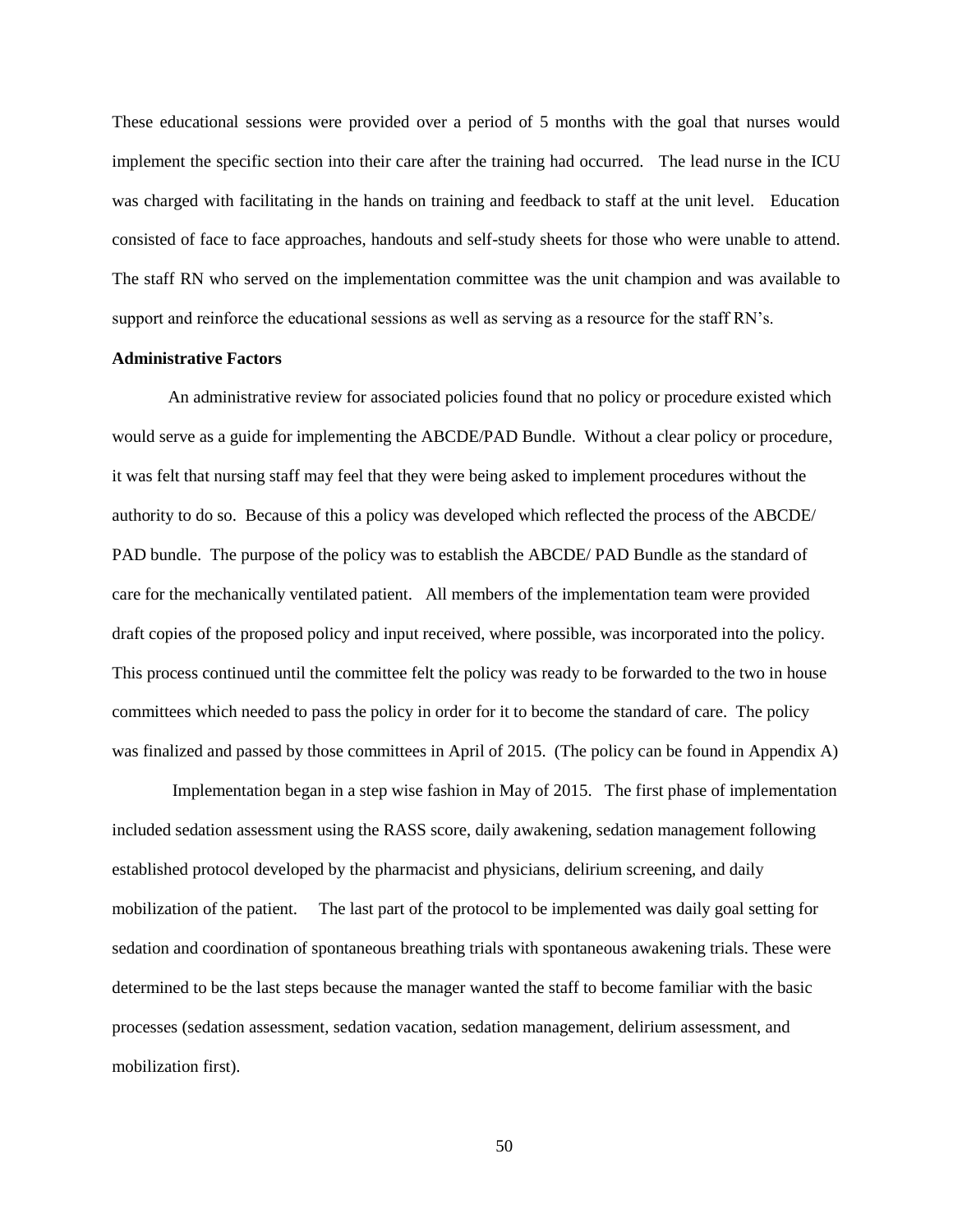## **Evaluation of the Project**

Evaluation of the progress of the implementation plan is ongoing with a comprehensive review to be done at the end of 6 months. The established benchmark is 85% compliance in all areas. Staff are provided quarterly feedback on their progress of implementation on a quarterly basis. At the end of one year the staff will be re surveyed to determine their concerns regarding the implantation of the ABCDE/ PAD bundle.

At the time this paper was written, the project had been implemented approximately 8 months. The unit manager has taken on this responsibility and is monitoring use of the CAM for delirium monitoring, RASS for sedation monitoring, daily awakening trials, mobilization, pain control, and use of sedation. What has been noted so far is that delirium screening using the Confusion Assessment Method (CAM) is being done and documented 100 % of the time. However, antidotally, the nursing staff state they do not see any added value to doing this. Daily awakening trials are being done with 95% of the patients. Sedation is being evaluated with the RASS tool 98% of the time. However, goal setting with the RASS on a daily basis and the coordination of ventilator weaning with sedation vacation is still not being done. Overall use of Propofol (sedation) is down which suggests that patients are kept more lightly sedated but this aspect has not been formally evaluated. Early mobilization is being implanted on a mixed way. Part of the mobilization depends on the staff perception of time and the busyness of the unit. Another concern remains safety and fear of accidental extubation.

Future plans include chart audits using the tool used in the gap analysis to determine if the change in practice is sustained and the extent to which use of the ABCDE/PAD bundle is integrated into daily practice. Because of the size of the unit and the number of persons who are mechanically ventilated that meet the criteria as outlined in the gap analysis, this will not be done until 18 months from the time of implementation.

A final consideration is the electronic health record (EHR). The current electronic health record does not have the CAM ICU built into the program. The result is that the CAM is being used to evaluate for delirium. This may not provide an accurate assessment of delirium since it is not designed for the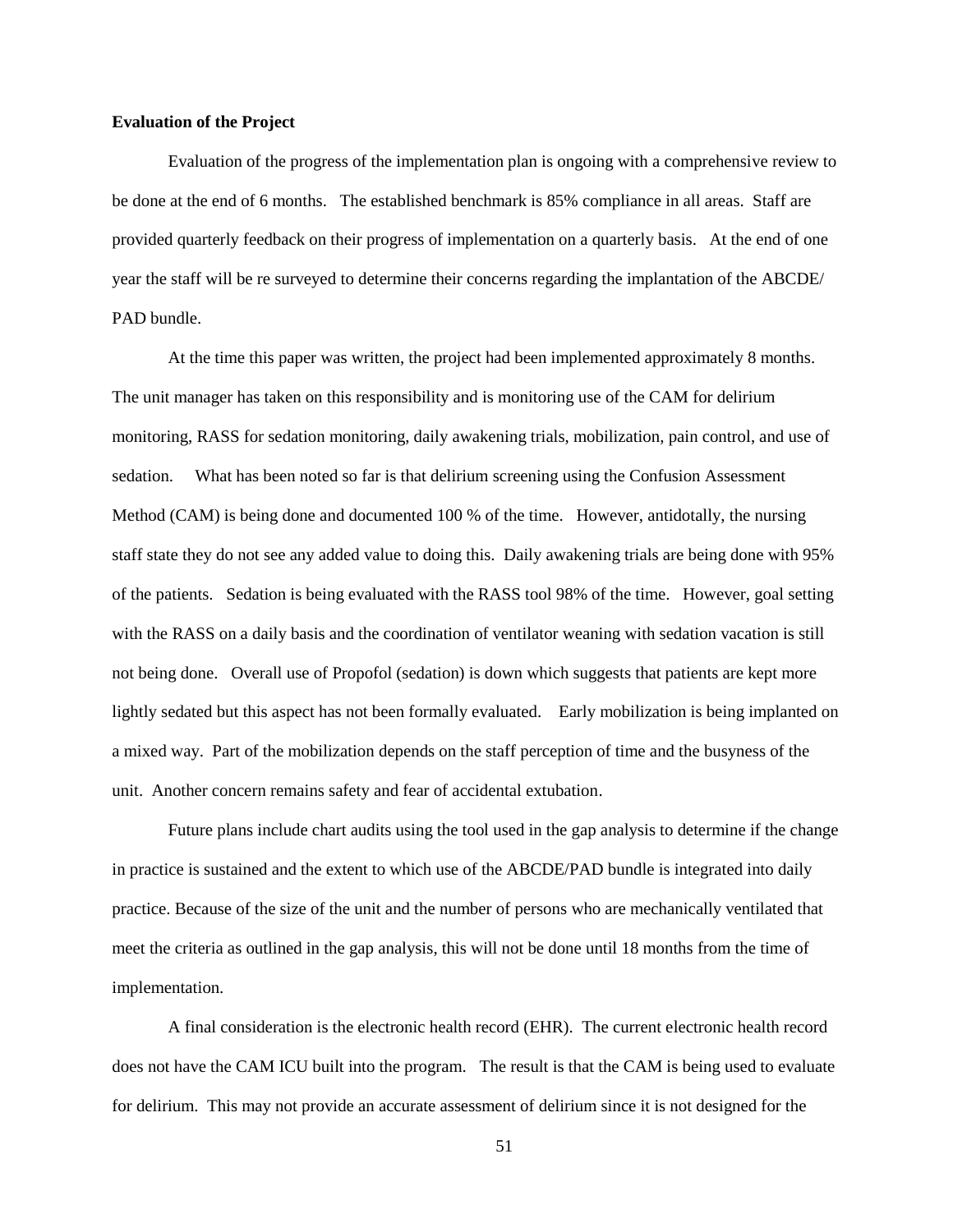mechanically ventilated patient. The EHR does not have a comprehensive ICU page where all elements of the ABCDE/PAD bundle can be documented on one page. Being able to document the key components on one page would provide a more comprehensive, visual overview of the patient and may improve compliance.

#### **Discussion**

Implementing evidence based practice is a process which takes careful planning and time. Full integration into everyday practice requires several things including a clear message from the manger or leader of the unit about the importance of the use of evidence in everyday practice, policies/ procedures which support the implantation of specific evidence based practices, interdisciplinary collaboration, and consistent ongoing support and feedback as nurses implement and sustain the process.

Facilitators for this project included a nursing staff who believe that evidence based practices improve patient care, strong administrative support, and a culture in the institution of good interdisciplinary cooperation and culture of client centered care. Continued education regarding the ABCDE/PAD bundle and delirium is viewed as essential to solidify practice change. This education is being achieved via ongoing feedback and through annual competency reviews.

Barriers include nursing staff who predominately have over 10 years of practice and, while they value evidence based practice, their willingness to change their personal practice may be more difficult. Because of this, the breakdown and implementation of the individual components of the ABCDE/PAD bundle did facilitate the implementation of the comprehensive bundle. One of the first components of the bundle was the evaluation of pain using a standardized pain instrument. The tool selected was the Critical Care Observation Pain Tool (CCOPT) because it is specific for nonverbal patients. Pain assessment was selected because it was already routine to assess for pain every two hours. The second component to be implemented was the sedation management in which the patient is allowed a sedation vacation and sedation is assessed with the RASS score to evaluate agitation and sedation. The implantation of this component remains mixed. Nurses are routinely assessing for sedation with the RASS score, and doing the sedation vacation at least once a shift. However documented safety screening prior to the sedation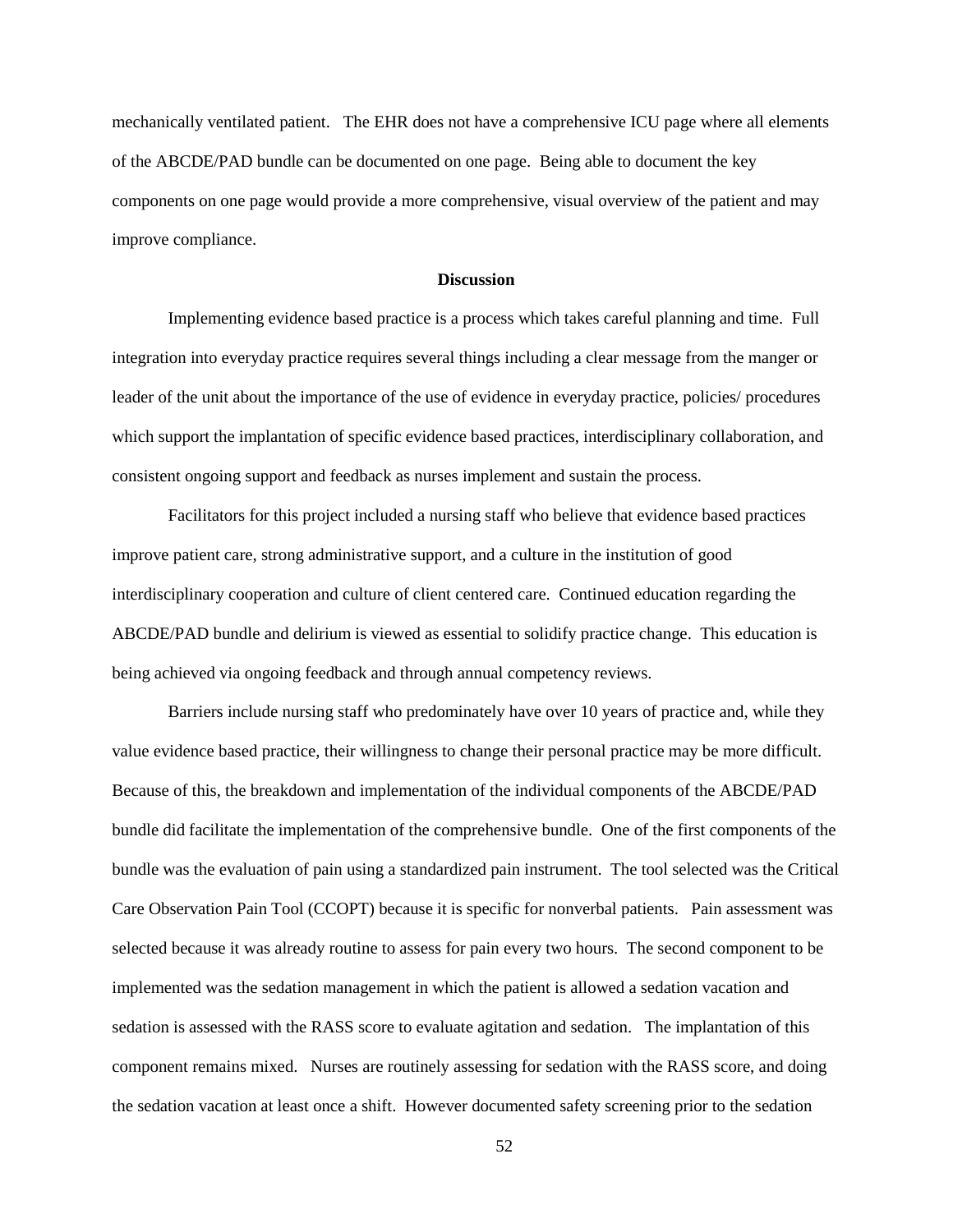vacation, daily sedation goal setting, and titration of sedation according to the protocol remains mixed. One of the recommendations has been to post the process in each room. However, the manager remains resistant to this idea often stating that the staff are too over- whelmed. Because of the extended practice of many of the RN's, management support is viewed as a key driver for successful change. Nurses who have been in practice for greater than 10 years may view change in practice as driven by administration vs. staff nurses and thus look to administration to take the lead. Failure do so may send a mixed message regarding the importance of the change.

## **Conclusion and Recommendations**

Implementing evidence based practice into everyday care remains difficult and elusive. This may be especially true in smaller community based hospitals often lack the resources necessary to facilitate this process. Yet, in today's healthcare environment, with a public who is more astute in examining healthcare delivery, reimbursement based on patient satisfaction and outcomes, and recommendations by influential organizations such as the Institute of Medicine, healthcare organizations of all sizes can no longer delay in implementing evidence based practices to improve the quality and safety of patient care. Nurses have a pivotal role in the use of evidence to improve practice (Balas et al., 2012) Health care providers (doctors and nurses) as well as managers in non-teaching community hospitals, often have more difficulty with change in practice (de Vos, et al., 2010) Therefore, support systems such as practice mentors, ongoing education, and feedback loops must be planned for and in place for change to fully and successfully implemented. Hospitals should look to partnering with local universities to aide in this education. The establishment of care committees which involve participation of staff nurses may also prove helpful and would further invest them in the utilization of evidence based practices.

Successful implementation of evidence based practice should not be directed solely at the staff nurse but also to the nursing management. Melnke et al. (2012) found that while nurse managers valued evidence based practice, implementing such practice was not considered a priority. While additional information was not provided in Melnke's study about why this finding occurred, possible reasons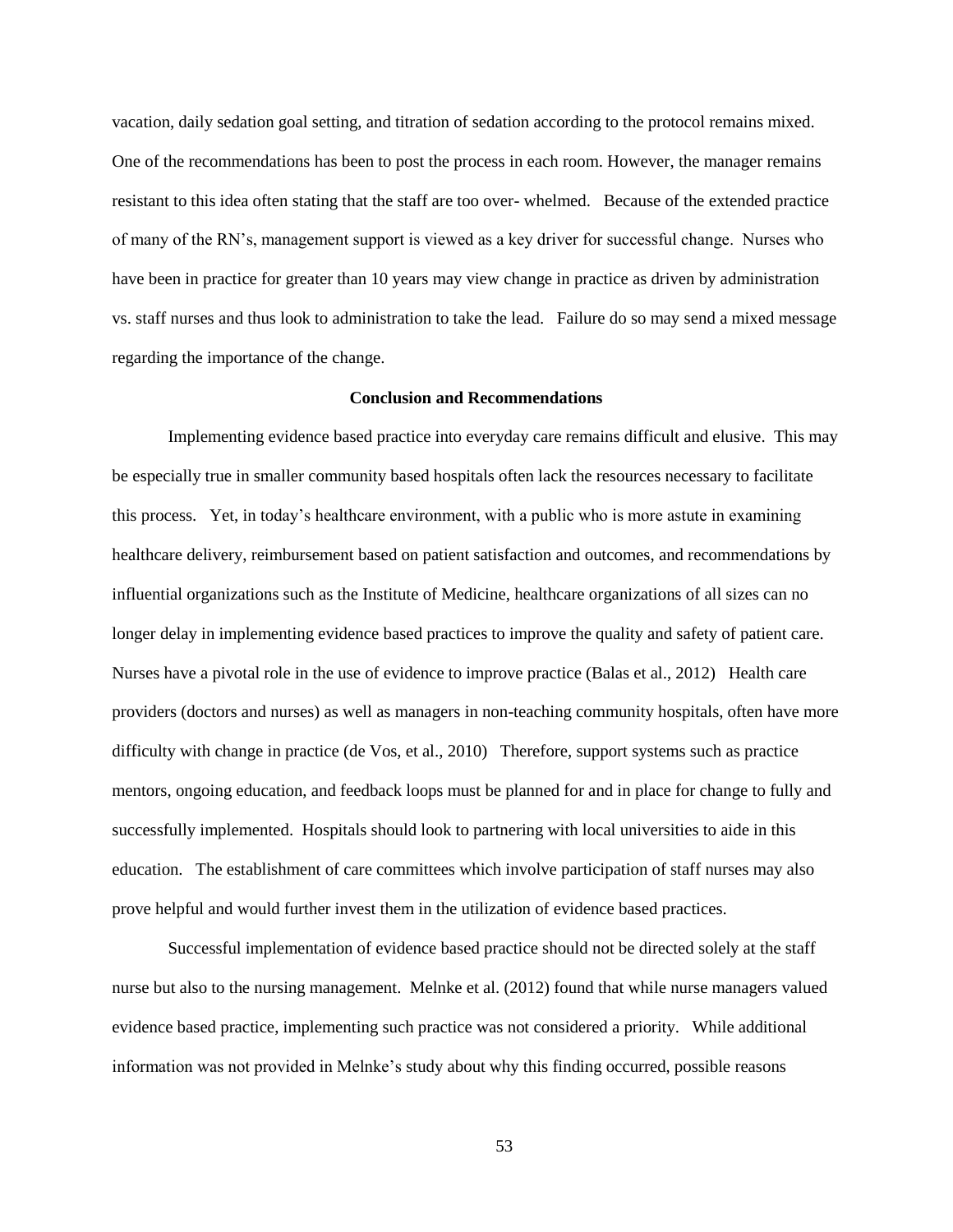include the managers own lack of comfort with evidence based practices as well as the pressing demands of other duties such as budget, hiring staff etc.

In summary, this project has raised serious questions about the challenges of small community hospitals (defined as 150 beds or less) have in addressing the ongoing educational needs of their nursing staff, the role of nursing management, and the resources needed to successfully implement evidence based practice into these settings.

Related Appendices.

Appendix B: Policy/ Standards of Care for ABCDE/PAD Bundle Appendix C: Graphic overview of ABCDE/PAD Bundle.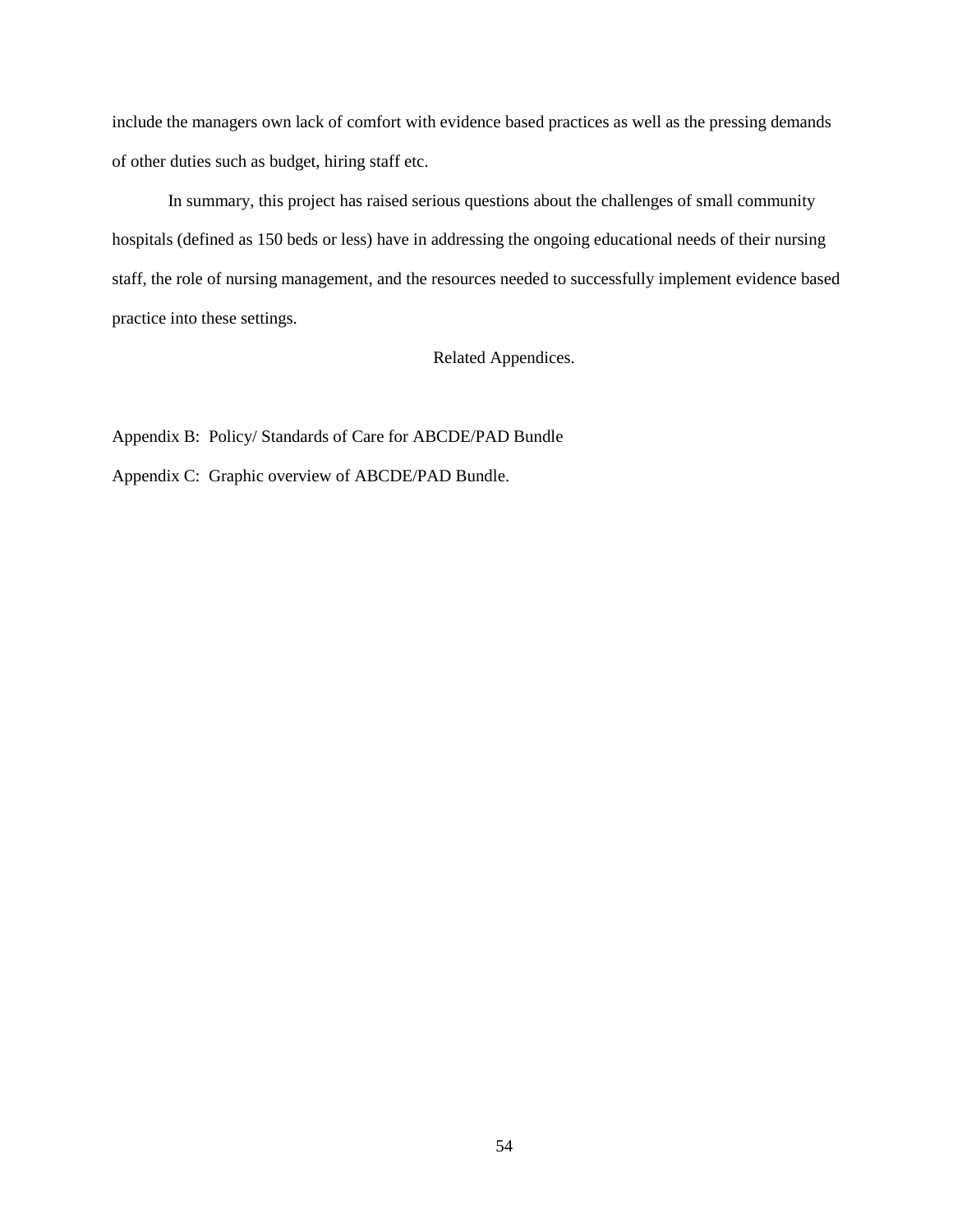|                                               | Percentage who Correctly Responded | <b>All Nurses</b> |                                   |        |
|-----------------------------------------------|------------------------------------|-------------------|-----------------------------------|--------|
|                                               | Associated with Years of Nursing   |                   |                                   |        |
|                                               |                                    |                   |                                   |        |
| <b>CATEGORY/ QUESTION</b>                     | 5-10 years                         | $11-20$ years     | 20 years<br>$\blacktriangleright$ | $N=23$ |
|                                               | $N=3$                              | $N=6$             | $N=14$                            |        |
| KNOWLEDGE OF DELIRIUM                         |                                    |                   |                                   |        |
| A single factor can be<br>1.                  | 66.6%                              | 33.3%             | 28.5%                             | 34.7%  |
| identified for causing acute                  |                                    |                   |                                   |        |
| confusion/ delirium in the                    |                                    |                   |                                   |        |
| older hospitalized patient. (                 |                                    |                   |                                   |        |
| false)<br>Cognitive decline is normal<br>2.   | 100%                               | 66.6%             | 71.4%                             | 73.9%  |
| function of aging (false)                     |                                    |                   |                                   |        |
| 3.<br>Patients with acute                     |                                    |                   |                                   | 8.6%   |
| confusion/ delirium have a                    | $\overline{0}$                     | $\boldsymbol{0}$  | 14.2%                             |        |
| higher mortality/morbidity                    |                                    |                   |                                   |        |
| rate compared to those with                   |                                    |                   |                                   |        |
| the same diagnosis who do                     |                                    |                   |                                   |        |
| not experience delirium. (                    |                                    |                   |                                   |        |
| True)                                         |                                    |                   |                                   |        |
| Patients who recover from<br>4.               | $\overline{0}$                     | 16.6%             | 14.2%                             | 13%    |
| acute confusion/delirium                      |                                    |                   |                                   |        |
| usually regain their previous                 |                                    |                   |                                   |        |
| level of cognitive<br>functioning. (false)    |                                    |                   |                                   |        |
| Delirium is always<br>5.                      | 66.6%                              | $\overline{0}$    | 14.2%                             | 17.3%  |
| manifested by agitation (                     |                                    |                   |                                   |        |
| false)                                        |                                    |                   |                                   |        |
| Use of standardized<br>6.                     | 100%                               | 100%              | 100%                              | 100%   |
| instruments can improve the                   |                                    |                   |                                   |        |
| identification of patients                    |                                    |                   |                                   |        |
| experiencing delirium (                       |                                    |                   |                                   |        |
| true)                                         |                                    |                   |                                   |        |
| 7.<br>There are things I can do to            | 33.3%                              | $\mathbf{0}$      | 14.2%                             | 13%    |
| reduce the incidence of                       |                                    |                   |                                   |        |
| acute confusion/delirium in                   |                                    |                   |                                   |        |
| patient's receiving<br>mechanical ventilation |                                    |                   |                                   |        |
| (True)                                        |                                    |                   |                                   |        |
| <b>SEDATION</b><br>SEDATION/                  |                                    |                   |                                   |        |
| <b>MANAGEMENT</b>                             |                                    |                   |                                   |        |
| Ideally, patients receiving<br>8.             | 66.6%                              | $\overline{0}$    | 14.2%                             | 17.3%  |
| mechanical ventilation                        |                                    |                   |                                   |        |
| should receive as little                      |                                    |                   |                                   |        |
| sedation as possible. (true)                  |                                    |                   |                                   |        |

# *Percentage of Nurses Who Responded Correctly by Years of Nursing Experience*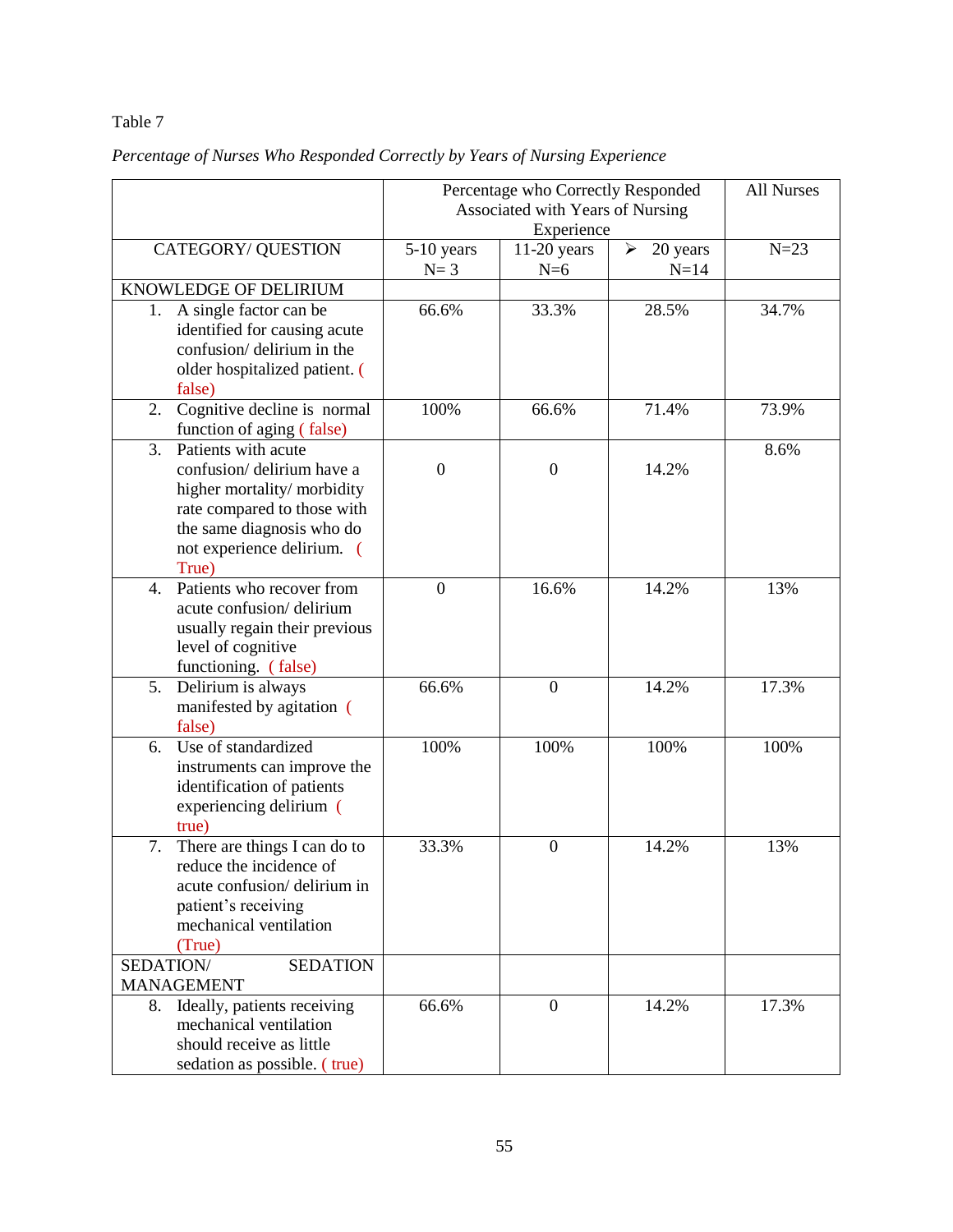| 9.<br>The Glasgow coma scale is<br>an acceptable measure of<br>sedation (false)                                                          | 100%             |                | 16.6%            | 7.1%             | 21.7% |
|------------------------------------------------------------------------------------------------------------------------------------------|------------------|----------------|------------------|------------------|-------|
| 10. Prolonged sedation has been<br>shown to be a direct<br>contributor the development<br>of acute confusion/delirium<br>$(\text{true})$ | 66.6%            |                | $\overline{0}$   | 14.7%            | 17.3% |
| 11. It is reasonable to set daily<br>goals for sedation (true)                                                                           | $\boldsymbol{0}$ |                | $\mathbf{0}$     | 7.1%             | 4,3%  |
| 12. Daily spontaneous<br>awakening trials have been<br>shown to reduce the risk for<br>acute confusion/delirium (<br>true)               | 66.6%            |                | 16.6%            | 7.1%             | 17,3% |
| 13. The physician wants the<br>patient, receiving<br>mechanical ventilation to be<br>awake. (true)                                       | $\boldsymbol{0}$ |                | $\boldsymbol{0}$ | 7,1%             | 4.3%  |
| 14. Ideally, patients on<br>mechanical ventilation<br>should be allowed to be<br>awake (true)                                            | 33.3%            |                | 16.6%            | $\boldsymbol{0}$ | 8.6%  |
| 15. It is safe to have the patient<br>receiving mechanical<br>ventilation to remain awake<br>$(\text{true})$                             | 33.3%            |                | 16.6%            | 7,1%             | 13%   |
| <b>COMFORT/PAIN</b><br><b>MANAGEMENT</b>                                                                                                 |                  |                |                  |                  |       |
| 16. Restless/agitation is an<br>evidence of pain (true)                                                                                  | 100%             | 100%           | 100%             |                  | 100%  |
| 17. Pain cannot be assessed<br>adequately in the sedated<br>mechanically ventilated<br>patient (false)                                   | 33.3%            | 33.3%          | 14.2%            |                  | 21.7% |
| 18. If a patient is restless, the<br>best choice is to increase the<br>sedation (false)                                                  | 33.3%            | 16.6%          | 14.2%            |                  | 21.7% |
| 19. Patients who are asleep/<br>sedated are more<br>comfortable while receiving<br>mechanical ventilation (<br>false)                    | $\boldsymbol{0}$ | $\overline{0}$ | 7.1%             |                  | 4,3%  |
| 20. Patients receiving<br>mechanical ventilation, and<br>who are continually sedated,<br>have a longer time on the<br>ventilator (true)  | 100%             | $\overline{0}$ | 7.1%             |                  | 17.3% |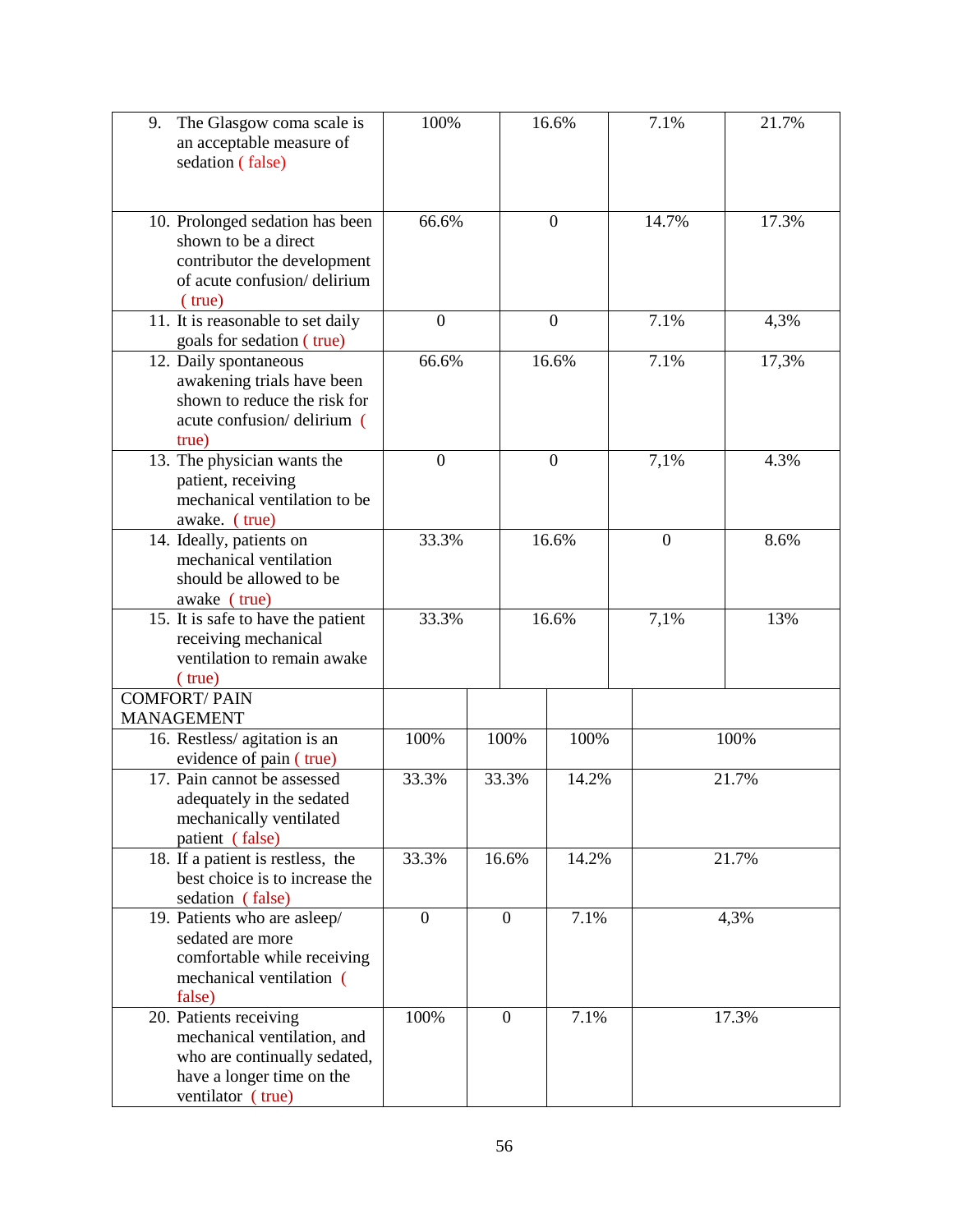| 21. Keeping the patient asleep is<br>evidence of adequate<br>sedation. (false)                                                              | 33.3% | 16.6% | 7.1%  | 13%   |
|---------------------------------------------------------------------------------------------------------------------------------------------|-------|-------|-------|-------|
| <b>EARLY MOBILZIATION</b>                                                                                                                   |       |       |       |       |
| 22. Mobilization, while<br>receiving mechanical<br>ventilation, can reduce the<br>amount of time the patient is<br>on the ventilator (true) | 66.6% | 33.3% | 14.2% | 26%   |
| 23. It is safe to mobilize the<br>patient out of bed while on<br>the ventilator (true)                                                      | 100%  | 83.3% | 64,2% | 73.9% |
| 24. Early mobilization,<br>including while receiving<br>mechanical ventilation, can<br>improve patient outcomes (<br>true)                  | 100%  | 83.3% | 64.2% | 73.9% |
| 25. The physician wants the<br>patient, receiving<br>mechanical ventilation,<br>mobilized out of bed (true)                                 | 66.6% | 33.3% | 21.4% | 30.4% |
| 26. I am comfortable in my<br>skills to safely mobilize the<br>patient receiving mechanical<br>ventilation. (No correct<br>answer)          | N/A   | N/A   | N/A   | N/A   |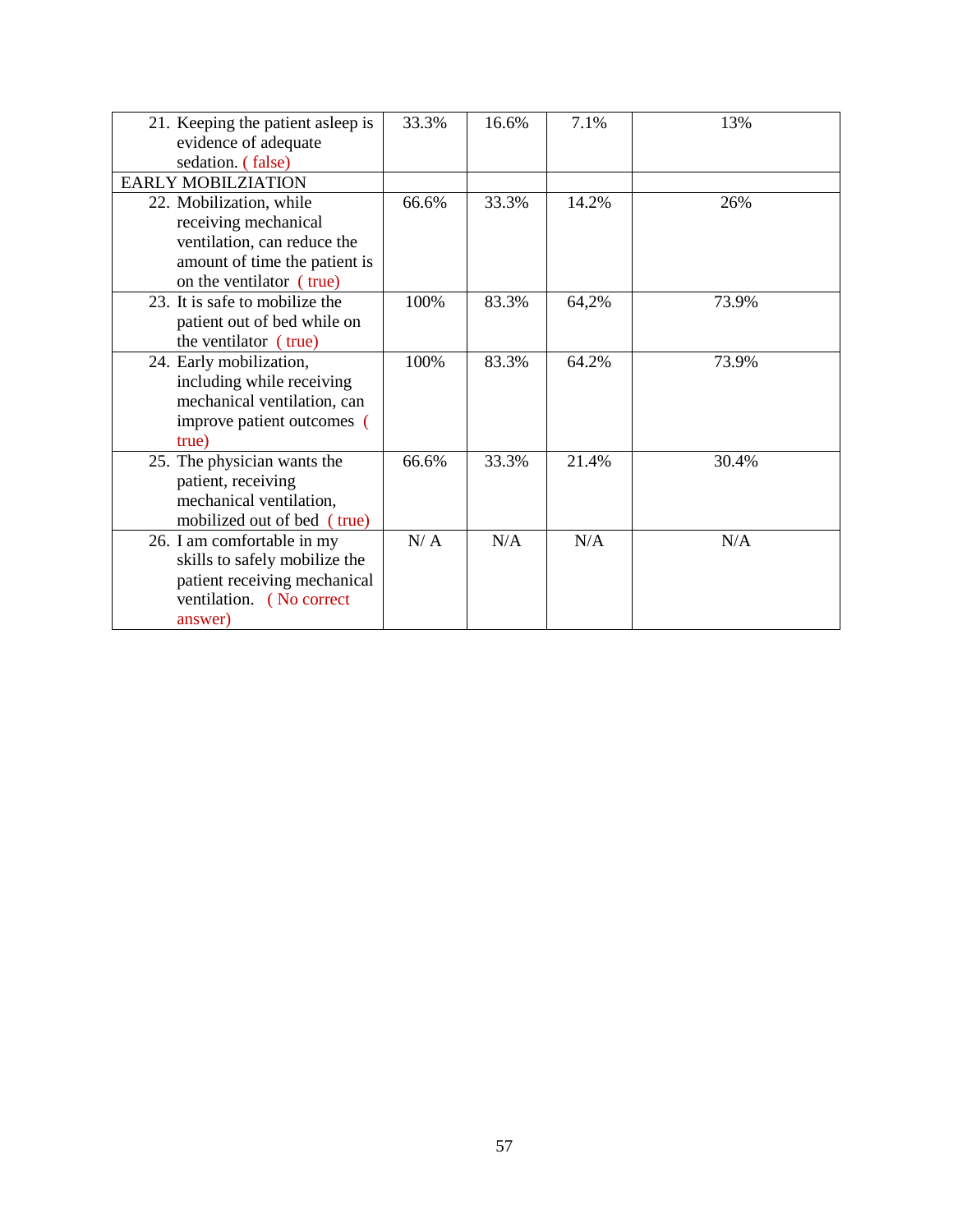### DNP Project Conclusion

Delirium remains a serious and often overlooked complication of physiological alterations. Left unmanaged, delirium can lead to permanent cogitative changes, early institutionalization, and even premature death. It is estimated that delirium occurs in 30-80% of hospitalized patients and adds an estimated 140-156 billion (2011 dollars) per year to healthcare costs. The good news is that, through ongoing assessment and implementation of basic nursing care, delirium is preventable. This DNP project focuses on the role nurses have in delirium detection and prevention both on general care wards and in the intensive care units. The first manuscript was written to help the general staff nurse understand what delirium is and the key role they have in delirium detection and prevention and thus improve patient outcomes through basic nursing care that evidence has shown to be effective in mitigating the risks for delirium.

Elderly mechanically ventilated patients are especially vulnerable to the development pf delirium. Manuscripts 2 and 3 focused on improving patient outcomes through the implementation of evidenced based bundles to reduce the risk of delirium in older adult mechanically ventilated patients. The bundles discussed are the Awake, Breathing, Coordination, Delirium, Early Mobility (ABCDE) and Pain, Agitation and Delirium (PAD) bundles. Manuscript 2 discusses a comprehensive literature review of the components of the ABCDE and PAD bundles and the gap analysis which was done to determine areas for practice improvement. Manuscript 3 discusses the use of the Consolidated Framework for Implementation Science (CIFR) model to implement the ABCDE/ PAD bundle into everyday care of a 12 bed intensive care unit in a small community hospital. It is hoped that these manuscripts may serve as a beginning discussion point to aide other community hospitals in the implementation of the evidence based bundles to reduce the risk for delirium and improve patient outcomes.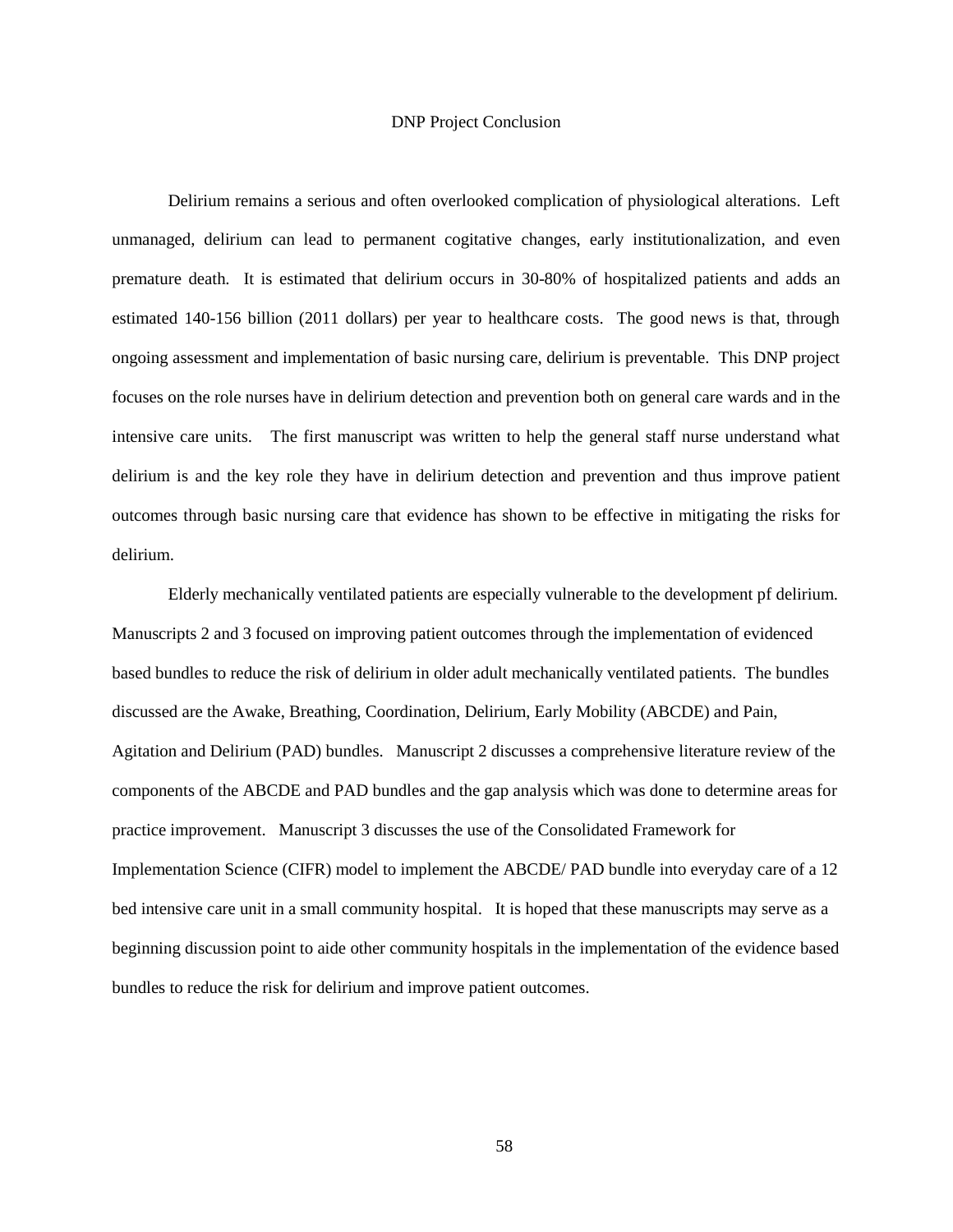# Appendix A

# Proposal for Implementing the ABCDE/ PAD Guidelines into the ICU

Problem:

- Lack of evidence- based care for the management of delirium in the mechanically ventilated patient
- Lack of standards of care for the management of delirium in the mechanically ventilated patient.
- Significant variation of care of mechanically ventilated patients resulting in poor patient outcomes.
- Prolonged time on mechanical ventilation which results in poor patient outcomes including severe deconditioning, cogitative changes and early institutionalization.
- Significant loss of revenue due to poor patient outcomes
- Concern by nursing management and clinicians regarding care of ventilated patients.

Target Population:

All mechanically ventilated patients with a focus on the elderly (over the age of 60)

Proposed Change in Practice:

- Standardize care of the mechanically ventilated patient by the adoption of evidence based practice specifically the ABCDE/PAD Bundle.
- Develop and adopt a policy which makes the ABCDE/PAD Bundle the standard of care for mechanically ventilated patient.

Goals and Objectives of Delirium Management Program (a)

- 1. Evidence based ABCDE/PAD bundle will be the standard of care for all patients receiving mechanical ventilation.
- 2. Care will be delivered in a coordinated multidisciplinary team consisting of provider, nursing staff, respiratory, pharmacy, and physical therapy.
- 3. Culture of safety will be enhanced for all mechanically ventilated patients.
- 4. One hundred percent (100%) of staff providing care to mechanically ventilated patients will receive annual training/ review of the ABCDE/Pad bundle.
- (a) Eligible patients include patients who are reasonably expected to be able to be weaned from ventilator. It does not apply to patients who are terminal.

Evaluation of Goals and Objectives

- 1. 100% of mechanically ventilated patients will receive a sedation vacation at least once a shift.
- 2. 100% of mechanically ventilated patients will have daily sedation goals established and posted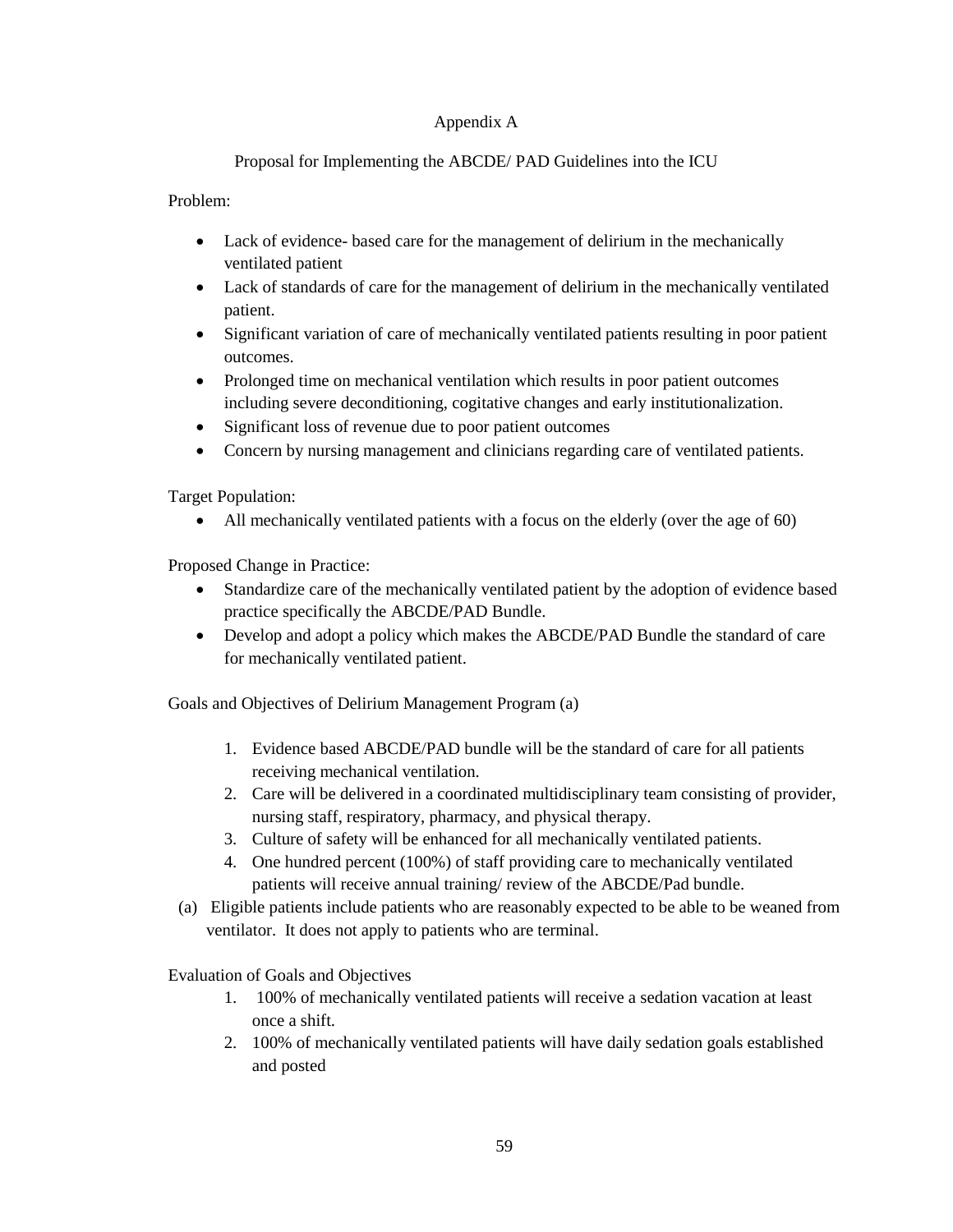- 3. 95% of mechanically ventilated patients will have coordination of sedation vacation and ventilator weaning trials
- 4. 100% of mechanically ventilated patients will have sedation adjusted per algorithm and rational for sedation adjustment documented in the HER
- 5. 100% of mechanically ventilated patients will sedation levels assessed using the RASS instrument
- 6. 100% of mechanically ventilated patients will have pain assessed using a the CPOT instrument every 2 hours
- 7. 100% of mechanically patients will have pain managed first before an increase in sedation.
- 8. 95% of mechanically ventilated patients will be mobilized on a daily basis. If not reasons will be documented in the EHR.
- 9. 100% of mechanically ventilated patients will have a daily assessment for delirium using the CAM and documented in the EHR
- 10. 100% of mechanically ventilated patients will have documented safety checks prior to sedation vacation and mechanical ventilation weaning trials. If patient does not pass all elements of the safety screen, sedation vacation and weaning trials will be held and reason documented.
- 11. Length of time on mechanical ventilation will be reduced by 20% the first year and 30% the second year after implementation.
- 12. Each professional staff member, working in the ICU, will have documentation of annual training on the ABCDE/PAD bundle.

Cost/ Benefit:

- This recommendation involves change in practice and does not have direct costs associated with the recommendation
- Decreased length of stay on mechanical ventilation will decrease cost of care and increase reimbursement by improving patient outcomes
- Patients will have a reduced risk for delirium and therefore potential for reduced negative outcomes associated with delirium including early institutionalization, deconditioning, cognitive changes, and premature morality.
- While delirium incidence is not a quality indicator under the current Medicare guidelines, complications associated with the effects of delirium are. These include falls related to deconditioning, an increased rate of hospital acquired infections, and pressure ulcers (Bales, 2012)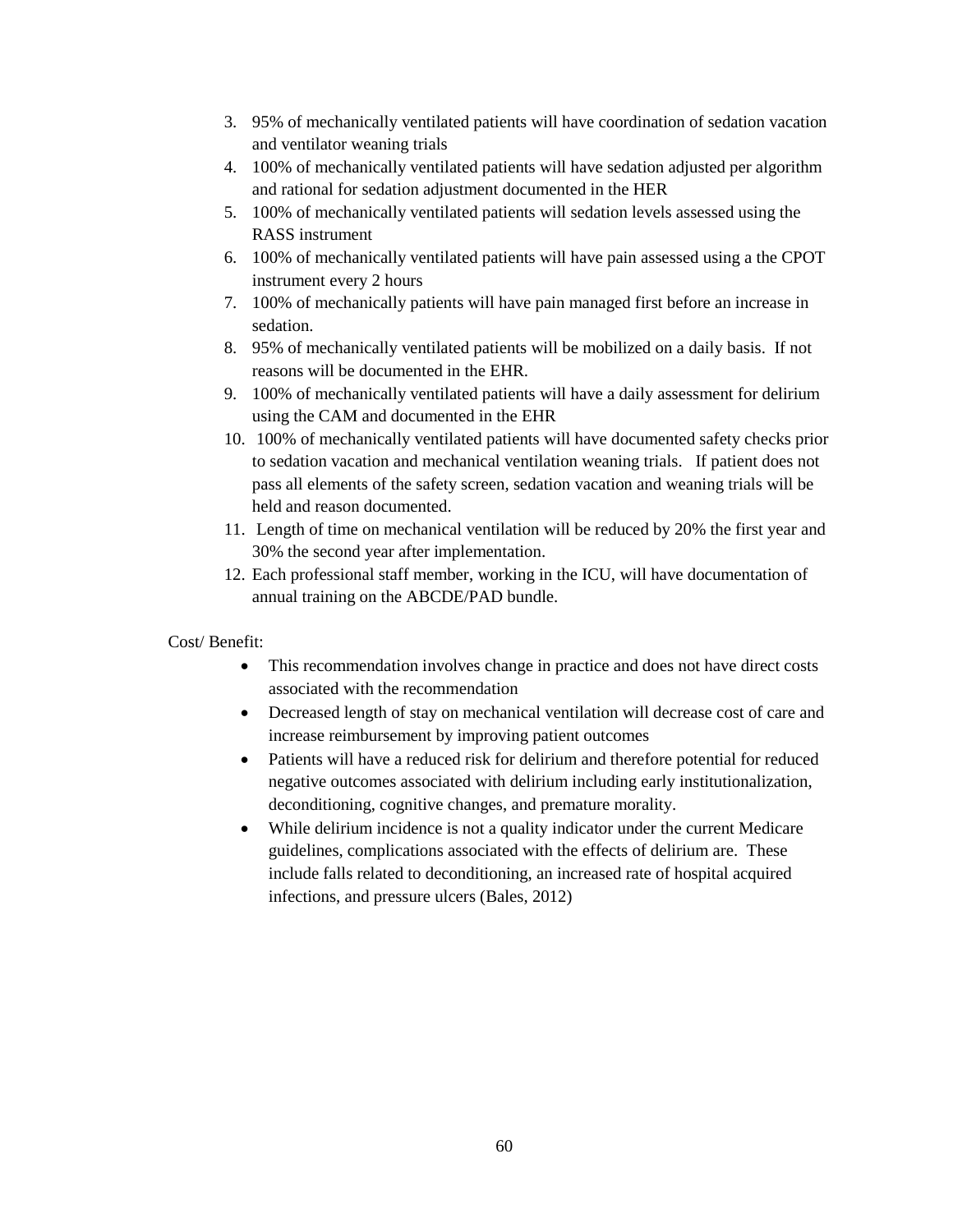# Appendix B

# Policy/ Procedure developed to support ABCDE/ PAD Bundle

Awakening and Breathing Coordination, Delirium Monitoring/ Management and Early Mobility (ABCDE) Bundle.

# Purpose:

- 1. To provide an evidence based standardized approach to care of the adult mechanically ventilated patient.
- 2. To reduce the frequency of delirium and weakness associated with mechanical ventilation in the adult ICU patient.

# Target Population:

1. Adult patients receiving mechanical ventilation in the intensive care unit (ICU) Overview:

The ABCDE Bundle is an evidence base protocol with three (3) distinct, highly interconnected components. These are:

- 1. Awakening and breathing trial coordination
- 2. Delirium monitoring and management
- 3. Early Mobility

The ABCDE bundle is a team approach to patient care and includes pharmacy, respiratory therapy, physical/ occupational therapy, physician, nurses, and case management working together to provide a comprehensive approach to care.

*If a physician does not wish to have the patient participate in the ABCDE Bundle, he/ she must write an order removing the patient from this level of care. NOTE: This bundle DOES NOT allow for weaning trials to begin without a written order by the physician.*

# Assessment-

Instruments to be used in the implementation of the ABCDE Bundle:

CAM -to assess for delirium (documented on admission and assessed every shift thereafter)

RASS: Richmond Agitation Sedation scale to evaluate for agitation. Sedation is evaluated, at a

minimum of every 2 hours.

Pain: If the patient is able, the preferred method is the numbers scale, if the patient is non

verbal, the FLACC scale will be used. Pain is assessed at a minimum every 4 hours.

## Sedation Management

The goal of sedation is to allow the patient to be as awake as possible while facilitating comfort. RASS goals to achieve this is between 0 to -2.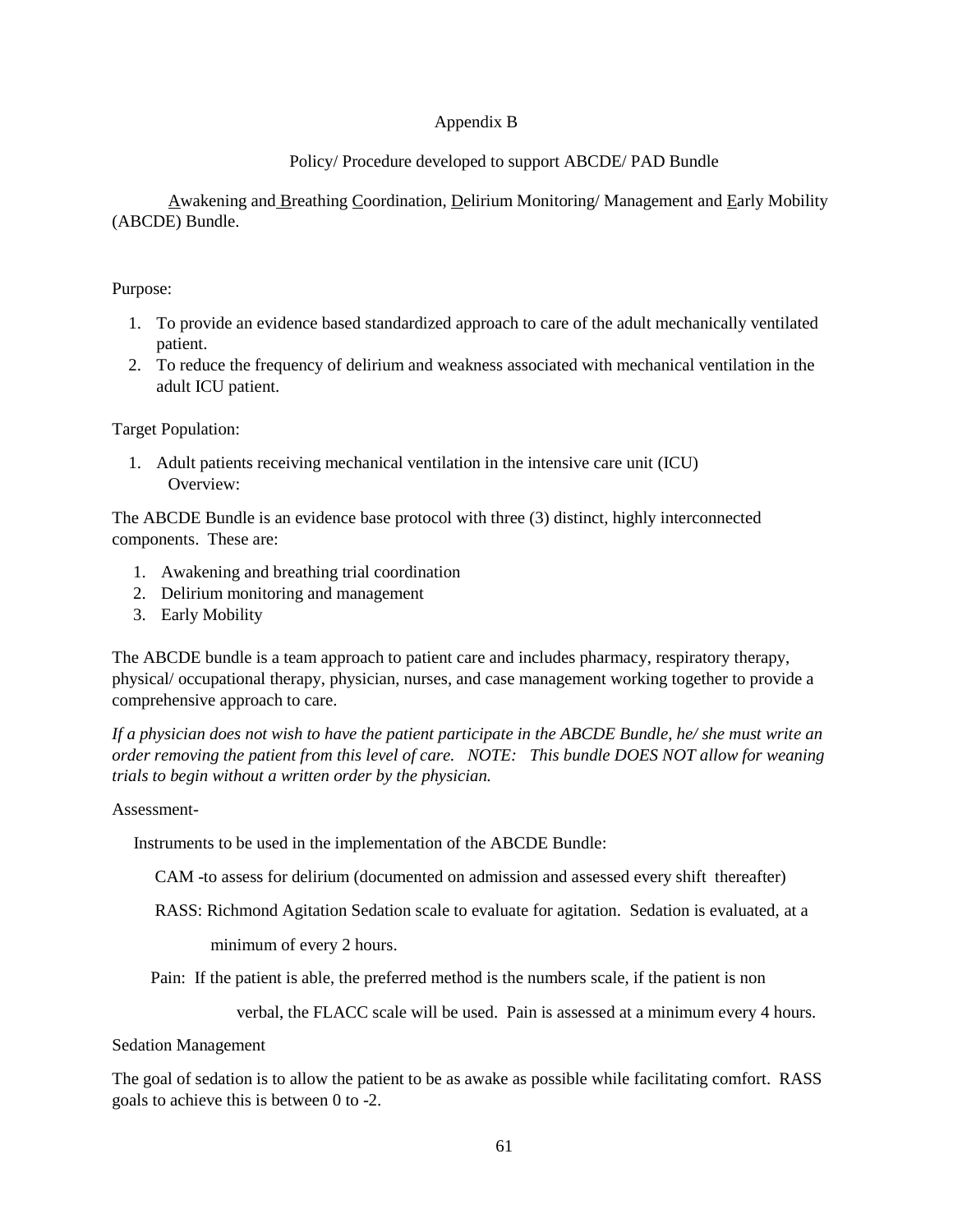Each day, the night shift nurse, in conjunction with the day shift nurse will establish the RASS goal for the day. This will be posted on the white board in the patient's room.

Every 2 hours, the nurse will assess and document the RASS score. Sedation will be adjusted accordingly with the goal of moving towards achieving the stated RASS goal. Any increase in sedation must be documented along with the assessment which supported the change in sedation.

Before increasing sedation, pain must be assessed and addressed first.

*NOTE: Sedation is to be titrated and managed according to the Sedation Guideline. See Appendix A.*

Coordination of Spontaneous Awakening Trial and Spontaneous Breathing Trial*.* 

- 1. Every mechanically ventilated patient receiving a continuous sedative infusion will be screened for a spontaneous awakening trial (SAT) and spontaneous breathing trial (SBT) daily
- 2. An RN will conduct the SAT trial; a respiratory therapist will conduct the SBT trial. The physician will make the decision when the patient is ready to begin weaning trials and/ or extubated.
- 3. Steps for the SAT and SBT screening and coordination:

Step 1: Spontaneous Awakening Trial (SAT) Safety Screen (RN to perform)

- a.) The RN will determine if it is safe to interrupt sedation by assessing the following:
	- (1) Is the patient receiving a sedative infusion to control active seizures?
	- (2) Is the patient receiving a sedative infusion for alcohol withdrawal?
	- (3) Is the patient receiving a paralytic agent (neuromuscular blockade)?
	- (4) Is the patient RASS Score > 2
	- (5) Is there documented myocardial ischemia in the last 24 hours
- b.) If any of the above questions is **yes,** the RN will determine that **it is not safe** to turn the continuous analgesic or sedative infusion. The RN will continue the patient regimen, document the reason for failure in the Assessment/ Intervention  $(A \& I)$  flow sheet and reassess in 12 hours.
- c.) If all of above questions are answered **no**, the RN will conclude that it is **safe** to proceed with the SAT trial as outlined in step 2.

## Step 2: Perform the SAT

- a.) If the patient passes the SAT Safety Screen, the RN will turn off all continuous sedative infusions. The RN will not give any sedative boluses during the SAT.
- b.) If the patient should demonstrate signs/ symptom of pain while the continuous sedative infusion is shut off, the RN will administer bolus does of analgesics as ordered and needed
- c.) The SAT should last a minimum of 5 minutes. During this time, the RN will assess the tolerance of the patient for interruption of sedation by assessing the following:
	- (1) RASS score of  $> 2$  for 5 minutes or longer
	- (2) Pulse oximetry reading of < 88% for 5 minutes or longer
	- (3) Respirations > 35 breaths/ minute for 5 minutes or longer
	- (4) Acute/ new cardiac arrthymias
	- (5) 2 or more of the following new symptoms of respiratory distress: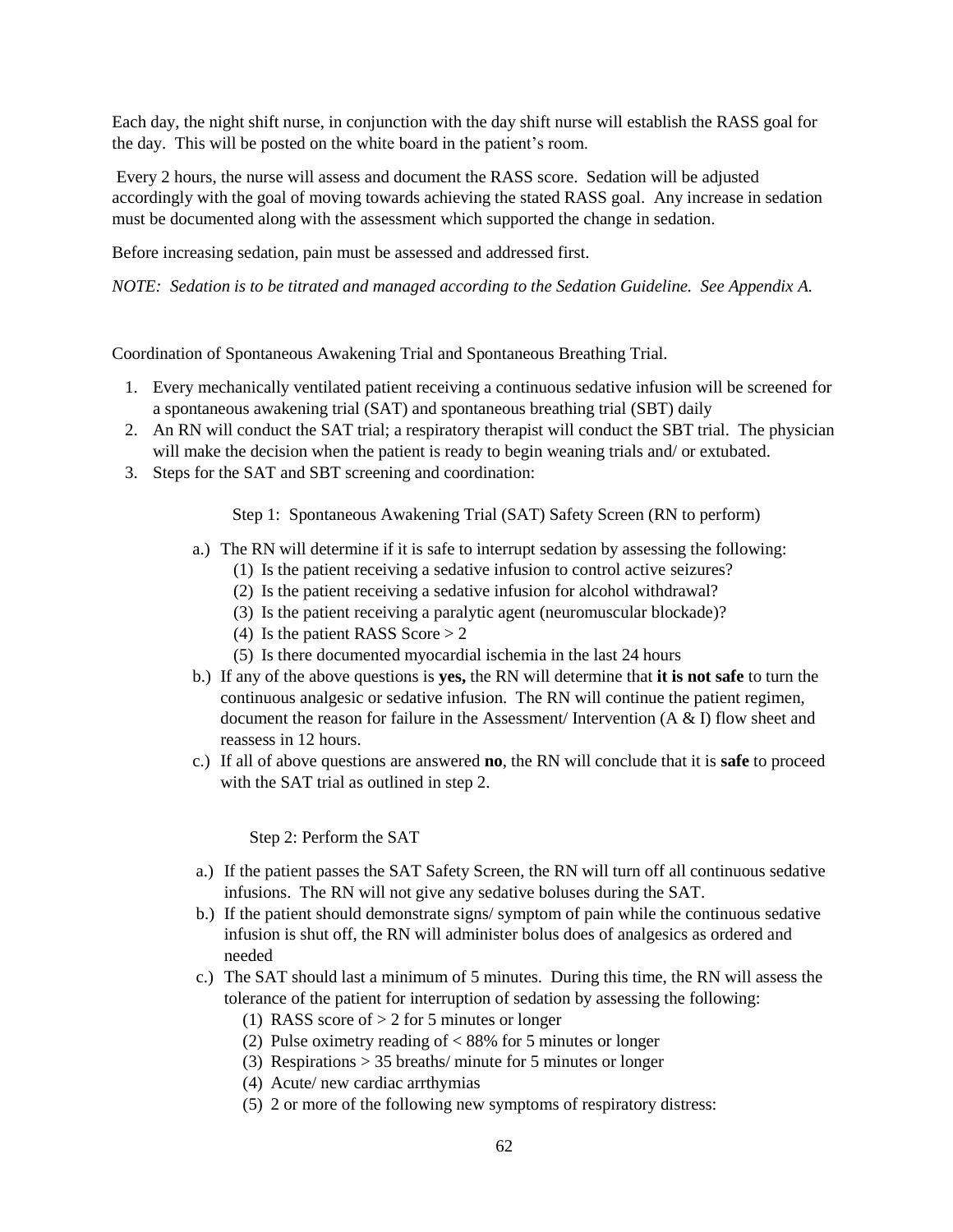- a. Heart rate increase of 20 or more beats per minute
- b. Heart rate less than 55 beats per minute
- c. Use of accessary muscles
- d. Abdominal paradox
- e. Diaphoresis
- f. Dyspnea
- d.) If the patient displays any of the above symptoms, the RN will conclude the patient failed the SAT. The RN will restart the patient's sedation at one half

(1 / 2) the previous dose, then titrate to sedation target established for the patient for that day. The RN will repeat Step 1 (above) in 12 hours

e.) If the patient is able to open his/ her eye to verbal stimulation without failure criteria or does not display any of the failure criteria four (4) hours of shutting of the sedation, the RN will conclude the patient passed the SAT. The RN will ask the respiratory therapist to immediately perform the SBT safety screen

Spontaneous Breathing Trial (SBT) done in collaboration with Respiratory Therapy (RT) and only with a written order by the physician.

Step 1: SBT Safety Screen (To be done by RT)

- a. The RT will determine if it is safe to perform an SBT by assessing the following:
	- 1. Is the patient a chronic/ventilator dependent?
	- 2. Is the patient's pulse oximetry< 88%?
	- 3. Is the patients  $FiO2 > 50\%$
	- 4. IS the patient's peep set for  $> 7$ ?
	- 5. Is there documentation of myocardial ischemia, either by EKG or MD notes, in the last 24 hours
	- 6. Is the patient receiving mechanical ventilation in an effort to control ICP?
	- 7. Is the patient currently on vasopressor medications?
	- 8. Does the patient lack inspiratory effort/ unable to generate adequate spontaneous breathing?
- b. IF any of the above questions is answered **YES, the** RT will conclude it is **not safe** to perform a SBT. The RT will continue mechanical ventilation and repeat the safety screen in 24 hours. The RT will ask the RN to restart the sedatives at half the dose if needed.
- c. If the answers to (a) above is **no**, the RT will conclude it is **safe** to perfume an SBT.

## Step 2: Performing SBT

- a. The RT will place the patient on a spontaneous breathing trial
- b. The RT will determine if the patient tolerates the spontaneous breathing trial by assessing if the patient demonstrates any of the following spontaneous breathing trial failures
	- 1. Respiratory rate > 35 breaths per minute for 5 minutes or longer
	- 2. Respiratory rate < 8
	- 3. Pulse oximetry reading of < 88% for 5 minutes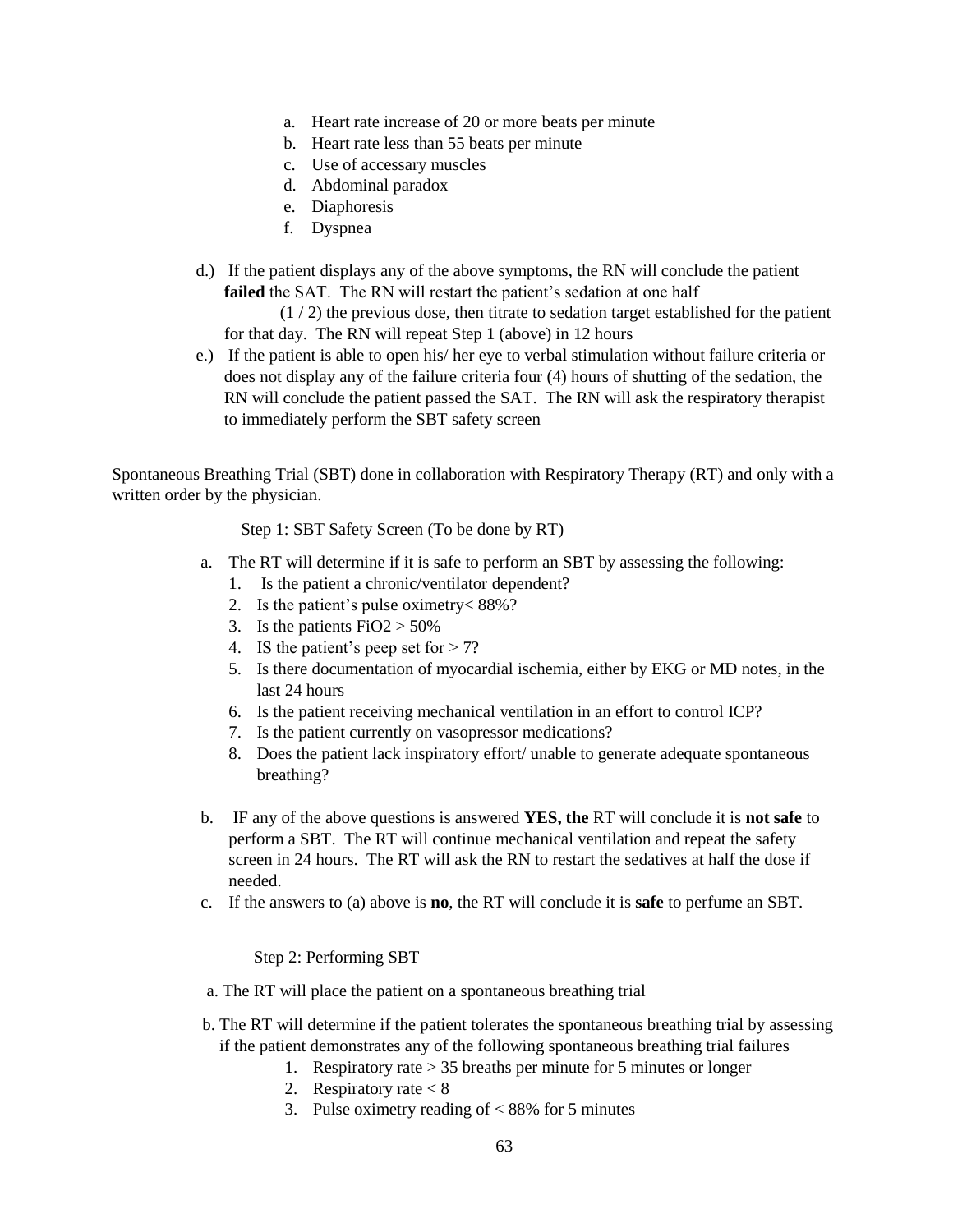- 4. 2 or more of the following symptoms of respiratory distress:
	- a. Use of accessory muscles
	- b. Abdominal paradox
	- c. Diaphoresis
	- d. Dyspnea
- 5. Acute mental status changes
- 6. Acute cardiac arrhymia
- b. If **any** of items 1- 6 (above) occurs, the RT will conclude the patient **failed** the trial and restart mechanical ventilation at the previous settings. The SBT trial will be attempted in 12 hours. Sedatives will be restarted at half the previous rate if needed.
- c. If the patient tolerates the SBT trial for 20 minutes without failure criteria, the RT will conclude the patient passed the SBT and inform the RN and physician. IF the SBT trial is able to extend to 2 hours, it is recommended that the physician should consider extubation

Delirium Monitoring and Management:

- a. Every adult mechanically ventilated patient will undergo routine sedation and delirium assessment using standardized, validated assessment tools. These tools are Richmond Agitation Sedation Scale (RASS) and CAM for delirium
- b. Nurses will be trained in the administration of these instruments. These are the only accepted assessment instruments which will be utilized in the ICU
- c. An RN will perform and record the results of the Confusion Assessment Method (CAM) at a minimum of every shift or whenever It is determined the patient has a change in mental status.
- d. Each day, the RN on day shift, in conjunction with the RN on night shift will establish the RASS goal for the day. The target goal should be between  $0$  to  $-3$ . This will be recorded in the A  $\&$  I and in the patient's room on the white board. The patent' sedation level, using the RASS will be assessed every 4 hours and recorded in the A & I.

Sedation should be titrated to achieve the RASS goal. *Any change in sedation rates must be recorded with supporting rationale for change in the A & I.*

- **e.** If the CAM is positive, the RN will explore possible causes using the **THINK acronym.**
	- 1. Toxic situations such as medications, congestive heart failure, shock, organ failure (liver, kidney)

NOTE: common medications known to contribute to delirium development include: benzodiazepines such as Ativan; anticholinergic medications, steroids and narcotics such as morphine.

- 2. Hypoxemia
- 3. Infection, inflammation, immobilization
- 4. Non- pharmacological interventions
- 5. K or other electrolyte imbalances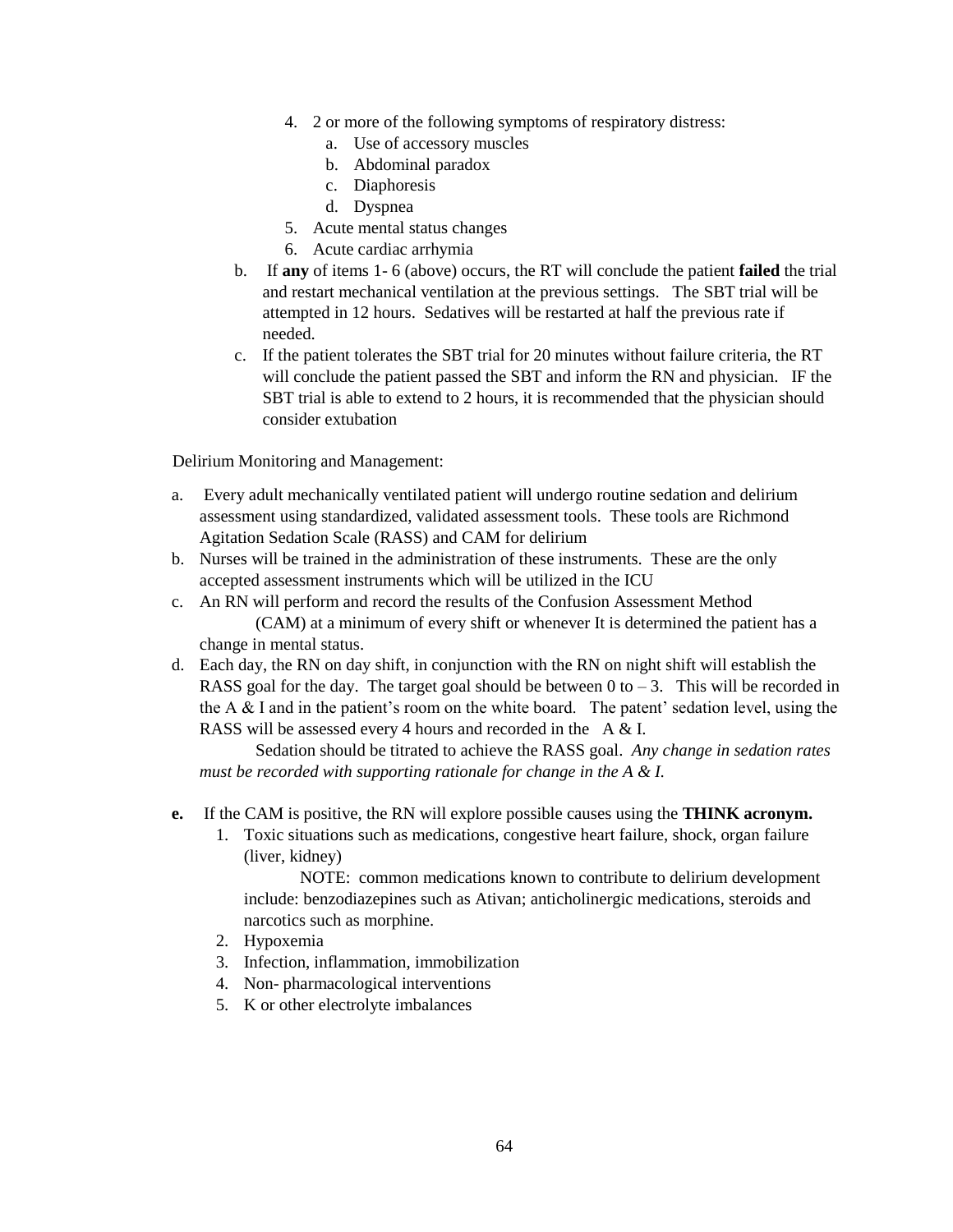f. Non- pharmacologic interventions:

The interdisciplinary team will use non-pharmacologic interventions to reduce or manage the delirious patient including:

- 1. Eliminate or reduce risk factors such as:
	- Administration of sedatives judiciously, avoid medications known to contribute to delirium.
	- Prevent/ appropriately treat any evidence of infection
	- Prevent/ appropriately treat dehydration; electrolyte imbalance
	- Evaluate and treat pain
	- Maximize oxygen delivery including supplemental oxygen, blood pressure control; ad blood
	- Use sensory aides as needed
	- Regulate bowel and bladder function
	- Provide adequate nutrition
- 2. Therapeutic Environment:

A therapeutic environment includes:

- Orient, reassure, and reorient the patient. Use easily visible clocks, calendars, identification of personnel when managing the patient; explain all activities; clear communication.
- Provide appropriate sensory stimulation: quiet room, adequate amounts of sleep, adequate lighting, perform one task at a time, noise reduction
- Facilitate sleep including back massage, relaxation tapes, avoid awakening patient as needed
- Foster familiarity: encourage family/ friend visitation, bring familiar objects from home, minimize relocations, and maintain consistency of caregivers as able.
- Maximize mobility; avoid restraints and urinary catheters, mobilize early and often
- Provide explanations, communicate clearly
- Educate family
- Minimize invasive procedures
- Use psychotropic medications as a last resort

# Pain:

The patient should be assessed for pain a minimum of every 4 hours. For nonverbal patients, the FLACC pain scale will be used. The pain score will be recorded on the A & I

- a. If a patient has pain indications, the patient should receive pain management including but not limited to:
	- 1. Use of pain medications such as Fentanyl or Dilaudid
	- 2. Use of other techniques such as relaxation therapy, repositioning etc.
	- 3. Reassessment of pain will occur within one hour of treatment and recorded in the A  $&$  I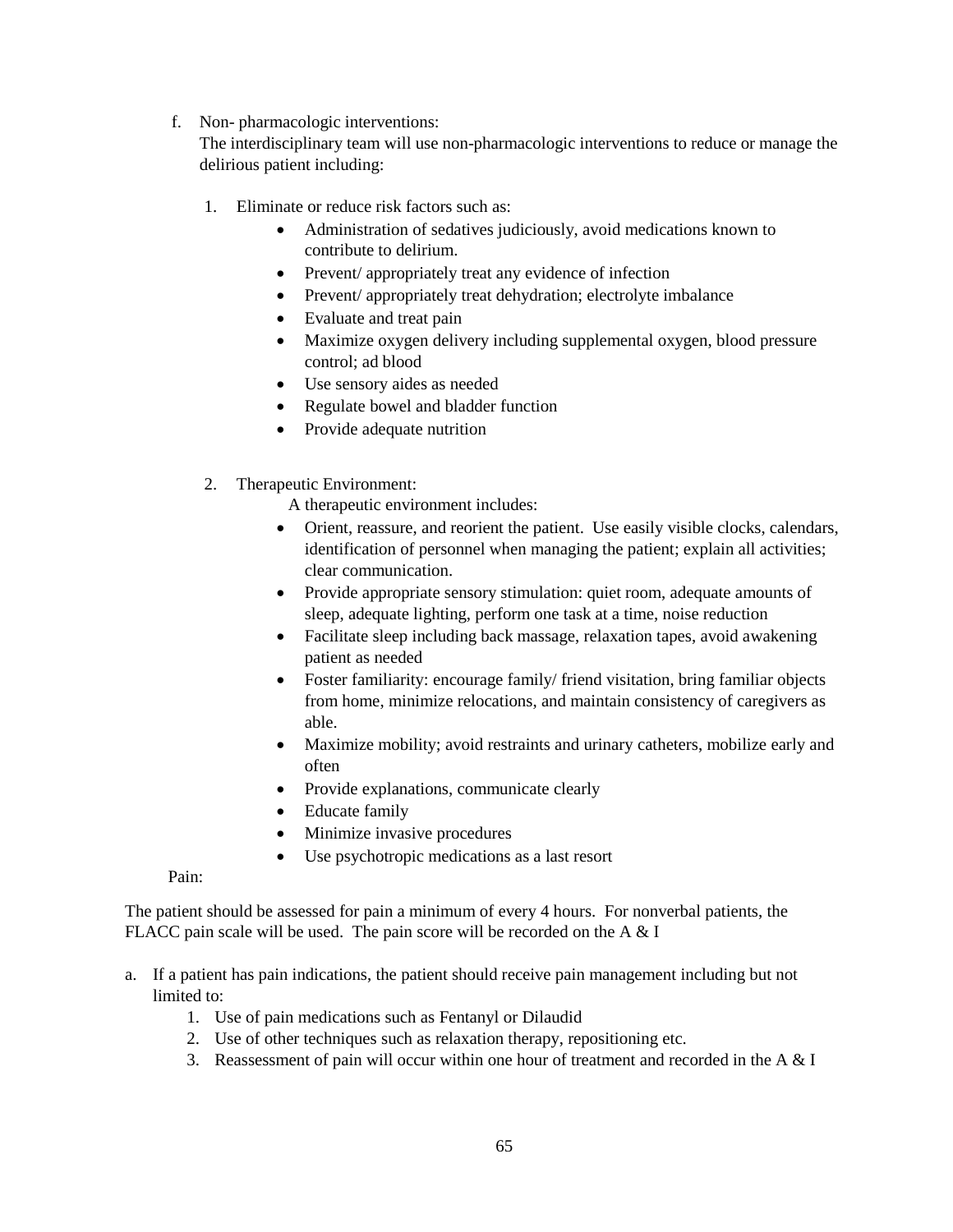Early Mobilization:

- a. Patients are candidates for early mobilization when the following (minimum) criteria are met:
	- 1. Neurologic: Patient responds to verbal stimulation  $(RASS > -3)$ 
		- Activity will not be started on comatose patients  $(RASS 4 to -5)$
	- 2. Respiratory: FIO2 < 60%
		- PEEP < 10 cm H20
	- 3. Circulatory/ central lines/ contraindications:
		- No increase of vasopressor infusions for at least 2 hours
		- No evidence of active myocardial ischemia
		- No arrthymia requiring the administration of NEW antiarrhythmic
		- Not receiving therapy that requires restriction in mobility such as femoral
		- arterial lines, open abdominal wounds)
			- No injuries which mobility is contra indicated
- b. Any other justification for not starting early mobilization must be written by the physician.
- c. The interdisciplinary care team will assess the patient's readiness for mobilization. The team includes: physical therapist who assesses the patient's physical ability to participate; a nurse who assesses physiologic stability; and a respiratory therapist who is responsible for maintaining the patient's airway. The physician will provide any other reasons for mobilization contraindications.
- d. Each patent is assessed on arrival to the ICU. Those who qualify are immediately placed on the early mobility protocol. Those who are determined not to meet criteria will be reevaluated daily.

Criteria for halting mobilization therapy includes:

- Symptomatic drop in mean arterial blood pressure
- Heart rate  $< 50$  or  $> 130$  beats per minute x 5 minutes
- Respiratory rate of  $< 5$  or  $> 40$  breaths per minute x 5 minutes
- Systolic blood pressure  $> 180$  mmHg x 5 minutes
- Pulse oximetry  $< 88\% \times 5$  minutes
- Marked ventilator efforts
- Patient distress
- New arrhythmia
- Concern for myocardial ischemia
- Concern over airway integrity
- Fall to knees
- Endotracheal tube removal

# REFER TO THE PROGRESSIVE MOBILITY PROGRAM (HILL ROM) FOR APPROPRIATE LEVELS OF ACTIITY BASED ON THE CLIENTS CONDITION.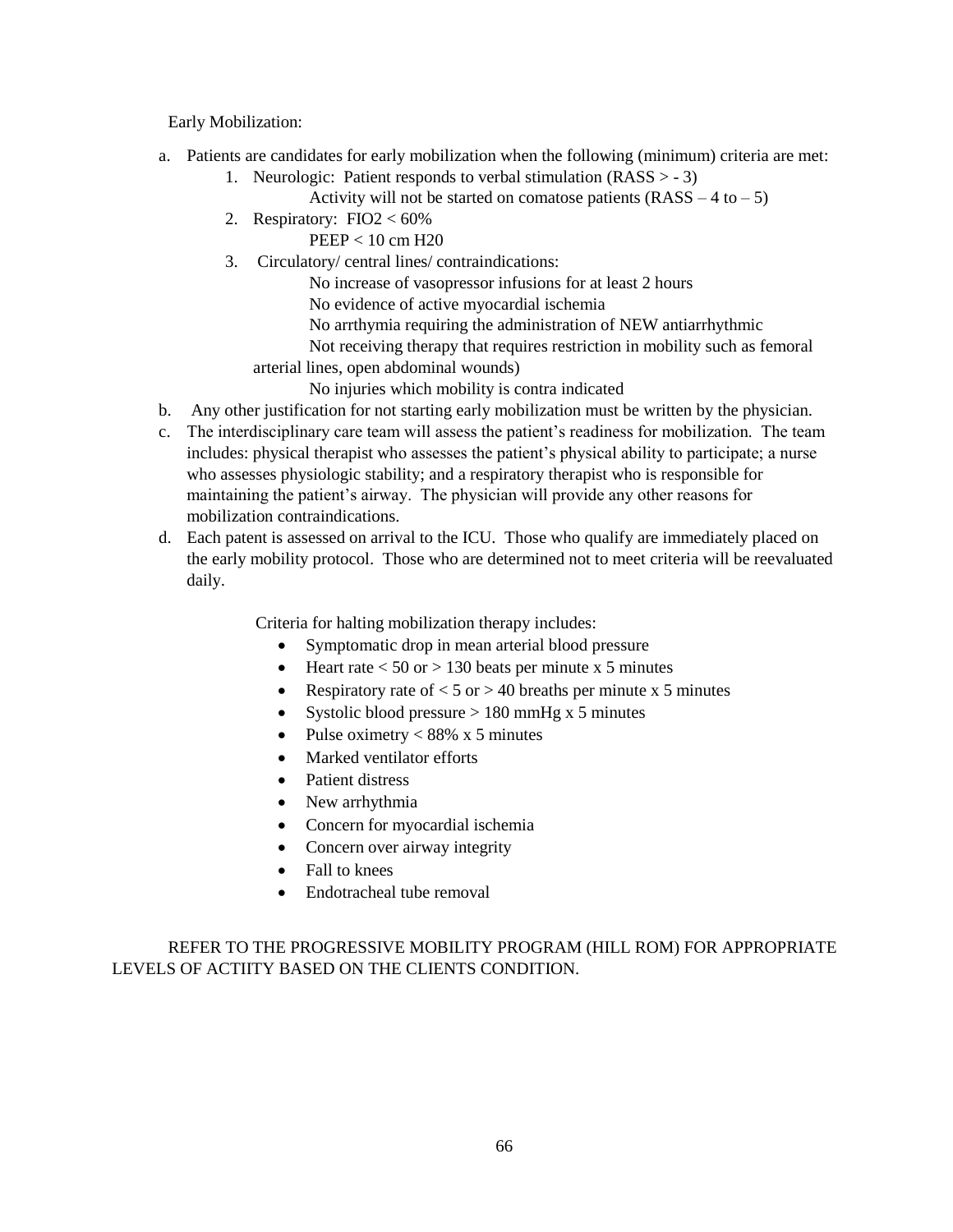## Appendix C

## Graphic of ABCDE/ PAD Bundle



ABCDE/ PAD Guideline Key Elements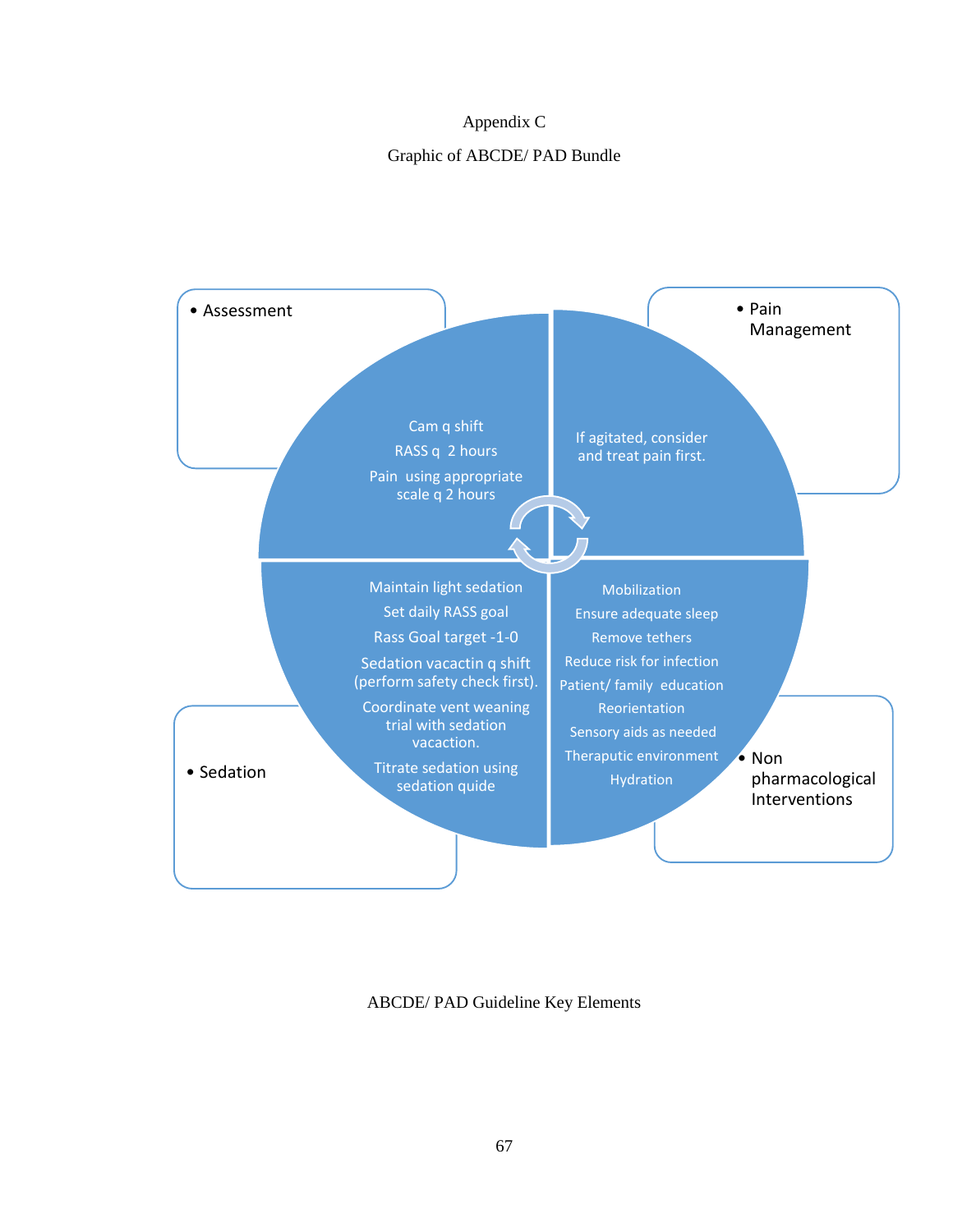## References

- American Psychiatric Association (2013) *Diagnostic and Statistical Manual of Mental Disorders (DSM-5), Washington* D. C.
- Balas, M. C., Burke, W. J., Gannon, D., Cohen, M. Z., Colburn, L., Bevil, C., ... & Vasilevskis, E. E. (2013). Implementing the awakening and breathing coordination, delirium monitoring/management, and early exercise/mobility bundle into everyday care: opportunities, challenges, and lessons learned for implementing the ICU Pain, Agitation, and Delirium Guidelines. *Critical care medicine*, *41*(9 Suppl 1), S116-27.
- Balas, M. C., Vasilevskis, E. E., Burke, W. J., Boehm, L., Pun, B. T., Olsen, K. M., ... & Ely, E. W. (2012). Critical care nurses' role in implementing the "ABCDE bundle" into practice. *Critical Care Nurse*, *32*(2), 35-47.
- Balas, M. C., Vasilevskis, E. E., Olsen, K. M., Schmid, K. K., Shostrom, V., Cohen, M. Z., & Stothert, J. C. (2014). Effectiveness and safety of the awakening and breathing coordination, delirium monitoring/management, and early exercise/mobility (ABCDE) bundle. *Critical care medicine*, *42*(5), 1024.
- Balas, M., Burke, W., Gannon, D., Cohen, M., Colburn, L., Bevil, C., Vasilevskis, E. (2013) Implementing the ABCDE bundle into everyday care: Opportunities, Challenges, and lessons learned for implementing the ICU pain, agitation, and delirium (PAD) guidelines. *Critical Care Medicine.* 41(9). S 116-127.
- Barr, J., Fraser, G.L, Puntillo, K., Ely, E.W., Gelinis, C., Dasta, J., Jaeschke, R. (2013) Clinical practice guidelines for the management of pain, sedation, agitation, and delirium in adult patients in the intensive care unit. *Critical Care Medicin*e, 41 (1), 63-107.
- Breimaier, H. E., Heckemann, B., Halfens, R. J., & Lohrmann, C. (2015). The Consolidated Framework for Implementation Research (CFIR): a useful theoretical framework for guiding and evaluating a guideline implementation process in a hospital-based nursing practice. *BMC nursing*, *14*(1), 1.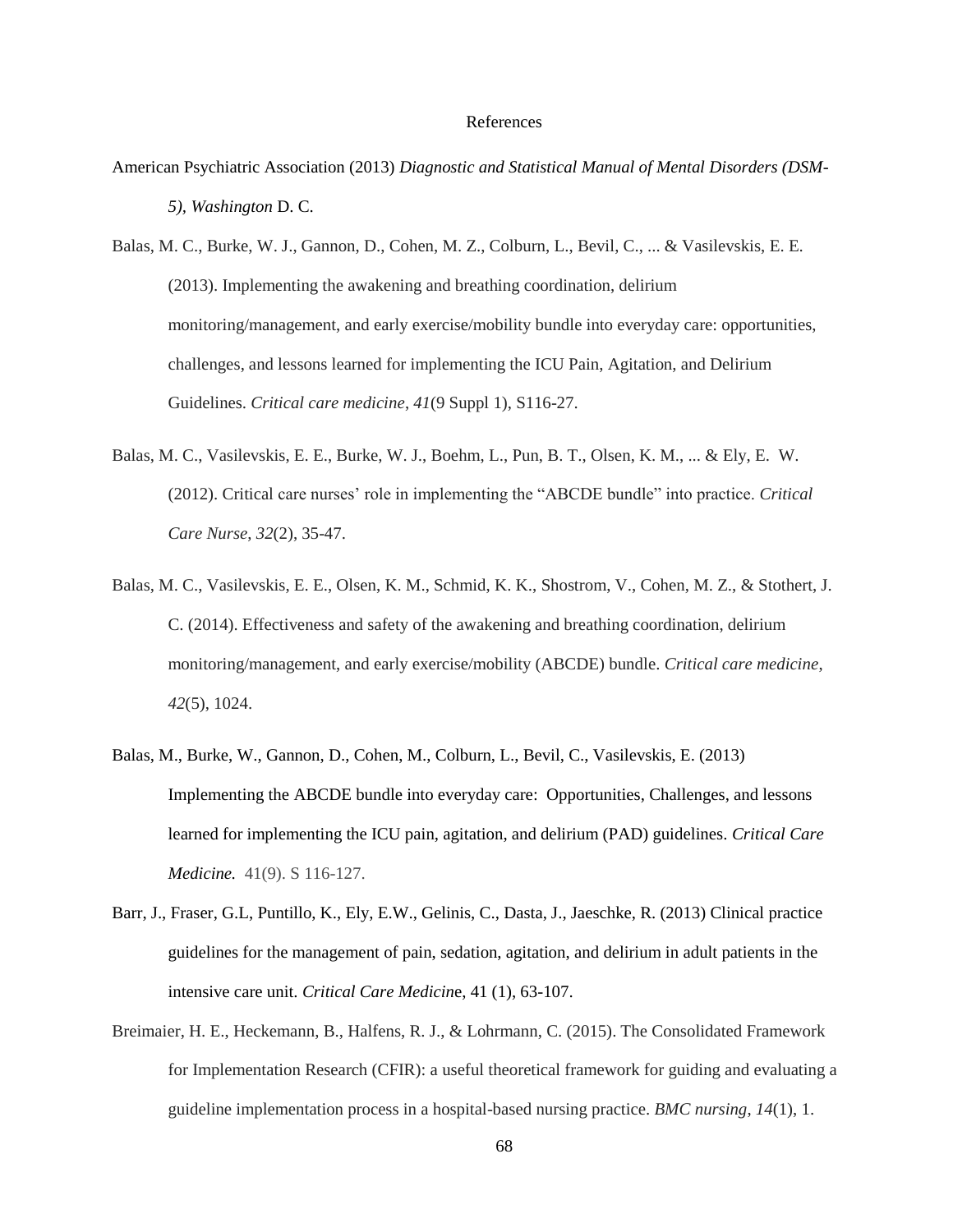- Capuzzo, M., Pinamonti, A., Cingolani, E., Grassl, l, Bianco ni, M., Contu, P., & Gritti, G. (2001) Analgesia, sedation, and memory of intensive care. *Journal of Critical Care.* 16 (3) 83-89.
- Carlile, P., & Rebentisch, E., (2003) Into the black box: The knowledge transformation cycle. *Management Science*. 49 (9), 1180-1198.
- Carrothers, K. M., Barr, J., Spurlock, B., Ridgely, M. S., Damberg, C. L., & Ely, E. W. (2013). Contextual issues influencing implementation and outcomes associated with an integrated approach to managing pain, agitation, and delirium in adult ICUs. *Critical care medicine*, *41*(9), S128-S135.
- Cavallazi, R., Saad, M., & Mank, P. (2012) Delirium in the ICU: An Overview. *Annals of Intensive Care.*  **DOI:** 10.1186/2110-5820
- Collins, N., Blanchard, M. R., Tookman, A., & Sampson, E. L. (2010). Detection of delirium in the acute hospital. *Age and ageing*, *39*(1), 131-135.
- Consolidated Framework for Implantation science. (2014) Retrieved from www.cifrguide.org. Damschroder, L., Aron, D., Keith, R., Kirsh S., Alexander, J., & Lowery, J. (2009) Fostering implementation of health services research findings into practice: A consolidated framework for advancing implementation science*. Implementation Science*, 4 (50), 1-15.
- Consult Geri: Try This (2012). The confusion assessment method. Retrieved from [www.ConsultGeriRn.com](http://www.consultgerirn.com/)
- Dale, C., Kannas D., Fan, V., Daniel, S., Deem, S Yaez N, 3rd, Treggiar M., (2014) Improved analgesia, sedation, and delirium protocol associated with decreased duration of delirium and mechanical ventilation. *Annals of American Thoracic Society*. 11 (3) 367-74
- Damschroder, L. J., & Hagedorn, H. J. (2011). A guiding framework and approach for implementation research in substance use disorders treatment. *Psychology of Addictive Behaviors*, *25*(2), 194.
- Davabhakthuni, S., Armahizer M., Dasta J., Kane-Gill S., (2012) Analgosedation: A paradigm shift in intensive care unit sedation practice. *Annals of Pharmcotheraputics*. 46 (4), 530-40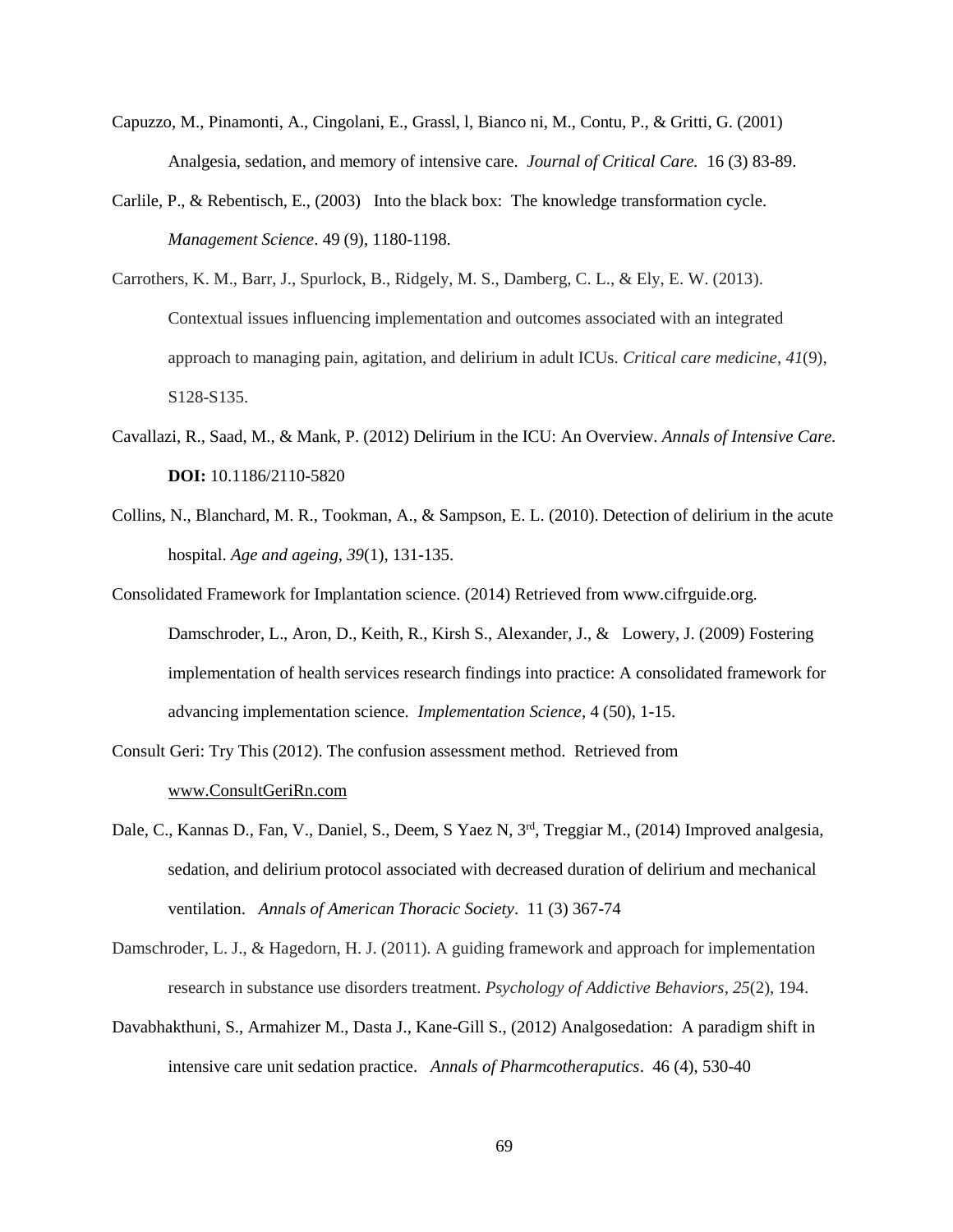- de Castro, S. M., Ünlü, Ç., Tuynman, J. B., Honig, A., van Wagensveld, B. A., Steller, E. P., & Vrouenraets, B. C. (2014). Incidence and risk factors of delirium in the elderly general surgical patient. *The American Journal of Surgery*, *208*(1), 26-32.
- de Vos, M. L., van der Veer, S. N., Graafmans, W. C., de Keizer, N. F., Jager, K. Westert, G. P., & van der Voort, P. H. (2010). Implementing quality indicators in intensive care units: exploring barriers to and facilitators of behavior change. *Implementation Science*, *5*(1), 1.
- Deutschman, C. S., Ahrens, T., Cairns, C. B., Sessler, C. N., & Parsons, P. E. (2012). Multi society task force for critical care research: key issues and recommendations. *CHEST Journal*, *141*(1), 201- 209.
- Devlin, J. W., Fong, J. J., Howard, E. P., Skrobik, Y., McCoy, N., Yasuda, C., & Marshall, J. (2008). Assessment of delirium in the intensive care unit: nursing practices and perceptions. *American Journal of Critical Care*, *17*(6), 555-565.
- Elliott, S. R. (2014). ICU delirium: a survey into nursing and medical staff knowledge of current practices and perceived barriers towards ICU delirium in the intensive care unit. *Intensive and Critical Care Nursing*, *30*(6), 333-338.
- Ely E., Truman, B., Shintani, A., Thomason, J., Wheeler, A., G Gordon, S., Bernard, G. (2003) Monitoring sedation status over time in the ICU patient: Reliability and validity of the Richmond Agitation- Sedation Scale. *JAMA,* 289 (22), 2983-2993.
- Ely, E., W., Gautam, S., Margolin, R. (2001) The impact of delirium in the intensive care unit on hospital length of stay. *Critical Care Medicine* 27, 1892-1900
- Flacker, J., & Lipsitz, L., (1999) Neural mechanisms of delirium: current hypothesis and evolving concepts. *Journal of Gerontology: A Biological Science.* 54 (6), B 239-246.
- Fong, T. G., Tulebaev, S. R., & Inouye, S. K. (2009). Delirium in elderly adults: diagnosis, prevention and treatment. *Nature Reviews Neurology*, *5*(4), 210-220.
- Gelinas, C, Fillion, L, Puntillo, K, Veins, C, Fortier, M, (2006) Validation of the critical care Observation tool in adult patients. *American Journal of Critical Care Nursing.* 15 (4).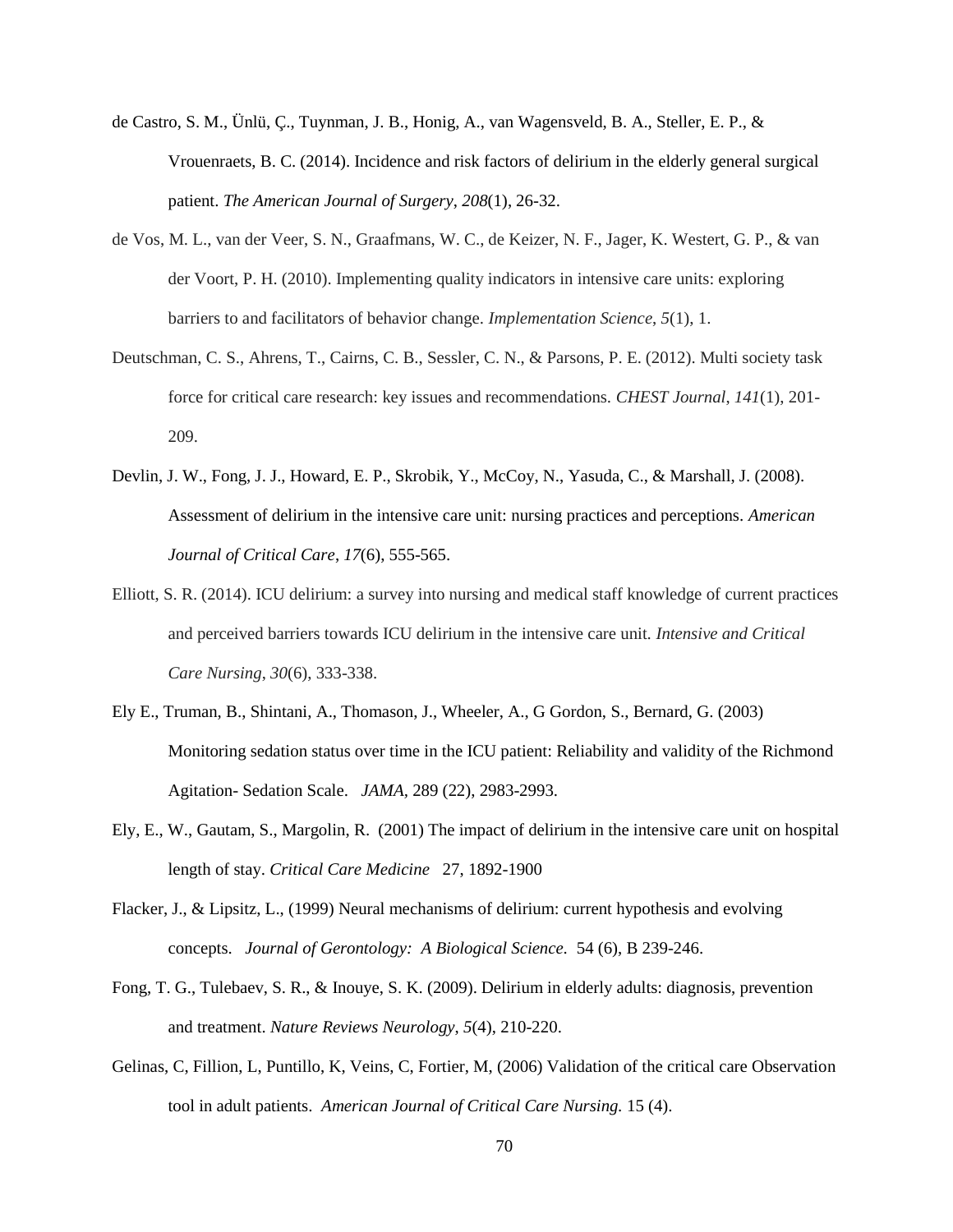- Gelinas, C., Arbour, C., Michaud C., Vailant, F., Desjardins, S., (2011) Implementation of the critical care observation tool on pain assessment/ management nursing practices in an intensive care unit with nonverbal critically ill adults: a before and after study. *International Journal of Nursing Studies*. 48 (12). 1495-504.
- Girard, T, Ware, L., Gordon, R., Pandharipande, P, Thompson, J. Shintani, A., Ely, E.W. (2012) Associations of markers of inflammation and coagulation with delirium during critical illness. *Critical Care Medicine*. 38 (12), 1965-1973.
- Girard, T., Pandharipande, P., & Ely, E.W. (2008) Delirium in the intensive care unit. *Critical Care*. 12(suppl. 3), 1-9.
- Grandreau, J., Gagnon, P., Harel, F., Tremblay, A., & Roy, M. (2005) Fast, systematic, and continuous delirium assessment in hospitalized patients: the nursing delirium screening scale. *Journal of Pain and Symptom Management.* 29 (4), 368- 375.
- Hager, D., Dinglas, V., Subhas, S., Rowdan, A., Neufeld, K., Bienvenu, O., Needham, D. (2013) Reducing deep sedation and delirium in acute lung injury patients: A quality improvement project. *Critical Care Medicine.* 41 (6). 1435-1442
- Hermans, G., Van Mechelen, H., Clerckx, B., Vanhullebusch T., Mesotten, D., Wilmer A Van den Berghe, (2014): Acute outcomes and 1-year mortality of intensive care unit acquired weakness: A cohort study and propensity- matched analysis. Respiratory *Critical Care Medicine.* 190 (4) 410-20,
- Holm, A., & Dreyer, P. (2015). Intensive care unit patients' experience of being conscious during endotracheal intubation and mechanical ventilation. *Nursing in critical care*. doi: 10.1111/nicc.12200.

Hospital Elder Life Program (2016) retrieved from: http://www.hospitalelderlifeprogram.org.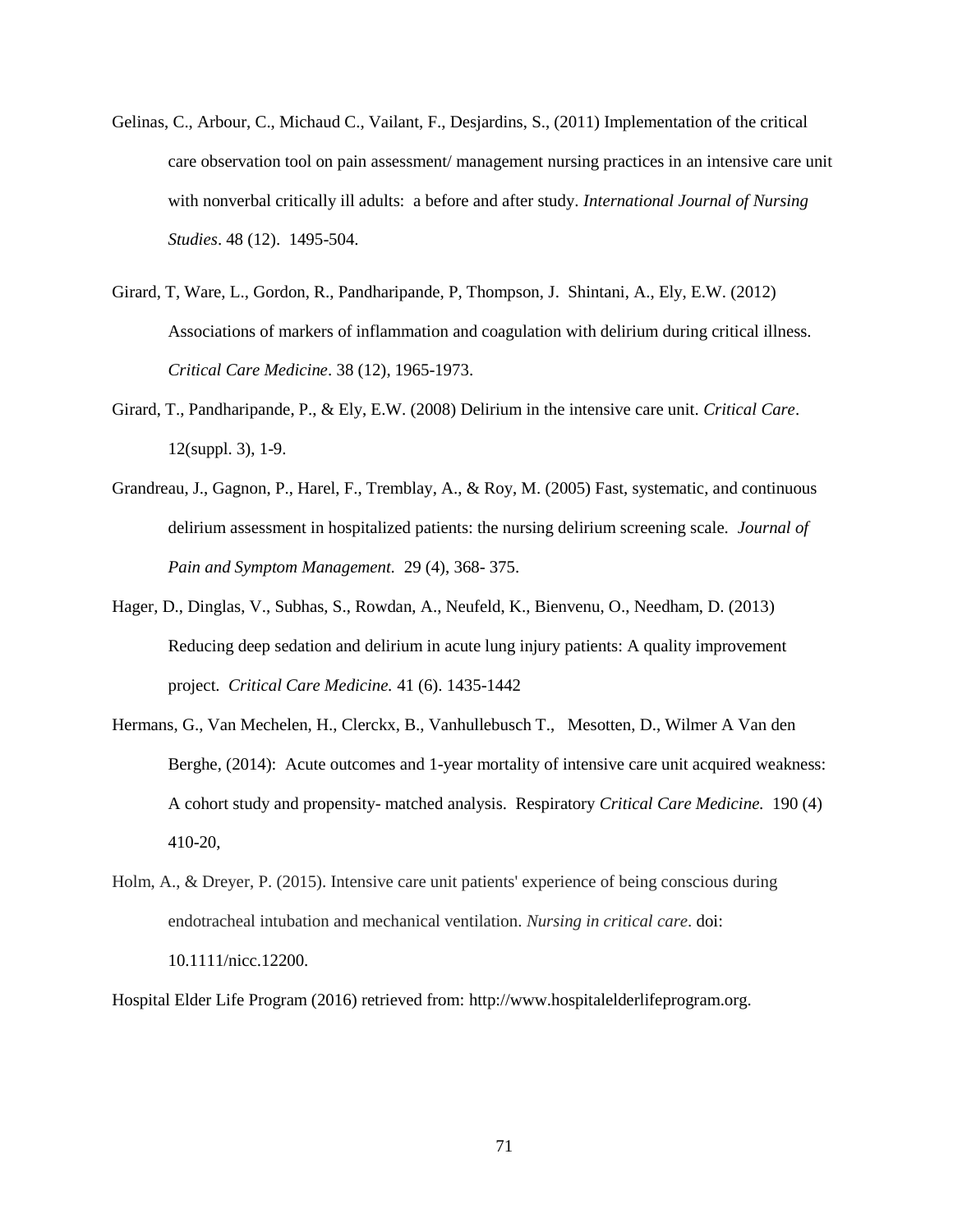- Hshieh, T., Fong, T., Marcantonio, E., & Inouye, S., (2008) Cholinergic Deficiency hypothesis in delirium: A synthesis of current evidence. Journal of *Gerontology: A Biological Science.* 63 (7), 764-772.
- Hughes, C., Girard. T. & Pandharipande, P. (2013) Daily sedation interruption vs targeted light sedation strategies in ICU patients. *Critical Care Medicine* doi: 10.1097/CCM.0b013e3182a168c5
- Inouye, S. K. (2006). Delirium in older persons. *New England Journal of Medicine*, *354*(11), 1157-1165.
- Inouye, S. K. (2013) New developments in delirium. Presentation at University of Pennsylvania Medical Center.
- Inouye, S. K., Westendorp, R. G., & Saczynski, J. S. (2014). Delirium in elderly people. *The Lancet*, *383*(9920), 911-922.
- Inouye, S.K., & Charpentier, P.A. (1996) Precipitating factors for delirium in hospitalized elderly persons: Predictive model and interrelationship with baseline vulnerability. *Journal of American Medical Association (JAMA).* 275 (11), 852-857.
- Inouye, S., Bogardust, S, Charpentier, P. (1999) A multi component intervention to prevent delirium in hospitalized older patients. *New England Journal of Medicine.* 340 (9), 669-677.
- Inouye, S., Foreman, M., Katz, K., & Cooney, L. (2001) Nurse's recognition of delirium and its symptoms. *Archives of Internal Medicine.* Nov. 2001. 2467-73.
- Inouye, S., Kosar, C., Tommet D., Schmitt, E., Puelle, M., Saczynski, J., Jones, R. (1990) The CAM: development and validation of a new scoring system for delirium severity in 2 cohorts. *Annals of Internal Medicine*, 113 941-48
- Inouye, S., Viscoline, C., Horwitz, R., Hurst, L, & Tinetti, E. (1993) A predictive model for delirium in hospitalized elderly medical patients based on admission characteristics. *Annals of Internal Medicine,* 119, 474-81.
- Institute of Healthcare Improvement (2012) Using care bundles to improve healthcare quality. Retrieved from http://www.ihi.org/resources/pages/ihiwhitepapers/usingcarebundles.aspx.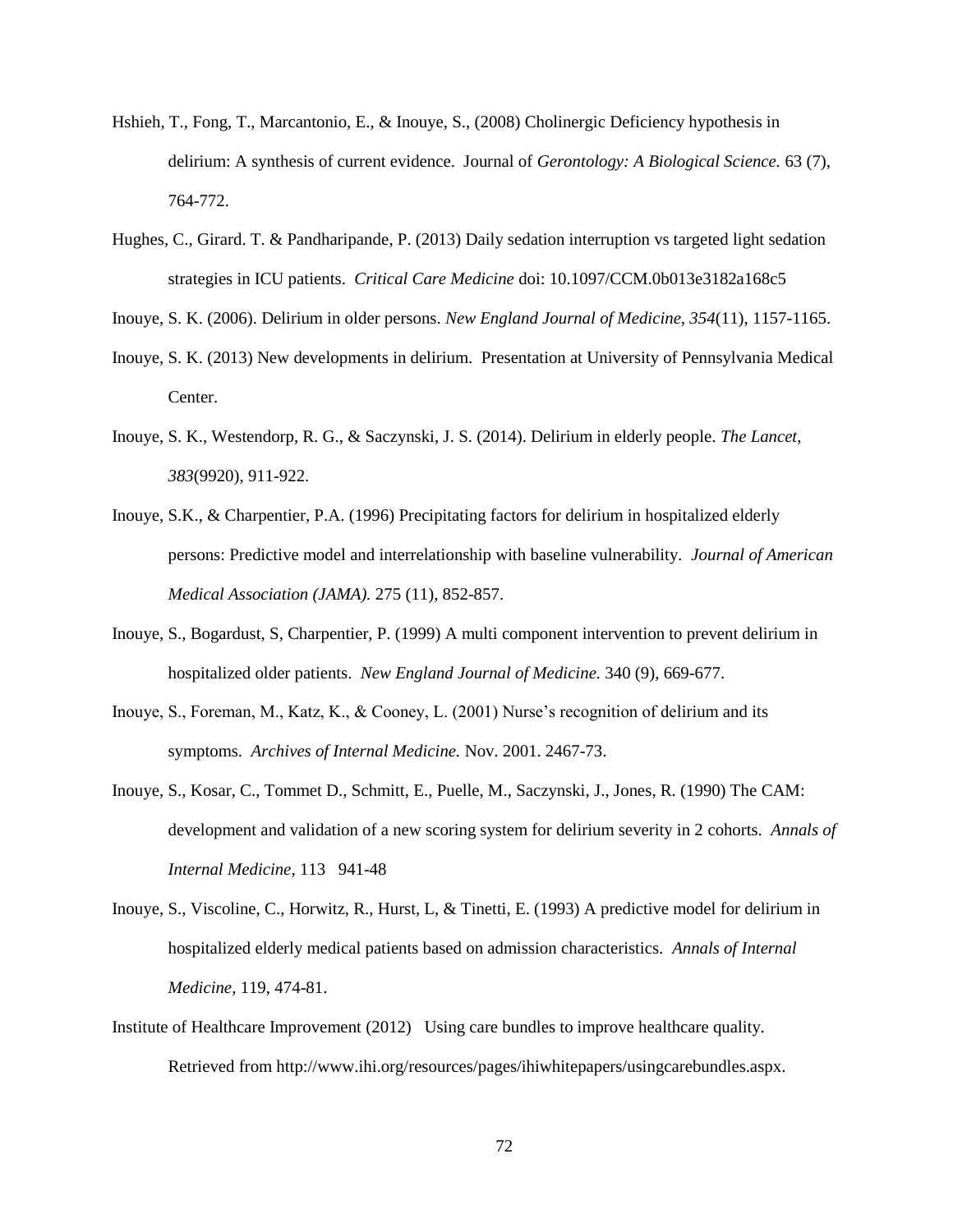Jackson, D.L., Proudfoot, C.W., & Walsh, T. (2010) A systematic review of the impact of sedation practice in the ICU on resource use, costs, and patient safety. *Critical Care.* doi: 10.1186/cc8956

Kamholtz, B. (2010) Webinar: Delirium Costs. *Retrieved* from www.geriatriceducation.duke.edu.

- Klompas, M., Deverick, A., Trick, W., Babcock, H., Kerlin, M., Lingling, L., Platt., R. (2015) A preventability of ventilator associated events: The CDC prevention epicenters wake up and breath collaborative. *The American Journal of Respiratory and Critical Care Medicine.* 191 (3), 292- 302.
- Kostas, T. R., Zimmerman, K. M., & Rudolph, J. L. (2013). Improving Delirium Care Prevention, Monitoring, and Assessment. *The Neurohospitalist*, *3*(4), 194-202.
- Kratz, A. (2008) Use of acute confusion protocol: A research utilization project. *Journal of Nursing Care Quality,* (23) 4, 331-337.
- Lemiengre, J., Nelis, T., Joosten, E., Braes, T., Foreman, M., Gastmans, C., & Milisen, K. (2006). Detection of delirium by bedside nurses using the confusion assessment method. *Journal of the American Geriatrics Society*, *54*(4), 685-689.
- Leslie, D., and Inouye, S. (2011) The Importance of Delirium: Economic and societal costs. *Journal of the American Geriatric So*ciety. 59 (suppl, 2) S 241-43.
- Leslie, D., Marcantionio, E., Zhang, Y., summers, L., & Inouye, S. (2008) One-year health care costs associated with delirium in the elderly population. *Achieves of Internal Medicine.* 168 (1), 27-32.
- Lin S, Liu, C, Wang, C., (2008) the impact of delirium on the survival of mechanically ventilated patients. *Critical care medicine* 32 (11) 2254-59
- Lipshutz, A., & Gropper M, (2013) Acquired neuromuscular weakness and early mobilization in the intensive care unit. *Anesthesiology*, 118 (1) 202-15
- Lonardo, N., Mone, M., Raminder N., Kimball, E., Ludwig, K., Zhou X., Barton, G (2014) Profopol is associated with favorable outcomes compared with benzodiazepines in ventilated intensive care patient. *American Journal of Respiratory and Critical Care Medicine.* 189 (11) 1383- 1394.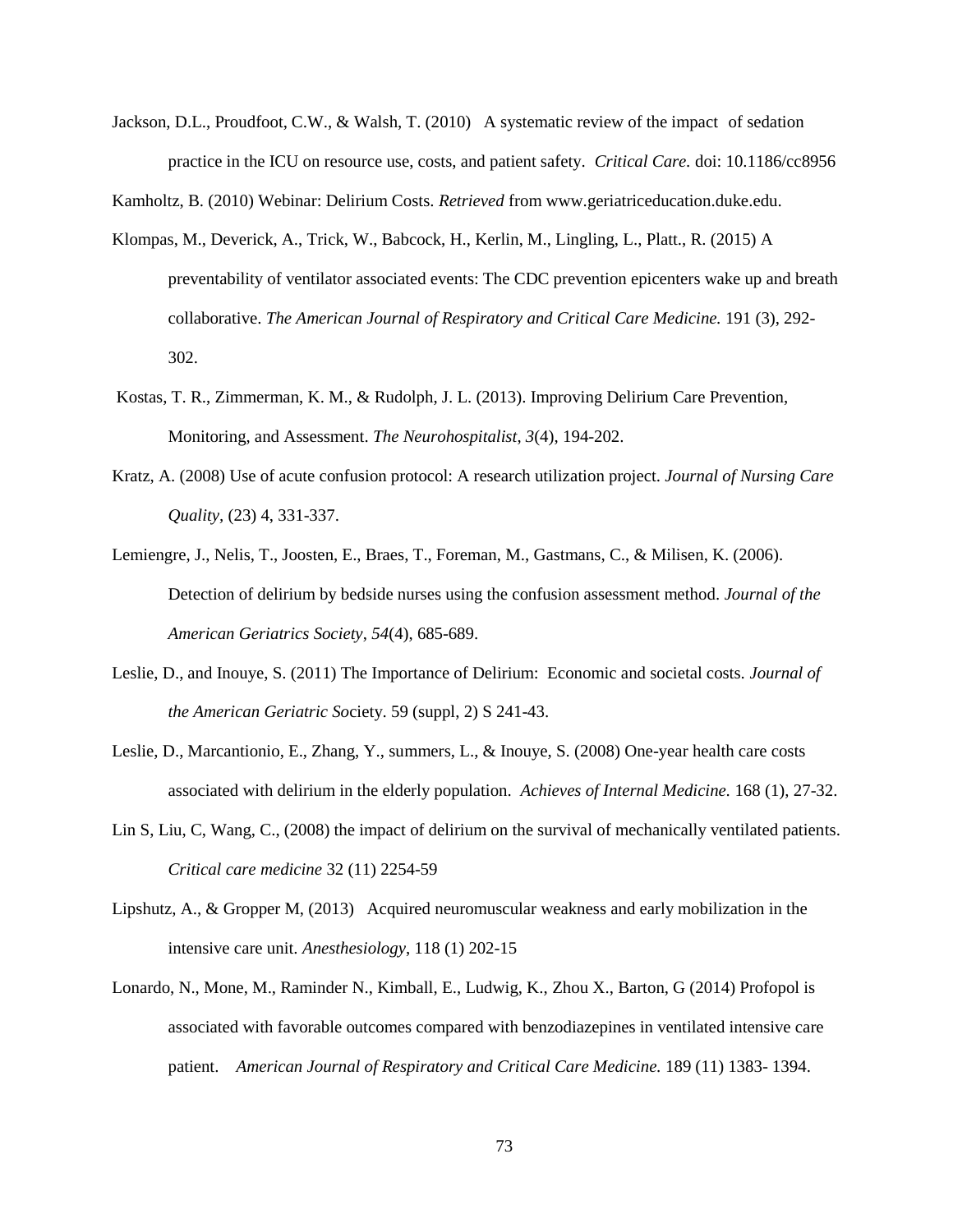Melnyk, B. M., Fineout-Overholt, E., Gallagher-Ford, L., & Kaplan, L. (2012). The state of Evidencebased practice in US nurses: Critical implications for nurse leaders and educators. *Journal of Nursing Administration*, *42*(9), 410-417.

National Initiative for the Care of the Elderly (NICE) Retrieved 2016. www.nicenet.ca.

- Needham, D.M., & Korupolu, R., Sanni J., Pradham P., Colantuon, E., Palmer, J., Fan E. (2010) Rehabilitation quality improvement in the ICU setting: Implementation of a quality improvement model. *Topics in Stroke Rehabilitation.* doi: 10.1310/tsr1704-271
- O'Keefe, S. & Lavan, J. (1999) Clinical significance of delirium subtypes in older people. *Age and Aging.*  (28), 115-119.
- O'Keefe, S. (1996). Predicting delirium in elderly patients, development and validation of a risk stratification model. *Age and Aging. 25*, 317-21.
- Ouimet, S., Kavanagh, B., Gottfried, S., Skrobik, Y., (2007) Incidence, risk factors, and consequences of ICU delirium. *Intensive care Medicine*, 33(1) 66-73.
- Pandharipande, P., Banerjee, A., McGrane, S., & Ely, E. W. (2010). Liberation and animation for ventilated ICU patients: the ABCDE bundle for the back-end of critical care. *Critical Care*, *14*(3), 1.
- Patel, R. P., Gambrell, M., Speroff, T., Scott, T. A., Pun, B. T., Okahashi, J., ... & Dittus, R. S. (2009) Delirium and sedation in the intensive care unit (ICU): Survey of behaviors and attitudes of 1,384 healthcare professionals. Critical Care Medicine, *37*(3), 825-832
- Peitz, G, Balas, M, Olsen, K, Pun B, Ely E. Top 10 myths regarding sedation and delirium in the ICU. *Critical Care Medicine*. 41 (9 suppl/1) S 46-56
- Peterson, J F., Pun, B., Dittus, R., Thomason, J., Jackson, J., Ely, E. (2006) Delirium and its motoric subtypes: A study of h14 critically ill patients. *Journal of American Geriatric Society*. 54 (3) 479-484
- Plsek, P. (2001). Institute of Medicine. Crossing the Quality Chasm: A New Health System for the 21<sup>st</sup> Century...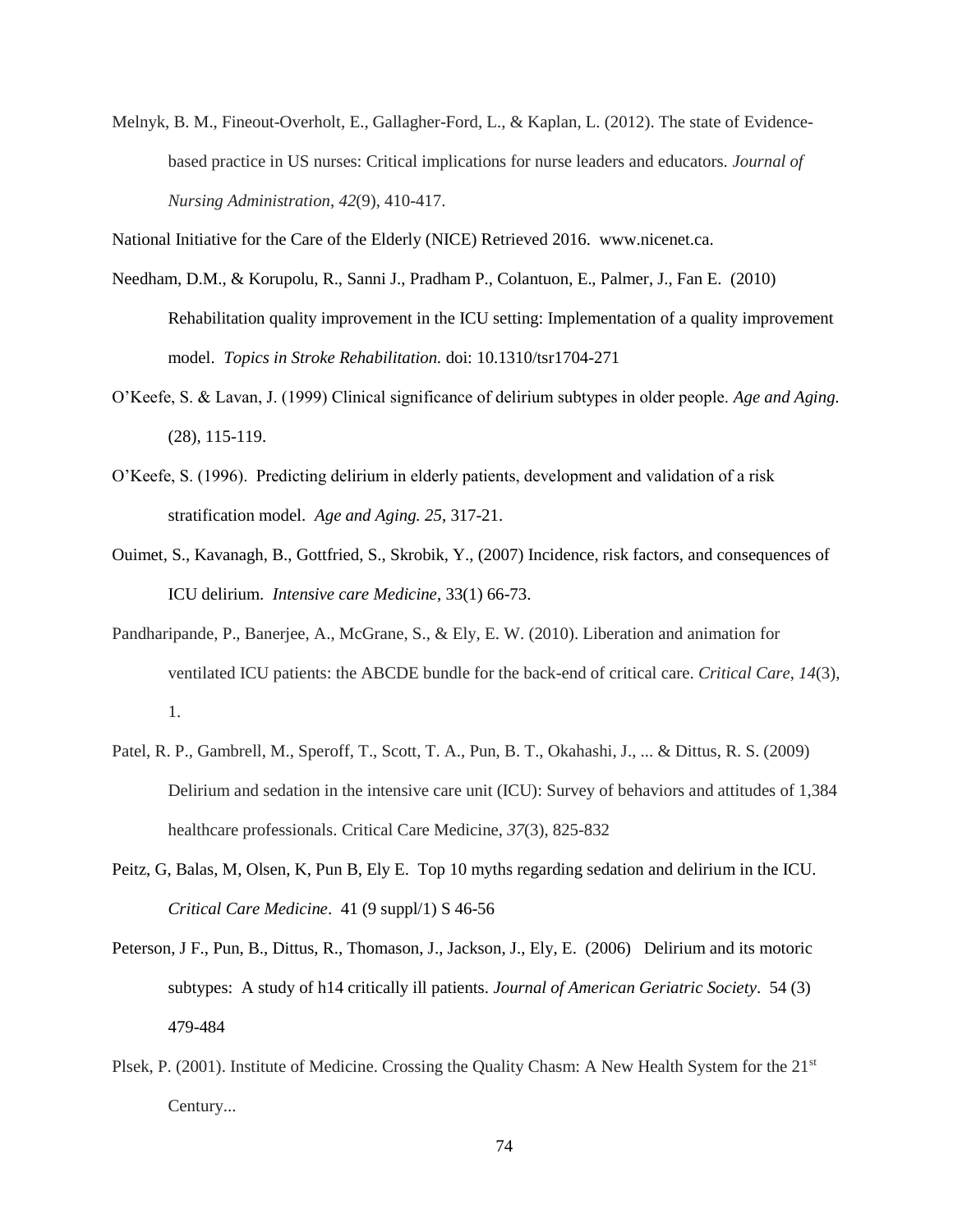- Pretto, M., Sprig, R., Milisen, R., DeGesset, S., Pegazzoni, P., & Hasemann, W. (2009) Effects of an interdisciplinary nurse- led delirium prevention and management program (DPMP) on nursing workload: A pilot study. *International Journal of Nursing Studies.* 46, 803-12
- Prime, D., Arkless, P., Fine, J., Winter, S., Wakefield, D. B., & Scatena, R. (2016). Patient experiences during awake mechanical ventilation. *Journal of community hospital internal medicine perspectives*, *6*(1).
- Pun, B. (2012) Reducing the risk for delirium: Sedation management. Presentation at Association of Critical Care Nurses National conference
- Purdue Owl (2016) Resources for APA formatting (6th ed.). Retrieved from https:// owl.english.purdue.edu.
- Reade, M., Phil, D., & Finfer, S. (2014) Sedation and delirium in the intensive care unit. *New England Journal of Medicine.* 330, 444-454.
- Ryan, D. J., O'Regan, N. A., Caoimh, R. Ó., Clare, J., O'Connor, M., Leonard, M. & Meagher, D. (2013). Delirium in an adult acute hospital population: predictors, prevalence and detection. *BMJ open*, *3*(1), e001772.
- Schweickert W, Pohlman MC, Pohlman AS Nigos C Pawlik, an Esbrook C, Kress J (2009) Early physical and occupational therapy n mechanically ventilated, critically ill patients: A randomized control trial. *Lancet* 373 (9671874-82)
- Sessler, C. N., Gosnell, M. S., Grap, M. J., Brophy, G. M., O'Neal, P. V., Keane, K. A., ... & Elswick, R. K. (2002). The Richmond Agitation–Sedation Scale: validity and reliability in adult intensive care unit patients. *American journal of respiratory and critical care medicine*, *166*(10), 1338-1344.
- Svenningsen H., Egerod., Videbech, P., Christensen, D., Frydenberg, M., Tonnesin, E. (2013) Fluctuations in sedation levels may contribute to delirium in ICU patients. *Acta Anaesthesiol Scandenaviadoi*